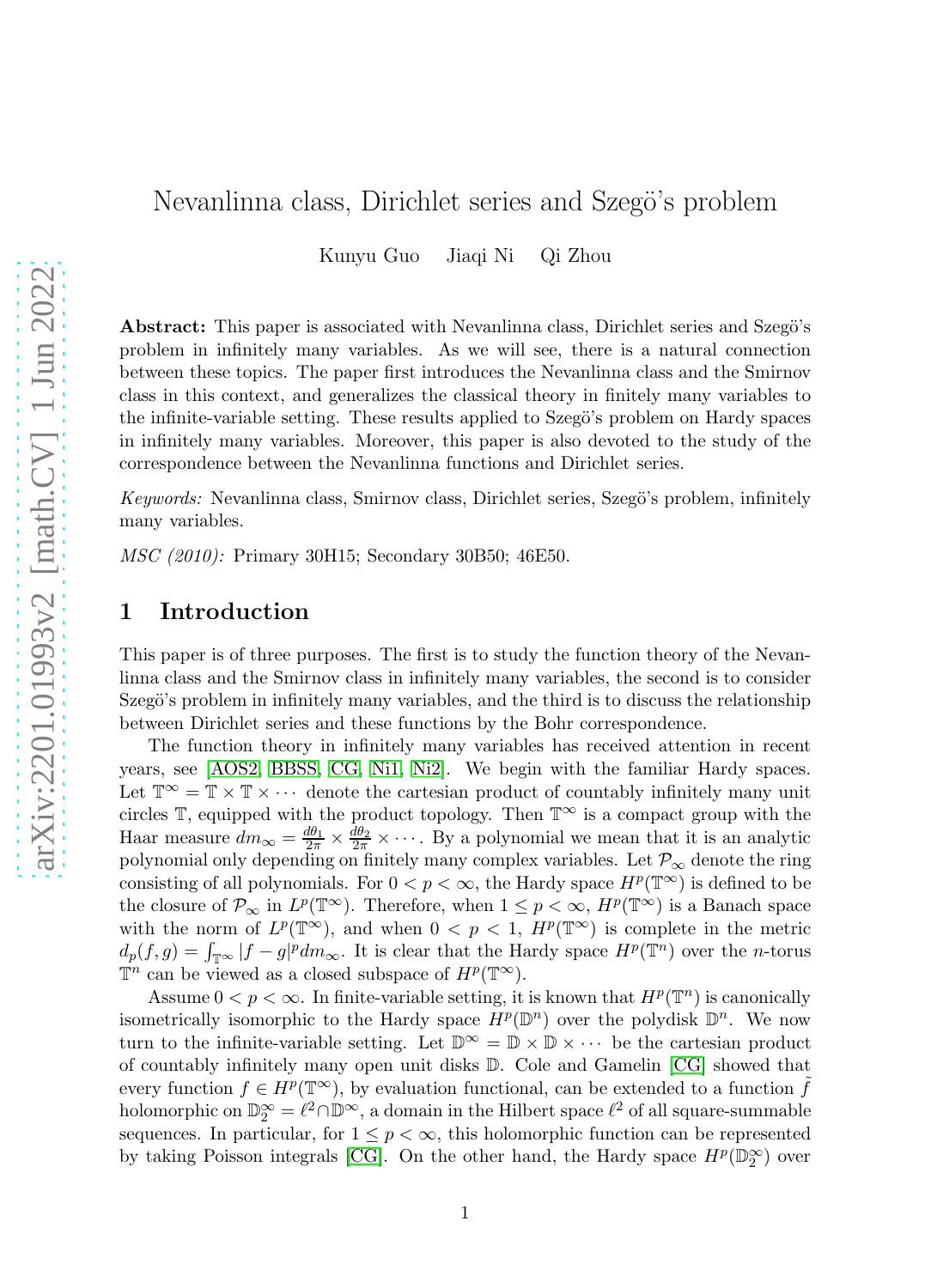$\mathbb{D}_2^{\infty}$  is defined as follows:

$$
H^p(\mathbb{D}_2^{\infty}) = \left\{ F \text{ is holomorphic on } \mathbb{D}_2^{\infty} : ||F||_p^p = \sup_{0 < r < 1} \int_{\mathbb{T}^{\infty}} |F_{[r]}|^p dm_{\infty} < \infty \right\},
$$

where

$$
F_{[r]}(w) = F(rw_1, ..., r^n w_n, ...), \quad w = (w_1, w_2, ... ) \in \mathbb{T}^{\infty},
$$

see [\[BBSS,](#page-33-1) [DG\]](#page-34-1). As the same in the finite-variable setting, for every nonzero function  $F \in H^p(\mathbb{D}_2^{\infty})$ , the radial limit  $F^*(w) = \lim_{r \to 1} F_{[r]}(w)$  exists for almost every  $w \in \mathbb{T}^{\infty}$ , and  $\log |F^*| \in L^1(\mathbb{T}^\infty)$  [\[AOS2,](#page-33-0) [BP\]](#page-34-2). Furthermore, the map  $F \mapsto F^*$  gives a canonical isometric isomorphism from  $H^p(\mathbb{D}_2^{\infty})$  onto  $H^p(\mathbb{T}^{\infty})$ , and its inverse is given by  $f \mapsto \tilde{f}$ ,  $f \in H^p(\mathbb{T}^\infty)$ , see [\[AOS2,](#page-33-0) [BBSS,](#page-33-1) [DG,](#page-34-1) [Ni1,](#page-35-0) [Ni2\]](#page-35-1).

Hardy spaces in infinitely many variables are also closely related to spaces formed by Dirichlet series. Let  $\mathcal{P}_D$  be the set of all Dirichlet polynomials  $Q(s) = \sum_{n=1}^{N} a_n n^{-s}$ . For  $0 < p < \infty$  and  $Q \in \mathcal{P}_D$ , it follows from the almost periodicity of the function  $t \mapsto |Q(it)|^p$  that

$$
||Q||_{p}^{p} = \lim_{T \to \infty} \frac{1}{2T} \int_{-T}^{T} |Q(it)|^{p} dt
$$

exists, see [\[Bes\]](#page-33-2), or [\[QQ,](#page-35-2) Theorem 1.5.6]. The Hardy-Dirichlet space  $\mathcal{H}^p$  is defined to be the completion of  $\mathcal{P}_D$  in the metric  $\|\cdot\|_p$  [\[Bay\]](#page-33-3). Bohr's vision below [\[Boh\]](#page-34-3) allows us to investigate  $\mathcal{H}^p$  via the Hardy space  $H^p(\mathbb{T}^\infty)$ . Let  $\mathbb{N} = \{1, 2, ...\}$  be the set of positive integers and  $p_j$  the j-th prime number. With each  $n \in \mathbb{N}$  is associated a unique prime factorization  $n = p_1^{\alpha_1} \cdots p_k^{\alpha_k}$ , and set  $\alpha(n) = (\alpha_1, \ldots, \alpha_k, 0, \ldots)$ . For a sequence of complex numbers  $\zeta = (\zeta_1, \zeta_2, \ldots)$ , write  $\zeta^{\alpha(n)} = \zeta_1^{\alpha_1} \cdots \zeta_k^{\alpha_k}$ . The Bohr correspondence

$$
\mathcal{B}:\ \sum_{n=1}^N a_n n^{-s}\ \mapsto \sum_{n=1}^N a_n \zeta^{\alpha(n)}
$$

is an algebraic isomorphism from  $P_D$  onto  $P_{\infty}$ . Then by Birkhoff-Oxtoby theorem [\[QQ,](#page-35-2) Theorem 6.5.1], for every  $Q \in \mathcal{P}_D$ ,  $||Q||_p^p = \int_{\mathbb{T}^\infty} |\mathcal{B}Q|^p dm_\infty$ , and hence the Bohr correspondence can be extended to an isometric isomorphism from  $\mathcal{H}^p$  onto  $H^p(\mathbb{T}^\infty)$ .

When  $p = \infty$ , let  $H^{\infty}(\mathbb{T}^{\infty})$  be the weak<sup>\*</sup>-closure of  $\mathcal{P}_{\infty}$  in  $L^{\infty}(\mathbb{T}^{\infty})$ . As done in [\[Aro,](#page-33-4) [CG,](#page-34-0) [Hil\]](#page-34-4), there is a canonical isometric isomorphism from  $H^{\infty}(\mathbb{T}^{\infty})$  onto  $H^{\infty}(\mathbb{D}_2^{\infty})$ , the Banach algebra consisting of all bounded holomorphic functions on  $\mathbb{D}_2^{\infty}$ , by taking Poisson integrals. In addition, the Hardy space  $H^{\infty}(\mathbb{T}^{\infty})$  can be identified with the Hardy-Dirichlet space  $\mathcal{H}^{\infty}$  by the Bohr correspondence, see works of Hedenmalm, Lindqvist and Seip [\[HLS\]](#page-34-5). For some recent works on the Hardy-Dirichlet spaces  $\mathcal{H}^p$  (0 <  $p \leq \infty$ ), we refer the reader to [\[AOS1,](#page-33-5) [BBSS,](#page-33-1) [BDFMS,](#page-33-6) [BPSSV,](#page-34-6) [BQS,](#page-34-7) [OS\]](#page-35-3).

The above statements briefly sketch some background material of both  $H^p$  and  $\mathcal{H}^p$ in the case  $0 < p \leq \infty$ . This paper is intended as an attempt to develop the theory of limit function spaces in two cases of both  $H^p$  and  $\mathcal{H}^p$  as  $p \to 0^+$ . We first consider the case  $H^p$  as  $p \to 0^+$ , which is parallel to the finite-variable setting [\[Ru1\]](#page-35-4). For  $0 < p < \infty$ and  $f \in L^p(\mathbb{T}^\infty)$ , write

$$
||f||_p = \left(\int_{\mathbb{T}^{\infty}} |f|^p dm_{\infty}\right)^{\frac{1}{p}},
$$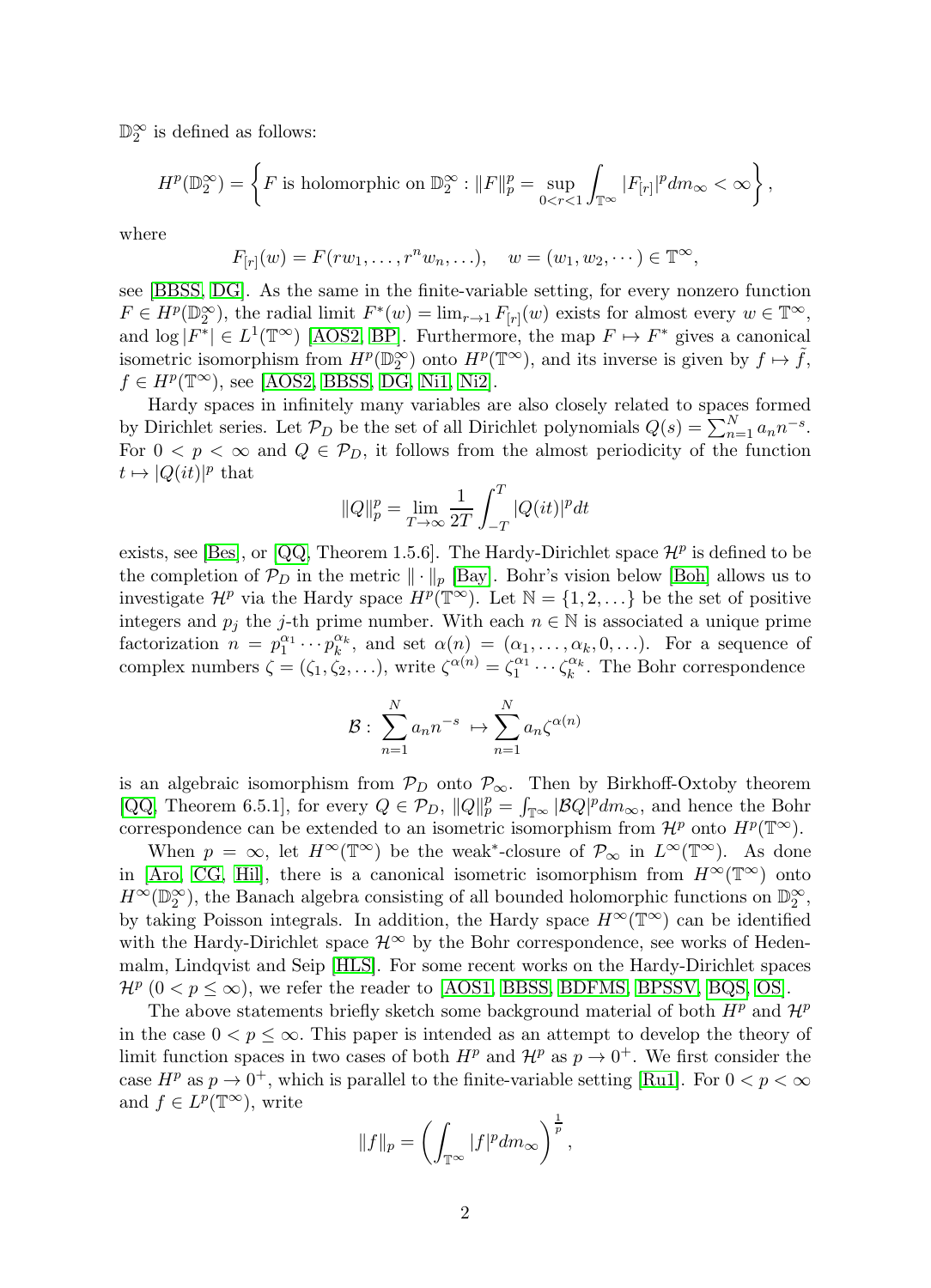then when  $0 < p < q \le \infty$ ,  $L^q(\mathbb{T}^\infty) \subset L^p(\mathbb{T}^\infty)$ . As well known, if  $f \in L^r(\mathbb{T}^\infty)$  for some  $0 < r \leq \infty$ , then  $||f||_p$  tends to  $\exp\left(\int_{\mathbb{T}^{\infty}} \log |f| dm_{\infty}\right)$  as  $p \to 0^+$ , where  $\exp(-\infty)$  is defined to be zero. An observation is that if f is a complex measurable function on  $\mathbb{T}^{\infty}$ , then  $\exp\left(\int_{\mathbb{T}^{\infty}} \log |f| dm_{\infty}\right)$  is finite if and only if  $\exp\left(\int_{\mathbb{T}^{\infty}} \log(1 + |f|) dm_{\infty}\right)$  is finite, and the latter is equivalent to

$$
||f||_0 = \int_{\mathbb{T}^{\infty}} \log(1 + |f|) dm_{\infty} < \infty.
$$

So the limit space of  $L^p(\mathbb{T}^\infty)$  as  $p \to 0^+$ , denoted by  $L^0(\mathbb{T}^\infty)$ , is defined to be the set of all complex measurable functions f on  $\mathbb{T}^\infty$  for which  $||f||_0$  is finite. Then  $L^0(\mathbb{T}^\infty)$ is a topological vector space with the complete metric  $d_0(f, g) = ||f - g||_0$ . The limit space of  $H^p(\mathbb{T}^\infty)$  as  $p \to 0^+$ , denoted by  $N_*(\mathbb{T}^\infty)$ , is defined to be the closure of  $\mathcal{P}_\infty$  in  $L^0(\mathbb{T}^\infty)$ , so-called the Smirnov class over  $\mathbb{T}^\infty$ . It is shown that each function in  $N_*(\mathbb{T}^\infty)$ can be uniquely analytically extended to a domain  $\mathbb{D}_1^{\infty}$  of  $\ell^1$ , where  $\mathbb{D}_1^{\infty} = \ell^1 \cap \mathbb{D}^{\infty}$  is a domain in the Banach space  $\ell^1$  of summable sequences. This leads to bring in the Smirnov class  $N_*(\mathbb{D}_1^{\infty})$  for holomorphic functions on  $\mathbb{D}_1^{\infty}$ . Section 2 will be concerned with the Smirnov class  $N_*(\mathbb{D}_1^{\infty})$  and the Nevanlinna class  $N(\mathbb{D}_1^{\infty})$ , a larger class than  $N_*(\mathbb{D}_1^{\infty})$ . It is shown that there is a natural correspondence between the class  $N_*(\mathbb{T}^{\infty})$ and the class  $N_*(\mathbb{D}_1^{\infty})$ . For functions in the class  $N(\mathbb{D}_1^{\infty})$ , there exists an analogue of the classical Fatou's theorem, that is, for every function  $F \in N(\mathbb{D}_1^{\infty})$ , the radial limit  $F^*(w) = \lim_{r \to 1} F(rw_1, \dots, r^n w_n, \dots)$  exists for almost every  $w \in \mathbb{T}^{\infty}$ . Furthermore, if  $F \neq 0$ , then  $\log |F^*| \in L^1(\mathbb{T}^\infty)$ .

In Section 3, we apply the preceding results to Szegö's problem in infinitely many variables. Let us first recall Szegö's theorem in one variable case [\[Gam,](#page-34-8) [Hof,](#page-34-9) [Sze\]](#page-35-5). Assume that K is a nonnegative function in  $L^1(\mathbb{T})$  with  $\log K \in L^1(\mathbb{T})$ , and  $m_1$  is the normalized Lebesgue measure on  $\mathbb{T}$ . Write  $\mathbb{C}[z]$  for the ring of all one-variable analytic polynomials, and  $\mathbb{C}_0[z]$  for the set of polynomials  $q \in \mathbb{C}[z]$  with  $q(0) = 0$ . Szegö's theorem states that when  $1 < p < \infty$ , the following equality holds:

$$
\inf_{q \in \mathbb{C}_0[z]} \int_{\mathbb{T}} |1 - q|^p K dm_1 = \exp \left( \int_{\mathbb{T}} \log K dm_1 \right).
$$

In fact, this holds because such K is exactly the modulus of an outer function [\[Hof\]](#page-34-9). Szegö's theorem has a profound influence in many areas, especially in the theory of orthogonal polynomials on the unit circle [\[Bin,](#page-33-7) [Sim,](#page-35-6) [Sze\]](#page-35-5), and it can be regarded as the cornerstone of the development of the invariant subspace theory [\[Gam\]](#page-34-8). For more works relating to Szegö's theorem, we refer the reader to [\[AS,](#page-33-8) [BMW,](#page-33-9) [GZ1,](#page-34-10) [GZ2,](#page-34-11) [Lab,](#page-34-12) [Sar\]](#page-35-7). When  $p = 2$ , Nakazi gives an analogous version of Szegö's theorem in two-variable setting [\[Nak\]](#page-34-13). Whereas in the case of infinitely many variables, things become much more complicated. Let K be a nonnegative function in  $L^1(\mathbb{T}^\infty)$  with  $\log K \in L^1(\mathbb{T}^\infty)$ . Without loss of generality, we assume that  $||K||_1 = 1$ . Write

$$
S(K) = \inf_{q \in \mathcal{P}_0} \int_{\mathbb{T}^{\infty}} |1 - q|^p K dm_{\infty},
$$

where  $P_0$  denotes the set of polynomials  $q \in P_\infty$  with  $q(0) = 0$ . It is easy to verify that  $S(K)$  falls into the closed interval  $[\exp(\int_{\mathbb{T}^{\infty}} \log K dm_{\infty}), 1]$ . Naturally, the problem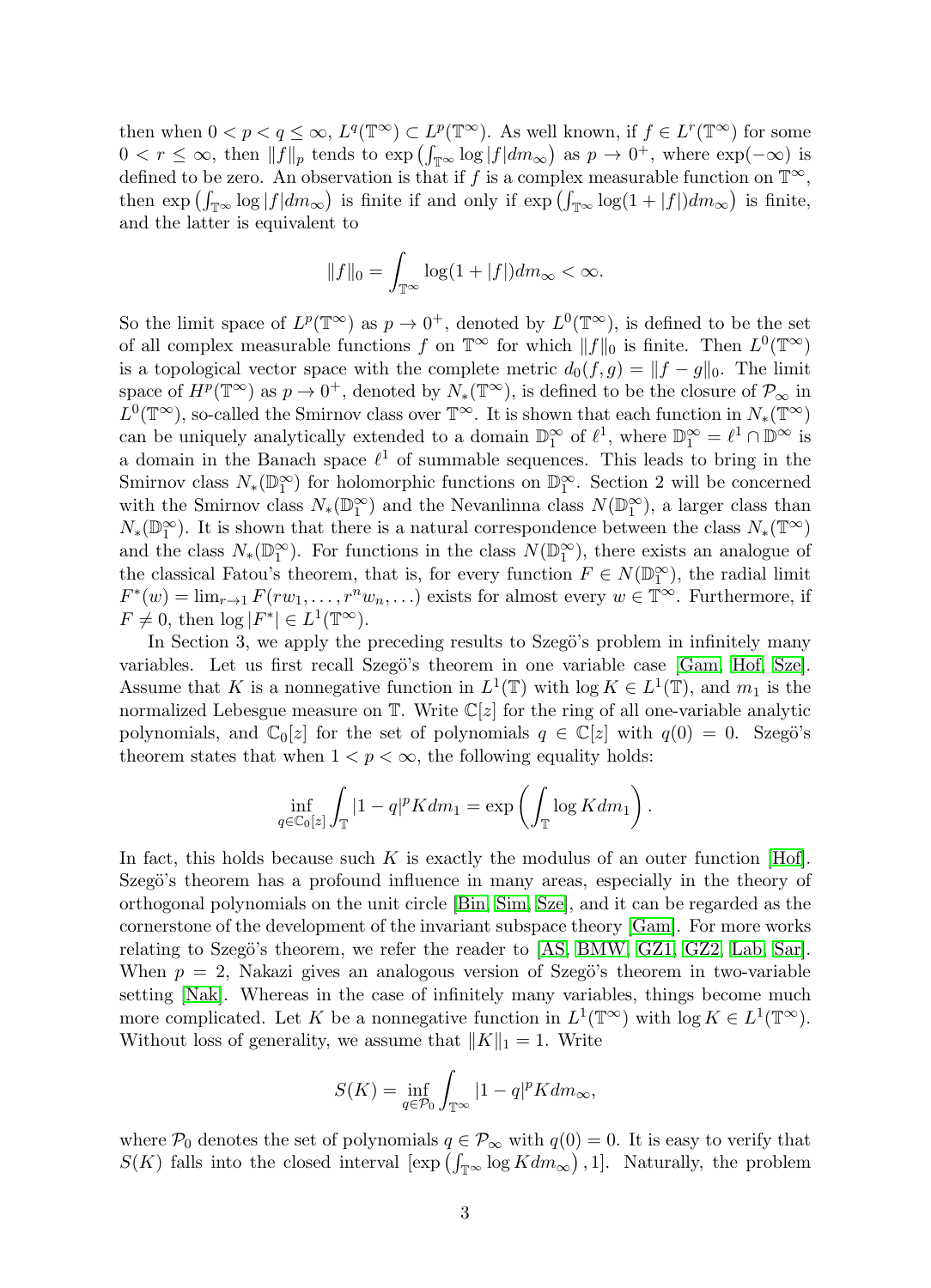arises which is called Szegö's problem: For which function  $K, S(K)$  attains the lower bound  $\exp\left(\int_{\mathbb{T}^{\infty}} \log K dm_{\infty}\right)$  or the upper bound 1? We will give a complete answer to this problem in Theorem [3.1](#page-21-0) and Theorem [3.3](#page-23-0) by applying the previous results. It is worth pointing out this paper provides a general method which also applies to the finite-variable setting for Szegö's problem.

As in cases of the Nevanlinna class and the Smirnov class in the infinite-variable setting, there exist analogies for Dirichlet series, that is, we are concerned with the limit Hardy-Dirichlet space in the situation  $p \to 0^+$ . In Section 4, we introduce the Smirnov-Dirichlet class  $\mathcal{N}_*$ , which is defined to be the completion of  $\mathcal{P}_D$  in the metric

$$
||Q||_0 = \lim_{T \to \infty} \frac{1}{2T} \int_{-T}^T \log(1 + |Q(it)|) dt, \quad Q \in \mathcal{P}_D.
$$

Then  $\mathcal{N}_*$  can be viewed as the limit space of  $\mathcal{H}^p$  when  $p \to 0^+$ . Moreover, we draw a conclusion that there exists a canonical isometric algebra isomorphism from  $\mathcal{N}_*$  onto the Smirnov class  $N_*(\mathbb{D}_1^{\infty})$  by the Bohr correspondence. In order to study composition operators on spaces of Dirichlet series, Brevig and Perfekt [\[BP\]](#page-34-2) defined the class  $\mathcal{N}_u$  of Dirichlet series f with the abscissa of uniform convergence  $\sigma_u(f) \leq 0$  and

$$
\limsup_{\sigma \to 0^+} \lim_{T \to \infty} \frac{1}{2T} \int_{-T}^{T} \log^+ |f(\sigma + it)| dt < \infty,
$$

where  $\log^+ x = \max\{0, \log x\}$  for  $x > 0$ . This leads to an introduction of the Nevanlinna-Dirichlet class  $\mathcal{N}$ , the completion of  $\mathcal{N}_u$  in the metric

$$
||f||_0 = \limsup_{\sigma \to 0^+} \lim_{T \to \infty} \frac{1}{2T} \int_{-T}^T \log(1 + |f(\sigma + it)|) dt, \quad f \in \mathcal{N}_u.
$$

We will prove that the Nevanlinna-Dirichlet class  $\mathcal N$  can be isometrically embedded into the Nevanlinna class  $N(\mathbb{D}_1^{\infty})$  by the Bohr correspondence.

## 2 The Nevanlinna class and the Smirnov class

This section is devoted to introducing the Nevanlinna class and the Smirnov class in infinitely many variables.

# 2.1 The Nevanlinna class and the Smirnov class over  $\mathbb{D}_1^{\infty}$

We begin with  $\infty$ -subharmonic functions on  $\mathbb{D}_1^{\infty}$ . Motivated by [\[Ru1\]](#page-35-4), an upper semicontinuous function  $u : \mathbb{D}_1^{\infty} \to [-\infty, \infty)$  is called  $\infty$ -subharmonic, if u is subharmonic in each variable separately. As the same in single variable, if  $u : \mathbb{D}_1^{\infty} \to [-\infty, \infty)$  is  $\infty$ -subharmonic, and  $\varphi$  is a non-decreasing convex function on the real line R, then  $\varphi \circ u$  is  $\infty$ -subharmonic (setting  $\varphi(-\infty) = \lim_{t \to -\infty} \varphi(t)$ ).

For each function F on  $\mathbb{D}_1^{\infty}$  and  $0 < r < 1$ , the function  $F_{[r]}$  over the infinite torus  $T^{\infty}$  is defined by

$$
F_{[r]}(w) = F(rw_1, \ldots, r^n w_n, \ldots), \quad w \in \mathbb{T}^{\infty}.
$$

The following result will be used frequently in this paper.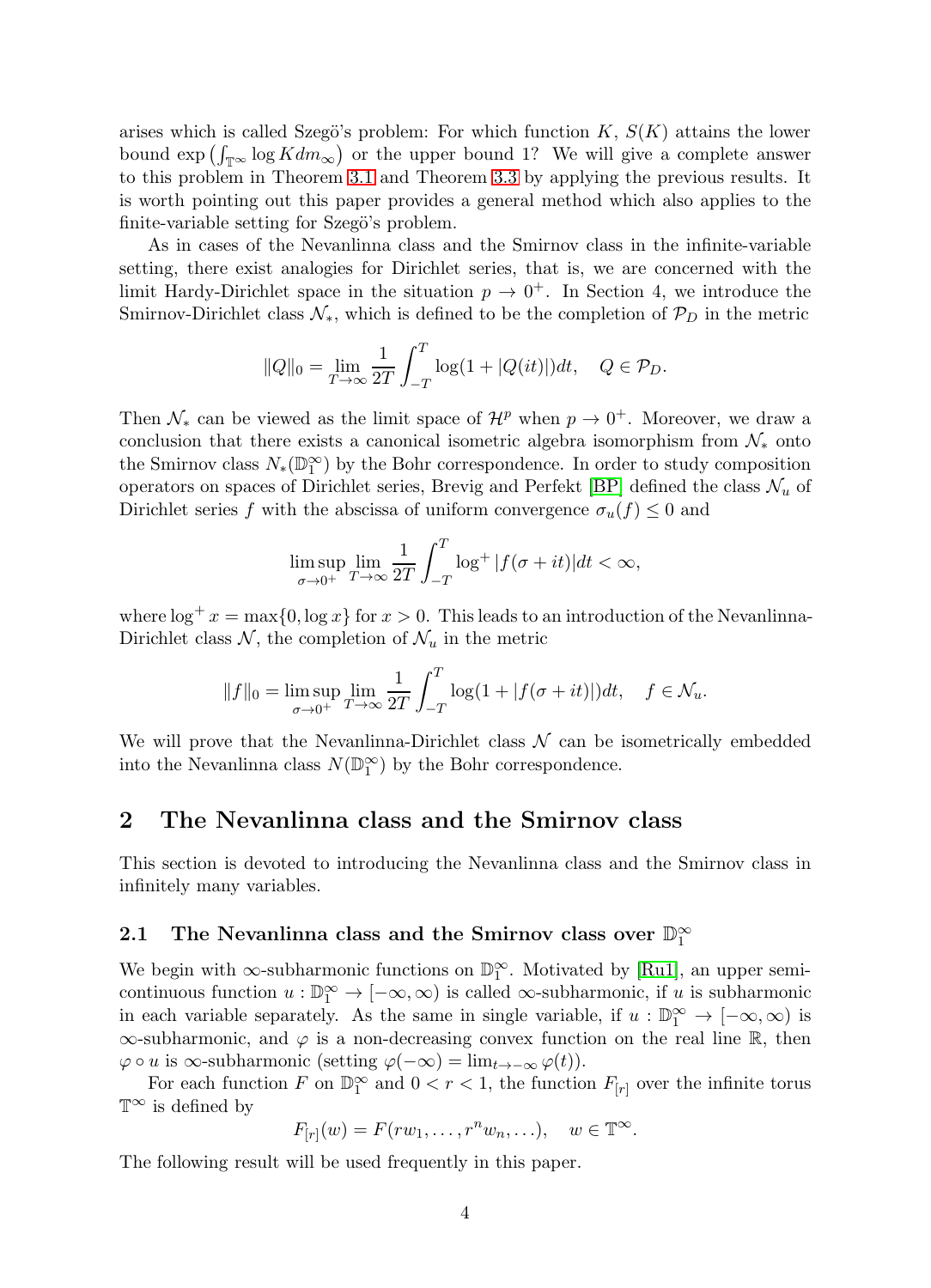<span id="page-4-0"></span>**Proposition 2.1.** If u is  $\infty$ -subharmonic on  $\mathbb{D}_1^{\infty}$ , then integrals

$$
I_r = \int_{\mathbb{T}^\infty} u_{[r]} dm_\infty \quad (0 \le r < 1)
$$

increase with r. Therefore, if  ${r_n}_{n=1}^{\infty}$  is an increasing sequence in  $(0,1)$  with  $r_n \to 1$ as  $n \to \infty$ , then  $\sup_{0 \le r \le 1} I_r = \sup_{n \in \mathbb{N}} I_{r_n}$ .

*Proof.* Given  $0 \le r \le s < 1$ , it suffices to prove that  $I_r \le I_s$ . For each  $n \in \mathbb{N}$ , write

$$
u_{[r,s,n]}(w) = u(sw_1, \ldots, s^n w_n, r^{n+1} w_{n+1}, r^{n+2} w_{n+2}, \ldots), \quad w \in \mathbb{T}^{\infty}.
$$

Using subharmonicity successively in the first  $n$  variables, we obtain

$$
I_r \leq \int_{\mathbb{T}^\infty} u_{[r,s,n]} dm_\infty.
$$

Note that  $s\overline{\mathbb{D}} \times \cdots \times s^n\overline{\mathbb{D}} \times \cdots$  is compact in  $\ell^1$ , where  $\overline{\mathbb{D}}$  denotes the closed unit disk. The upper semicontinuity of u implies that  ${u_{[r,s,n]}}_{n=1}^{\infty}$  is uniformly bounded above on T∞. Therefore, it follows from Fatou's lemma that

$$
I_r \le \limsup_{n \to \infty} \int_{\mathbb{T}^{\infty}} u_{[r,s,n]} dm_{\infty} \le \int_{\mathbb{T}^{\infty}} \limsup_{n \to \infty} u_{[r,s,n]} dm_{\infty} \le I_s,
$$

as desired.

Let  $\overline{\mathbb{D}}^{\infty} = \overline{\mathbb{D}} \times \overline{\mathbb{D}} \times \cdots$  denote the cartesian product of countably infinitely many closed unit disks  $\overline{\mathbb{D}}$ , then it is compact with respect to the product topology. The set of all continuous functions on  $\overline{\mathbb{D}}^{\infty}$ , denoted by  $C(\overline{\mathbb{D}}^{\infty})$ , is a Banach algebra with the uniform norm. The following corollary is useful.

<span id="page-4-2"></span>**Corollary 2.2.** Let  $u \in C(\overline{D}^{\infty})$ . If u is  $\infty$ -subharmonic on  $\mathbb{D}_1^{\infty}$ , then for every  $0 <$  $r < 1$ .

$$
u(0) \le \int_{\mathbb{T}^{\infty}} u_{[r]} dm_{\infty} \le \int_{\mathbb{T}^{\infty}} u dm_{\infty}.
$$

*Proof.* By Proposition [2.1,](#page-4-0) for each  $r < s < 1$ , we have

$$
u(0) \leq \int_{\mathbb{T}^{\infty}} u_{[r]} dm_{\infty} \leq \int_{\mathbb{T}^{\infty}} u_{[s]} dm_{\infty}.
$$

The desired corollary follows from Lebesgue's dominated convergence theorem by letting  $s \to 1$ .  $\Box$ 

Recall that a complex-valued function  $F$  defined on an open subset  $V$  of a Banach space X is called holomorphic  $\lceil \text{Din} \rceil$ , if F satisfies the following two conditions: (i) F is locally bounded. (ii) For each  $x_0 \in V$  and  $x \in X$ , the function  $F(x_0 + zx)$  is holomorphic in parameter z for  $x_0 + zx \in V$ . One easily checks that holomorphic functions are continuous.

Let F be a holomorphic function on  $\mathbb{D}_1^{\infty}$ . Since  $\varphi(x) = \max\{0, x\}$  is a non-decreasing convex function on  $\mathbb{R}, \varphi(\log |F|) = \log^+ |F|$  is  $\infty$ -subharmonic. Hence by Proposition [2.1,](#page-4-0)

<span id="page-4-1"></span>
$$
\sup_{0 < r < 1} \int_{\mathbb{T}^{\infty}} \log^{+} |F_{[r]}| dm_{\infty} = \lim_{r \to 1} \int_{\mathbb{T}^{\infty}} \log^{+} |F_{[r]}| dm_{\infty}.
$$
\n(2.1)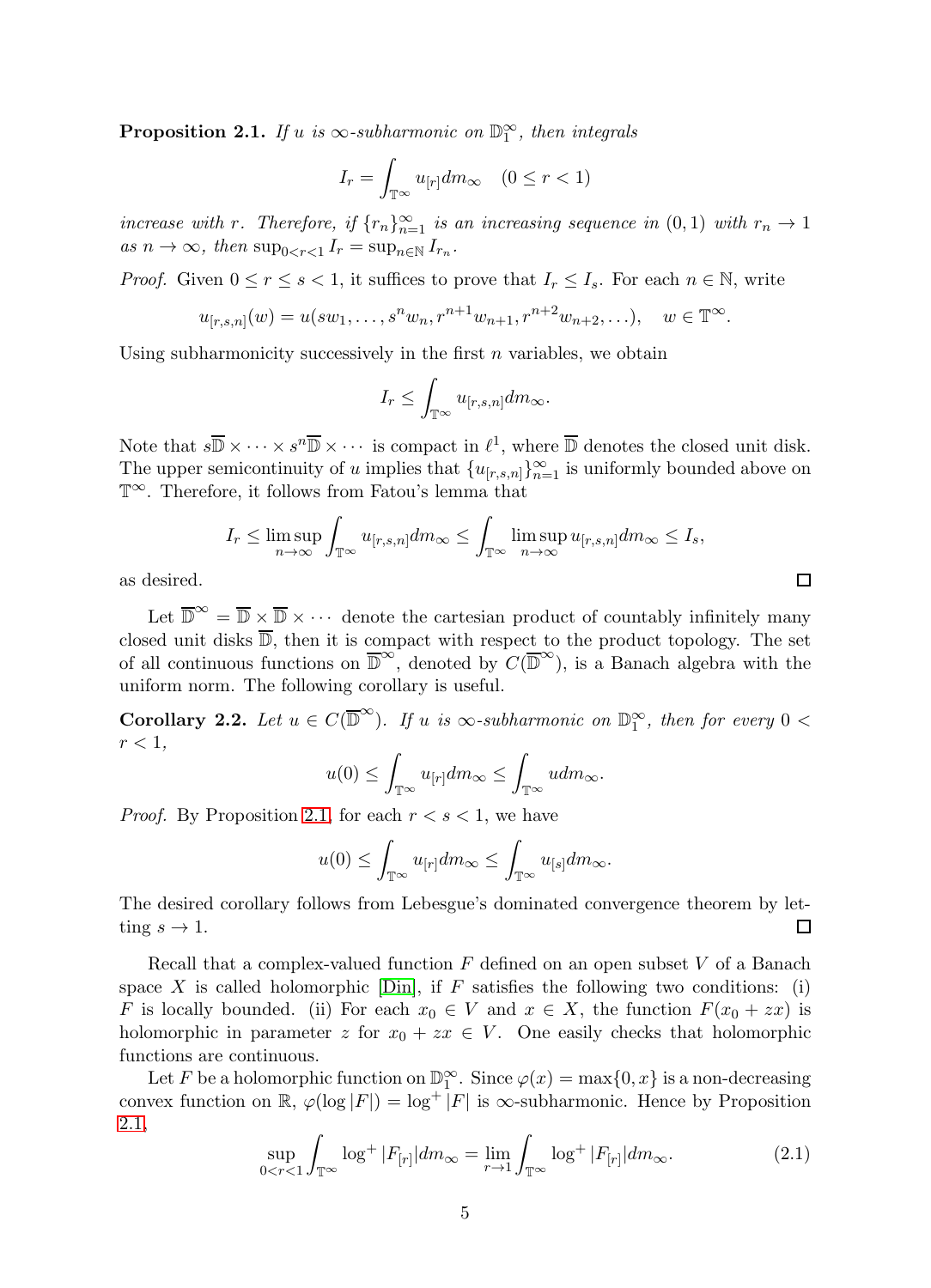The Nevanlinna class  $N(\mathbb{D}_1^{\infty})$  over  $\mathbb{D}_1^{\infty}$  is defined to be the class of all holomorphic functions F on  $\mathbb{D}_1^{\infty}$  such that the value of [\(2.1\)](#page-4-1) is finite. The following proposition is needed in the sequel.

<span id="page-5-0"></span>**Proposition 2.3.** Let F be a nonzero holomorphic function on  $\mathbb{D}_1^{\infty}$ . Then the following statements are equivalent:

(1)  $F \in N(\mathbb{D}_1^{\infty})$ . (2)  $\sup_{0 < r < 1} ||F_{[r]}||_0 < \infty.$ (3)  $\limsup_{r\to 1} ||\log |F_{[r]}||_1 < \infty.$ 

To prove Proposition [2.3,](#page-5-0) we need to introduce the infinite polydisk algebra [\[CG\]](#page-34-0). The infinite polydisk algebra  $A(\mathbb{D}^{\infty})$  is defined to be the closure of  $\mathcal{P}_{\infty}$  in  $C(\overline{\mathbb{D}}^{\infty})$ . It is worth mentioning that if F is a nonzero holomorphic function on  $\mathbb{D}_1^{\infty}$ , then for every  $0 < r < 1$ ,  $F_{[r]} \in A(\mathbb{D}^{\infty})$ , and hence  $\log |F_{[r]}| \in L^1(\mathbb{T}^{\infty})$  [\[AOS2,](#page-33-0) [BP\]](#page-34-2). On the other hand, we can also understand the infinite polydisk algebra by "boundary-valued functions". Let  $A(\mathbb{T}^\infty)$  be the norm-closure of  $\mathcal{P}_\infty$  in  $C(\mathbb{T}^\infty)$ , the Banach space of all continuous functions on  $\mathbb{T}^{\infty}$ . Since the infinite polydisk algebra  $A(\mathbb{D}^{\infty})$  is of the Shilov boundary  $\mathbb{T}^{\infty}$ , one naturally identifies  $A(\mathbb{D}^{\infty})$  with  $A(\mathbb{T}^{\infty})$  by the restriction map.

**Proof of Proposition [2.3.](#page-5-0)** (1)  $\Leftrightarrow$  (2): By inequalities

<span id="page-5-1"></span>
$$
\log^+ x \le \log(1+x) \le \log^+ x + \log 2, \quad x \ge 0,\tag{2.2}
$$

we see that  $(1)$  is equivalent to  $(2)$ .

 $(1) \Leftrightarrow (3)$ : It suffices to show  $(1)$  implies  $(3)$ . Given  $0 < r_0 < 1$ , since F is a nonzero function,  $\log |F_{[r_0]}| \in L^1(\mathbb{T}^\infty)$ . Then for every  $r_0 < r < 1$ ,

$$
\begin{aligned} \left\| \log |F_{[r]}| \right\|_1 &= 2 \int_{\mathbb{T}^\infty} \log^+ |F_{[r]}| dm_\infty - \int_{\mathbb{T}^\infty} \log |F_{[r]}| dm_\infty \\ &\le 2 \int_{\mathbb{T}^\infty} \log^+ |F_{[r]}| dm_\infty - \int_{\mathbb{T}^\infty} \log |F_{[r_0]}| dm_\infty, \end{aligned}
$$

and hence

$$
\limsup_{r \to 1} ||\log |F_{[r]}||_{1} \leq 2 \lim_{r \to 1} \int_{\mathbb{T}^{\infty}} \log^{+} |F_{[r]}| dm_{\infty} - \int_{\mathbb{T}^{\infty}} \log |F_{[r_{0}]}| dm_{\infty} < \infty,
$$

as desired.  $\Box$ 

Let F be a function on  $\mathbb{D}_1^{\infty}$ . For each  $n \in \mathbb{N}$ , we denote by  $A_nF$  Bohr's nte Abschnitt of  $F$ , which is defined by

$$
(A_n F)(\zeta) = F(\zeta_1, \dots, \zeta_n, 0, \dots), \quad \zeta \in \mathbb{D}_1^{\infty}.
$$

Since  $A_nF$  does not depend on variables  $\zeta_i$   $(j > n)$ , we may consider it as a function defined on the polydisk  $\mathbb{D}^n$ . For each  $w \in \mathbb{T}^{\infty}$ , the slice function of F at w is defined by

$$
F_w(z) = F(zw_1, \dots, z^n w_n, \dots), \quad z \in \mathbb{D}.
$$

If F is holomorphic on  $\mathbb{D}_1^{\infty}$ , and  $w \in \mathbb{T}^{\infty}$ , then for every  $n \in \mathbb{N}$ ,

$$
(A_nF)_w(z) = F(zw_1, \dots, z^n w_n, 0, \dots), \quad z \in \mathbb{D}
$$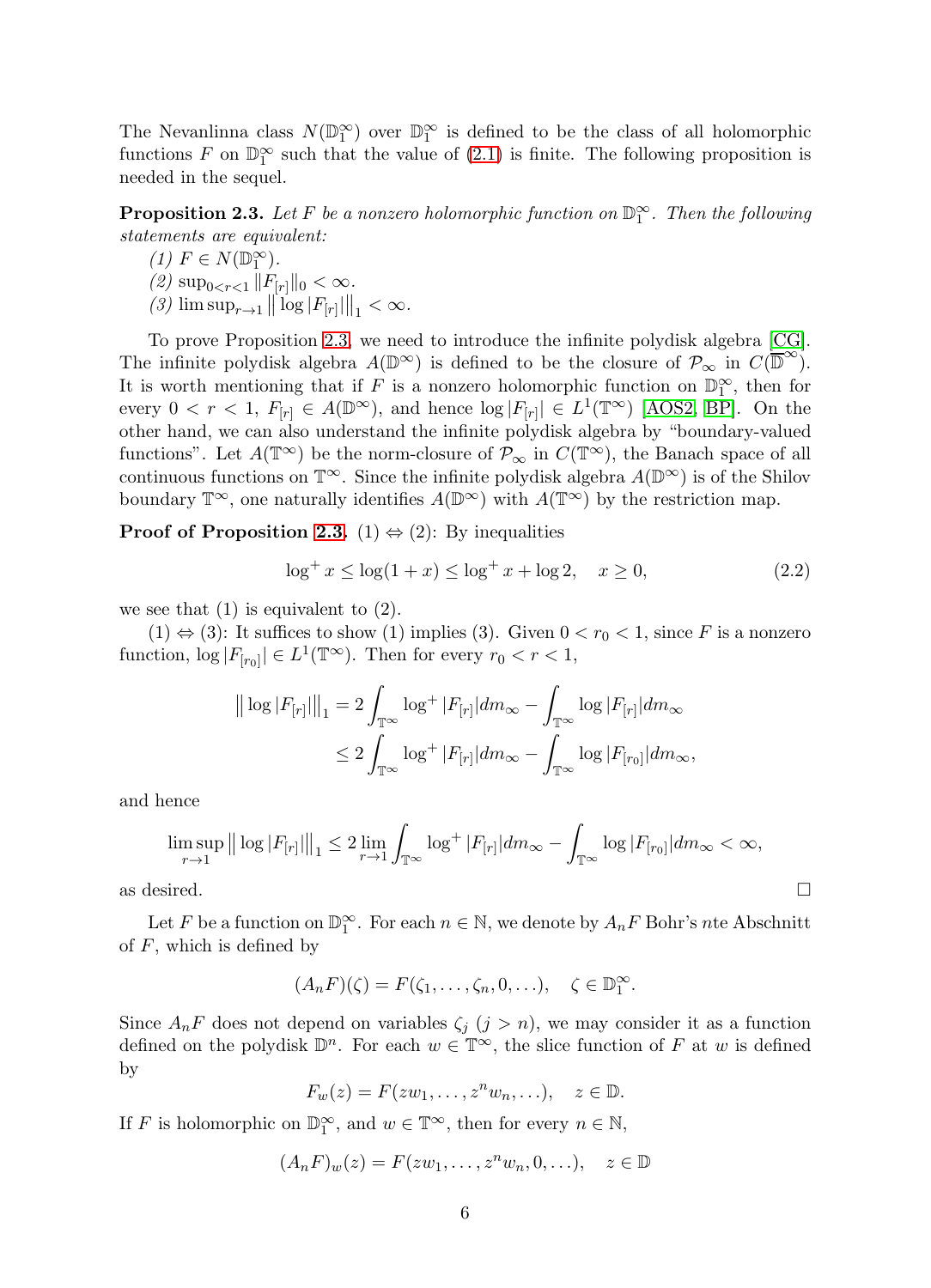is holomorphic on D. Note that  $\{(A_nF)_w\}_{n=1}^{\infty}$  converges to  $F_w$  uniformly on each compact subset of  $\mathbb D$ . It implies that  $F_w$  is holomorphic on  $\mathbb D$ .

Let  $N(\mathbb{D})$  be the Nevanlinna class over the open unit disk, then for every  $F \in N(\mathbb{D})$ , the radial limit  $F^*(\lambda) = \lim_{r \to 1} F(r\lambda)$  exists for almost every  $\lambda \in \mathbb{T}$ , see [\[Ru3,](#page-35-8) pp.346]. Now we give the following theorem for which its second part is an analogue of the classical Fatou's theorem.

<span id="page-6-0"></span>**Theorem 2.4.** Let F be a nonzero function in  $N(\mathbb{D}_1^{\infty})$ , then for almost every  $w \in \mathbb{T}^{\infty}$ ,  $F_w \in N(\mathbb{D})$ . Furthermore, for almost every  $w \in \mathbb{T}^\infty$ , the radial limit

$$
F^*(w) = \lim_{r \to 1} F_{[r]}(w)
$$

exists, and  $\log |F^*| \in L^1(\mathbb{T}^\infty)$ .

The next corollary implies that every function  $F \in N(\mathbb{D}_1^{\infty})$  can be uniquely determined by its "boundary-valued function"  $F^*$ .

Corollary 2.5. Let  $F \in N(\mathbb{D}_1^{\infty})$ . If  $F^*$  vanishes on some subset of  $\mathbb{T}^{\infty}$  with positive measure, then  $F = 0$ .

For every  $z \in \overline{\mathbb{D}}$  and  $\zeta \in \overline{\mathbb{D}}^{\infty}$ , set

<span id="page-6-2"></span>
$$
z \star \zeta = (z\zeta_1, \dots, z^n\zeta_n, \dots) \in \overline{\mathbb{D}}^{\infty}.
$$
\n(2.3)

 $\Box$ 

To prove Theorem [2.4,](#page-6-0) we need the following lemma, an analogue of [\[Ru1,](#page-35-4) Lemma 3.3.2].

<span id="page-6-1"></span>**Lemma 2.6.** Let f be a nonnegative measurable function on  $\mathbb{T}^{\infty}$ . Then

$$
\int_{\mathbb{T}^{\infty}} f(w) dm_{\infty}(w) = \int_{\mathbb{T}^{\infty}} \int_{\mathbb{T}} f(\lambda \star w) dm_1(\lambda) dm_{\infty}(w).
$$

*Proof.* Since the Haar measure  $m_{\infty}$  is rotation-invariant, for every  $\lambda \in \mathbb{T}$ ,

$$
\int_{\mathbb{T}^{\infty}} f(w) dm_{\infty}(w) = \int_{\mathbb{T}^{\infty}} f(\lambda \star w) dm_{\infty}(w).
$$

Integrating with respect to  $\lambda$  over  $\mathbb T$  and applying Fubini's theorem yield that

$$
\int_{\mathbb{T}^{\infty}} f(w) dm_{\infty}(w) = \int_{\mathbb{T}} \int_{\mathbb{T}^{\infty}} f(\lambda \star w) dm_{\infty}(w) dm_1(\lambda) = \int_{\mathbb{T}^{\infty}} \int_{\mathbb{T}} f(\lambda \star w) dm_1(\lambda) dm_{\infty}(w),
$$

which completes the proof.

Proof of Theorem [2.4.](#page-6-0) We use ideas from [\[Ru1,](#page-35-4) Theorem 3.3.3] to complete the proof. For every fixed  $w \in \mathbb{T}^{\infty}$ ,  $\log^+ |F_w|$  is subharmonic on  $\mathbb{D}$ , and hence the integrals

$$
I_{w,r} = \int_{\mathbb{T}} \log^+ |F_w(r\lambda)| dm_1(\lambda) \quad (0 < r < 1)
$$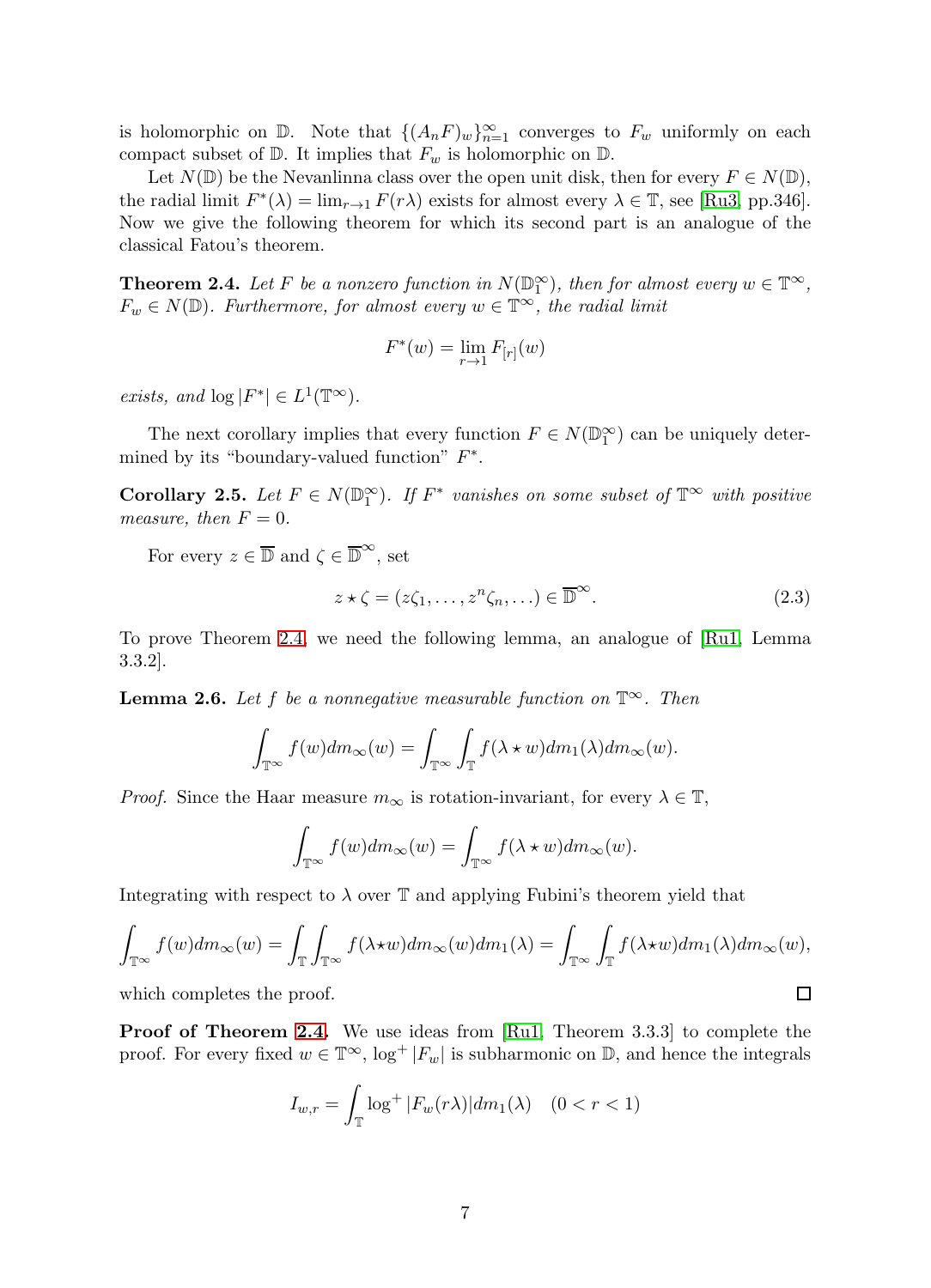increase with  $r$ . Then the monotone convergence theorem gives

<span id="page-7-0"></span>
$$
\int_{\mathbb{T}^{\infty}} \left( \sup_{0 < r < 1} I_{w,r} \right) dm_{\infty}(w) = \sup_{0 < r < 1} \int_{\mathbb{T}^{\infty}} \int_{\mathbb{T}} \log^{+} |F_w(r\lambda)| dm_1(\lambda) dm_{\infty}(w) \n= \sup_{0 < r < 1} \int_{\mathbb{T}^{\infty}} \int_{\mathbb{T}} \log^{+} |F_{[r]}(\lambda \star w)| dm_1(\lambda) dm_{\infty}(w).
$$
\n(2.4)

Applying Lemma [2.6](#page-6-1) to  $\log^+ |F_{[r]}|$ , we have

$$
\sup_{0
$$

And hence by [\(2.4\)](#page-7-0), for almost every  $w \in \mathbb{T}^{\infty}$ ,  $\sup_{0 \le r \le 1} I_{w,r}$  is finite, which implies that  $F_w \in N(\mathbb{D})$  for such w.

Let E be the set of points  $w \in \mathbb{T}^{\infty}$  for which  $F^*(w) = \lim_{r \to 1} F_{[r]}(w)$  exists. Then  $E$  is a measurable set. Put

$$
S = \left\{ w \in \mathbb{T}^{\infty} : \lim_{r \to 1} F_w(r\lambda) \text{ exists for almost every } \lambda \in \mathbb{T} \right\}
$$

.

Since for almost every  $w \in \mathbb{T}^{\infty}$ ,  $F_w \in N(\mathbb{D})$ , we see that S is a measurable set, and  $m_{\infty}(S) = 1$ . Furthermore, for every fixed  $w \in S$ ,  $\lambda \star w \in E$  for almost every  $\lambda \in \mathbb{T}$ , and thus

$$
\int_{\mathbb{T}} \chi_E(\lambda \star w) dm_1(\lambda) = 1,
$$

where  $\chi_E$  denotes the characteristic function of E. Moreover, applying Lemma [2.6](#page-6-1) to  $\chi_E$  gives

$$
m_{\infty}(E) = \int_{\mathbb{T}^{\infty}} \chi_E(w) dm_{\infty}(w)
$$
  
= 
$$
\int_{\mathbb{T}^{\infty}} \int_{\mathbb{T}} \chi_E(\lambda \star w) dm_1(\lambda) dm_{\infty}(w)
$$
  

$$
\geq \int_S \int_{\mathbb{T}} \chi_E(\lambda \star w) dm_1(\lambda) dm_{\infty}(w)
$$
  
= 
$$
\int_S 1 dm_{\infty}(w)
$$
  
= 1,

forcing  $m_{\infty}(E) = 1$ . Then for almost every  $w \in \mathbb{T}^{\infty}$ ,  $F^*(w) = \lim_{r \to 1} F_{[r]}(w)$  exists, and it follows from Proposition [2.3](#page-5-0) and Fatou's lemma that

$$
\big\|\log|F^*|\big\|_1\leq \liminf_{r\to 1}\big\|\log|F_{[r]}|\big\|_1<\infty,
$$

which implies that  $\log |F^*| \in L^1(\mathbb{T}^\infty)$ .

As done in the finite-variable setting, we characterize Nevanlinna functions via the  $\infty$ -harmonic majorant. Motivated by [\[Ru1\]](#page-35-4), a continuous function  $u : \mathbb{D}_1^{\infty} \to \mathbb{C}$  is called  $\infty$ -harmonic, if u is harmonic in each variable separately. The harmonic Hardy space  $h^1(\mathbb{D}_1^{\infty})$  over  $\mathbb{D}_1^{\infty}$  is defined to be

$$
h^{1}(\mathbb{D}_{1}^{\infty}) = \left\{ F \text{ is } \infty\text{-harmonic on } \mathbb{D}_{1}^{\infty}: ||F||_{h} = \sup_{0 < r < 1} \int_{\mathbb{T}^{\infty}} |F_{[r]}| dm_{\infty} < \infty \right\}.
$$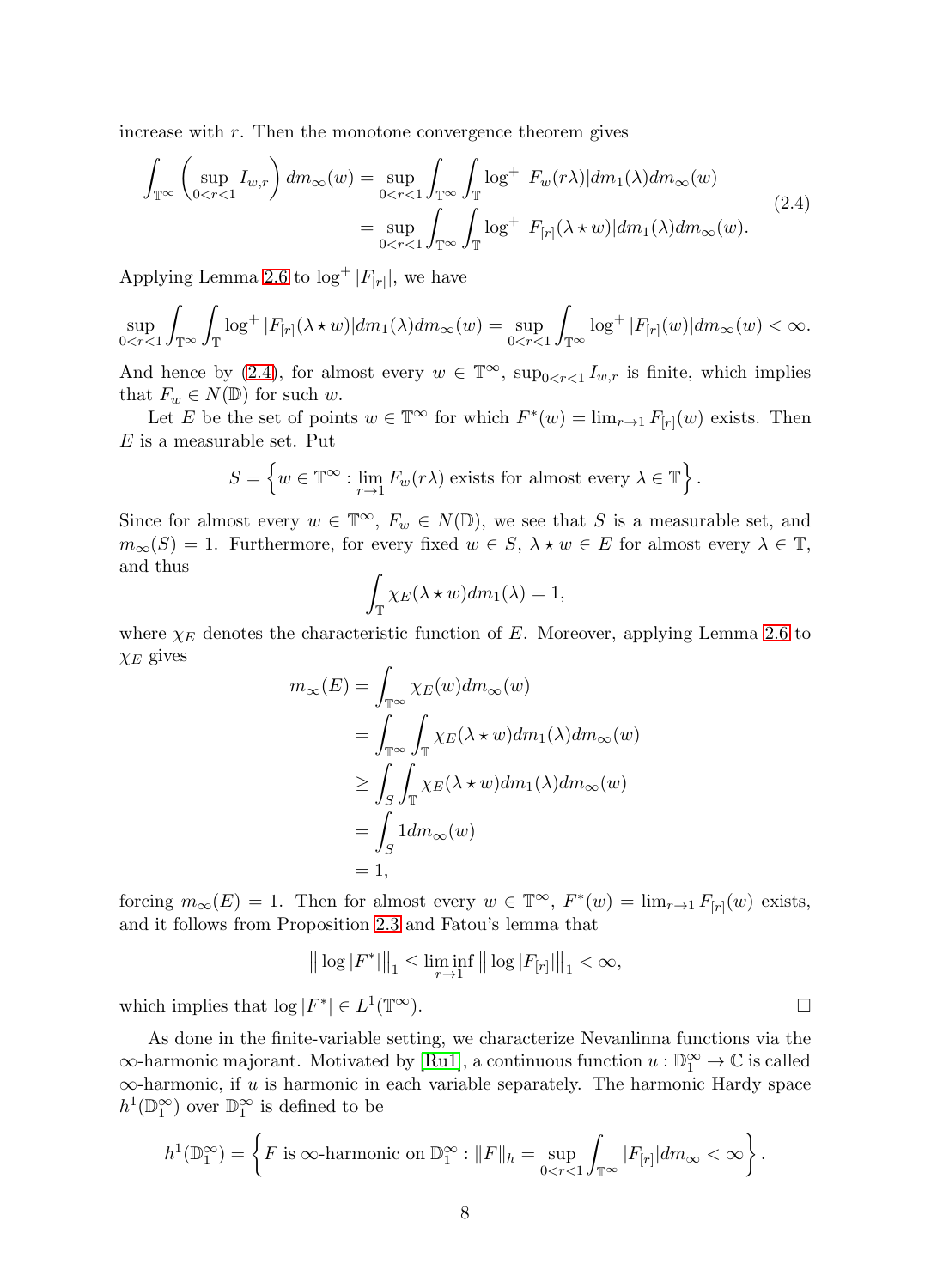As in finite-variable cases, each function in  $h^1(\mathbb{D}_1^{\infty})$  can be represented by the Poisson integral of a complex regular Borel measure on T∞. To show this, we recall some notions of Poisson kernels in infinitely many variables, see [\[CG\]](#page-34-0). For each  $\zeta \in \mathbb{D}_1^{\infty}$ , the Poisson kernel at  $\zeta$  is defined to be

$$
\mathbf{P}_{\zeta}(w) = \prod_{n=1}^{\infty} \mathbf{P}_{\zeta_n}(w_n), \quad w \in \mathbb{T}^{\infty},
$$

where

$$
P_{\zeta_n}(w_n) = \frac{1 - |\zeta_n|^2}{|\zeta_n - w_n|^2}, \quad n \in \mathbb{N}
$$

are Poisson kernels for the unit disk. It is easy to prove that when  $\zeta \in \mathbb{D}_1^{\infty}$ ,  $P_{\zeta}$  is continuous on  $\mathbb{T}^{\infty}$ . Furthermore, if  $u \in C(\overline{\mathbb{D}}^{\infty})$  is  $\infty$ -harmonic on  $\mathbb{D}^{\infty}$ , then for every  $\zeta \in \mathbb{D}_1^{\infty}$ ,

<span id="page-8-0"></span>
$$
u(\zeta) = \int_{\mathbb{T}^{\infty}} \mathbf{P}_{\zeta} u dm_{\infty}.
$$
 (2.5)

Let  $M(\mathbb{T}^{\infty})$  denote the Banach space of all complex regular Borel measures  $\mu$  on  $\mathbb{T}^{\infty}$ with the norm  $\|\mu\|_M = |\mu|(\mathbb{T}^\infty)$ . For every  $\mu \in M(\mathbb{T}^\infty)$ , set

$$
\mathbf{P}[d\mu](\zeta) = \int_{\mathbb{T}^{\infty}} \mathbf{P}_{\zeta} d\mu, \quad \zeta \in \mathbb{D}_{1}^{\infty}.
$$

Then  $P[d\mu]$  is  $\infty$ -harmonic on  $\mathbb{D}_1^{\infty}$ , and by Fubini's theorem,  $||P[d\mu]||_h \le ||\mu||_M < \infty$ , and hence  $P[d\mu] \in h^1(\mathbb{D}_1^{\infty})$ . Moreover,  $P[d\mu] = 0$  implies  $\mu = 0$ .

**Proposition 2.7.** The Poisson integral  $\mu \mapsto P[d\mu]$  establishes an isometric isomorphism from  $M(\mathbb{T}^{\infty})$  onto  $h^1(\mathbb{D}_1^{\infty})$ , and hence  $h^1(\mathbb{D}_1^{\infty})$  is a Banach space.

*Proof.* By the arguments above, the map  $\mu \mapsto P[d\mu]$  is a one-to-one contraction. On the other hand, for every  $F \in h^1(\mathbb{D}_1^{\infty})$  and  $0 < r < 1$ , write  $d\mu_r = F_{[r]}dm_{\infty}$ . Then it follows from Banach-Alaoglu theorem that there exist a sequence  $r_n \to 1$   $(n \to \infty)$ and a complex Borel measure  $\mu_F$  on  $\mathbb{T}^{\infty}$  such that  $\{\mu_{r_n}\}_{n=1}^{\infty}$  converges to  $\mu_F$  in the weak<sup>\*</sup>-topology, in the dual space of  $C(\mathbb{T}^{\infty})$ . Combining this fact with [\(2.5\)](#page-8-0) shows that for every  $\zeta \in \mathbb{D}_1^{\infty}$ ,

$$
P[d\mu_F](\zeta) = \int_{\mathbb{T}^{\infty}} \mathbf{P}_{\zeta} d\mu_F = \lim_{n \to \infty} \int_{\mathbb{T}^{\infty}} \mathbf{P}_{\zeta} F_{[r_n]} dm_{\infty} = \lim_{n \to \infty} F_{[r_n]}(\zeta) = F(\zeta),
$$

which implies that  $F = P[d\mu_F]$ , and thus the map  $\mu \mapsto P[d\mu]$  is onto. Furthermore, we have

$$
\|\mu_F\|_M \le \liminf_{n \to \infty} \|\mu_{r_n}\|_M \le \sup_{0 < r < 1} \int_{\mathbb{T}^\infty} |F_{[r]}| dm_\infty = \|F\|_h,
$$

and hence the map  $\mu \mapsto P[d\mu]$  is an isometry.

Recall that  $\mathbf{P}_{\zeta}dm_{\infty}$  is a Jensen measure for  $\zeta \in \mathbb{D}_1^{\infty}$  with respect to  $A(\mathbb{D}^{\infty})$ , that is,

<span id="page-8-1"></span>
$$
\log|F(\zeta)| \le \int_{\mathbb{T}^{\infty}} \mathbf{P}_{\zeta} \log|F| dm_{\infty}, \quad F \in A(\mathbb{D}^{\infty}), \tag{2.6}
$$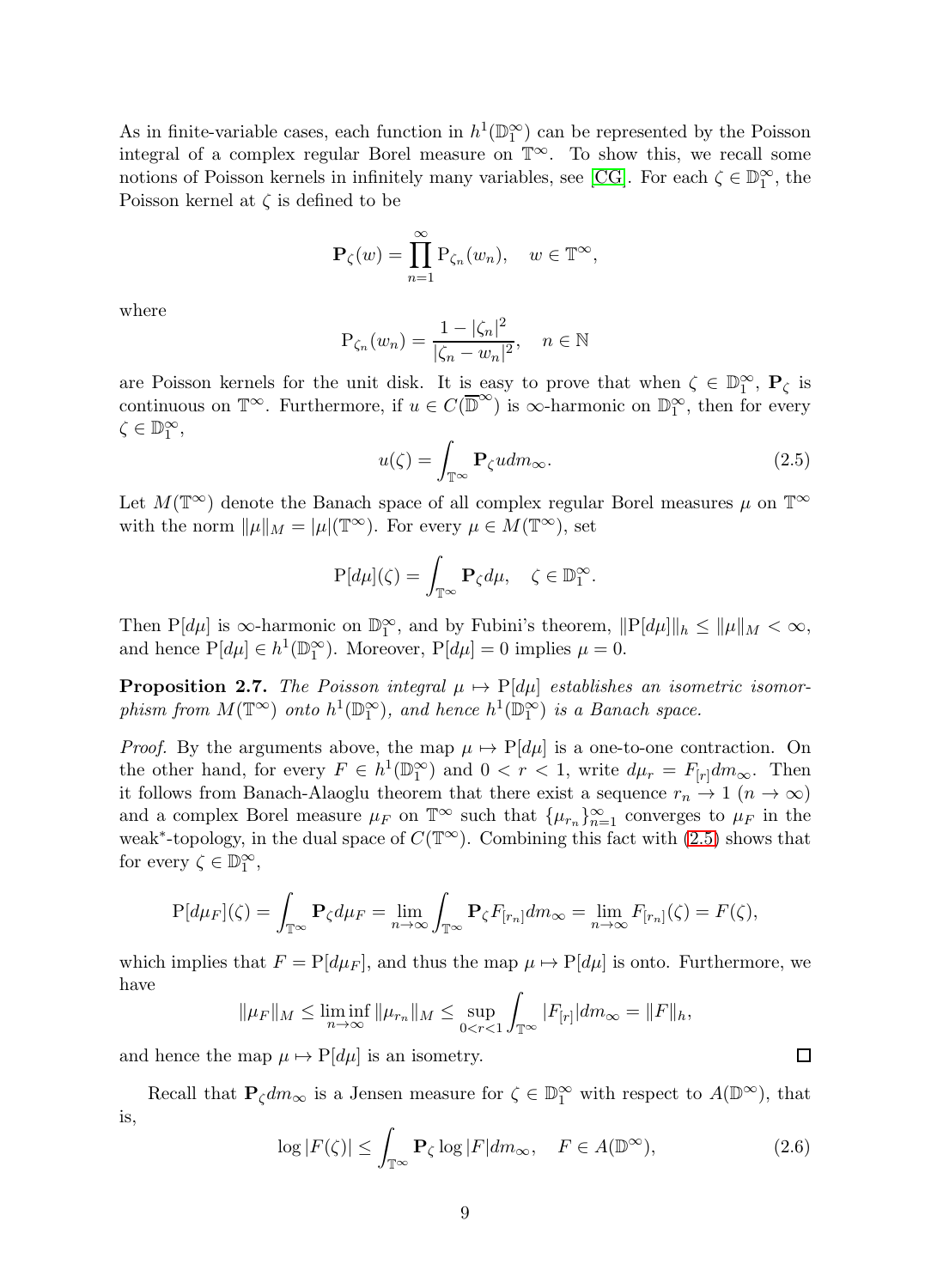see [\[CG\]](#page-34-0). This says that

$$
G(\zeta) = \int_{\mathbb{T}^{\infty}} \mathbf{P}_{\zeta} \log |F| dm_{\infty}, \quad \zeta \in \mathbb{D}_{1}^{\infty}
$$

is an  $\infty$ -harmonic majorant of  $\log |F|$ . The next proposition gives a characterization of functions in  $N(\mathbb{D}_1^{\infty})$  via  $\infty$ -harmonic majorant.

<span id="page-9-0"></span>**Proposition 2.8.** Let F be a holomorphic function on  $\mathbb{D}_1^{\infty}$ . Then the following statements are equivalent:

(1)  $F \in N(\mathbb{D}_1^{\infty})$ .

(2)  $\log |F|$  has an  $\infty$ -harmonic majorant in  $h^1(\mathbb{D}_1^{\infty})$ . That is, there is a function  $H \in h^1(\mathbb{D}_1^{\infty})$  such that  $\log |F| \leq H$  on  $\mathbb{D}_1^{\infty}$ .

*Proof.* (1)  $\Rightarrow$  (2): For every  $0 < r < 1$ , set  $d\nu_r = \log |F_{[r]}| dm_\infty$ . Then it follows from (3) of Proposition [2.3](#page-5-0) and Banach-Alaoglu theorem that there is a sequence  $r_n \to 1$  ( $n \to$  $\infty$ ) and a complex Borel measure  $\nu$  on  $\mathbb{T}^{\infty}$ , such that  $\{\nu_{r_n}\}_{n=1}^{\infty}$  converges to  $\nu$  in the weak<sup>\*</sup>-topology, in the dual space of  $C(\mathbb{T}^{\infty})$ . Since for every  $n \in \mathbb{N}$ ,  $F_{[r_n]} \in A(\mathbb{D}^{\infty})$ , we see from [\(2.6\)](#page-8-1) that

$$
\log |F_{[r_n]}(\zeta)| \le \int_{\mathbb{T}^\infty} \mathbf{P}_{\zeta} \log |F_{[r_n]}| dm_\infty, \quad \zeta \in \mathbb{D}_1^\infty.
$$

Letting  $n \to \infty$  yields that

$$
\log |F(\zeta)| \leq \int_{\mathbb{T}^{\infty}} \mathbf{P}_{\zeta} d\nu, \quad \zeta \in \mathbb{D}^{\infty}_{1},
$$

and the right side of this inequality gives an  $\infty$ -harmonic majorant of log  $|F|$  in  $h^1(\mathbb{D}_1^{\infty})$ .

 $(2) \Rightarrow (1)$ : By assumptions, we have

$$
\sup_{0
$$

 $\Box$ 

which gives  $F \in N(\mathbb{D}_1^{\infty})$ .

We next consider the metric in the class  $N(\mathbb{D}_1^{\infty})$ . Writing  $\varphi(x) = \log(1 + e^x)$ , then it is a non-decreasing convex function on  $\mathbb{R}$ . Therefore, for every  $F \in N(\mathbb{D}_1^{\infty})$ ,  $\varphi(\log|F|) = \log(1+|F|)$  is  $\infty$ -subharmonic. Hence by Proposition [2.1,](#page-4-0) integrals

$$
\int_{\mathbb{T}^{\infty}} \log(1 + |F_{[r]}|) dm_{\infty} \quad (0 < r < 1)
$$

increase with  $r$ . As done in  $[Day, SS, Yan]$  $[Day, SS, Yan]$  $[Day, SS, Yan]$  for finite-variable cases, we define

$$
||F||_0 = \sup_{0 < r < 1} \int_{\mathbb{T}^\infty} \log(1 + |F_{[r]}|) dm_\infty = \lim_{r \to 1} \int_{\mathbb{T}^\infty} \log(1 + |F_{[r]}|) dm_\infty, \quad F \in N(\mathbb{D}_1^\infty),
$$

and

$$
d_0(F, G) = ||F - G||_0, \quad F, G \in N(\mathbb{D}_1^{\infty}),
$$

then  $d_0$  is a translation-invariant metric on the space  $N(\mathbb{D}_1^{\infty})$ . In fact, we have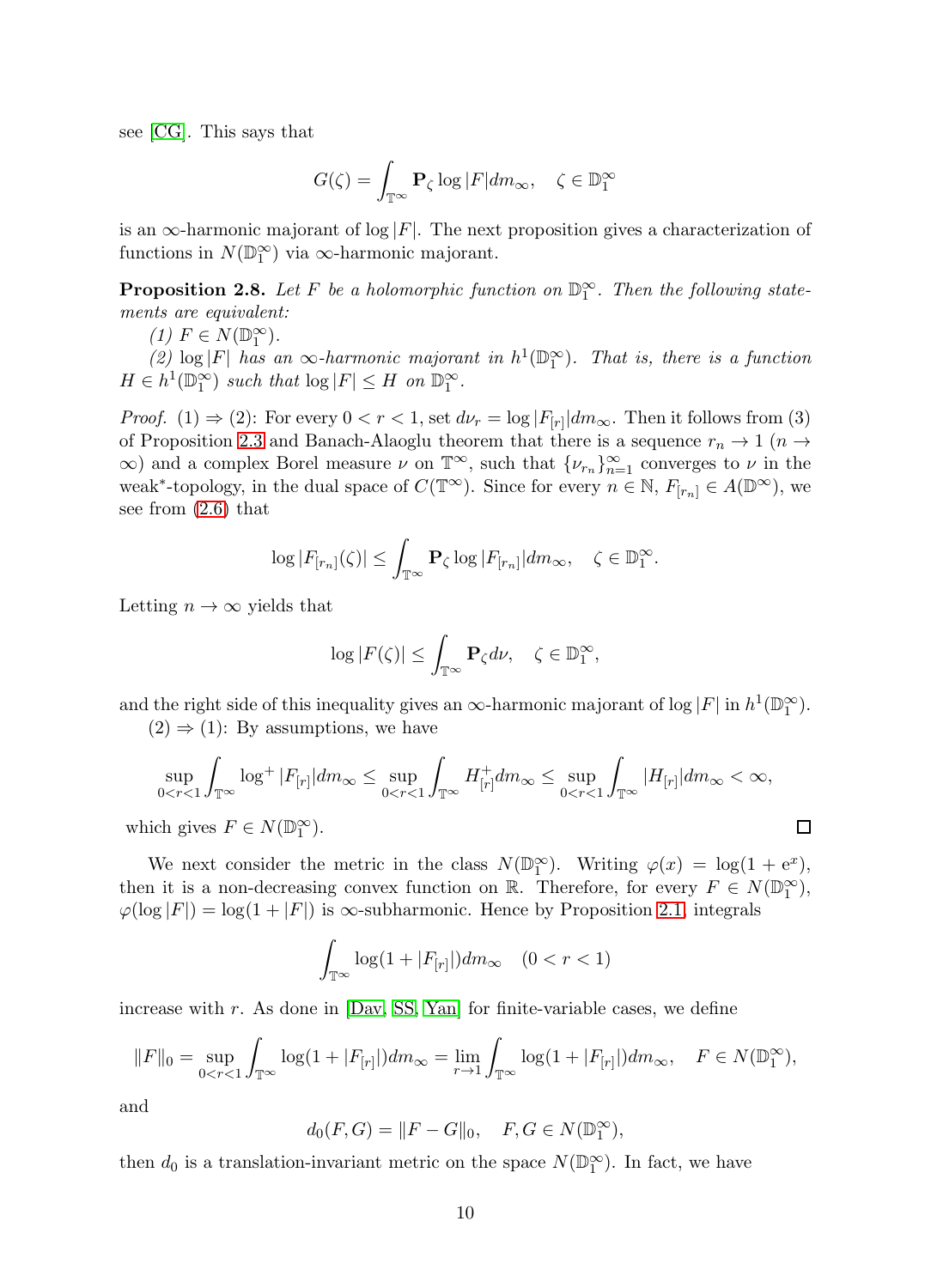<span id="page-10-0"></span>**Proposition 2.9.**  $N(\mathbb{D}_1^{\infty})$  is complete with respect to the metric  $d_0$ .

To prove Proposition [2.9,](#page-10-0) we need Lemma [2.10,](#page-10-1) which implies that the evaluation functional at  $\zeta \in \mathbb{D}_1^{\infty}$  on  $N(\mathbb{D}_1^{\infty})$  is continuous, and will be used frequently in the sequel.

Recall that for any  $\zeta \in \mathbb{D}^{\infty}$ , the Möbius map over the infinite-dimensional polydisk is defined as

$$
\Phi_{\zeta}(w) = \left(\frac{\zeta_1 - w_1}{1 - \overline{\zeta}_1 w_1}, \frac{\zeta_2 - w_2}{1 - \overline{\zeta}_2 w_2}, \dots\right), \quad w \in \overline{\mathbb{D}}^{\infty}.
$$

Then  $\Phi_{\zeta}$  maps  $\mathbb{D}^{\infty}$  and  $\mathbb{T}^{\infty}$  onto themselves, respectively. Moreover, a direct verification shows that  $\Phi_{\zeta}$  maps  $\mathbb{D}_1^{\infty}$  onto itself if and only if  $\zeta \in \mathbb{D}_1^{\infty}$ . When  $\zeta \in \mathbb{D}_1^{\infty}$ , an observation is that for every nonnegative continuous function f on  $\mathbb{T}^{\infty}$ ,

<span id="page-10-2"></span>
$$
\int_{\mathbb{T}^{\infty}} f \circ \Phi_{\zeta} dm_{\infty} = \int_{\mathbb{T}^{\infty}} f \mathbf{P}_{\zeta} dm_{\infty} \leq \|\mathbf{P}_{\zeta}\|_{\infty} \int_{\mathbb{T}^{\infty}} f dm_{\infty}.
$$
\n(2.7)

<span id="page-10-1"></span>**Lemma 2.10.** If  $\zeta \in \mathbb{D}_1^{\infty}$ , then for every  $F \in N(\mathbb{D}_1^{\infty})$ ,

$$
\log(1+|F(\zeta)|) \leq \|\mathbf{P}_{\zeta}\|_{\infty} \|F\|_{0}.
$$

*Proof.* For each  $0 < r < 1$ ,  $\log(1 + |F_{[r]} \circ \Phi_{\zeta}|) \in C(\overline{\mathbb{D}}^{\infty})$  is  $\infty$ -subharmonic on  $\mathbb{D}_{1}^{\infty}$ . By Corollary [2.2,](#page-4-2)

<span id="page-10-3"></span>
$$
\log(1+|F_{[r]}(\zeta)|) = \log(1+|(F_{[r]}\circ\Phi_{\zeta})(0)|) \le \int_{\mathbb{T}^{\infty}} \log(1+|F_{[r]}\circ\Phi_{\zeta}|) dm_{\infty}.
$$
 (2.8)

Applying the inequality  $(2.7)$  to  $\log(1+|F_{[r]}|)$ , we have

$$
\int_{\mathbb{T}^{\infty}} \log(1+|F_{[r]} \circ \Phi_{\zeta}|) dm_{\infty} \leq \|\mathbf{P}_{\zeta}\|_{\infty} \int_{\mathbb{T}^{\infty}} \log(1+|F_{[r]}|) dm_{\infty}.
$$

Combining this with [\(2.8\)](#page-10-3) yields that

$$
\log(1+|F_{[r]}(\zeta)|) \leq \|\mathbf{P}_{\zeta}\|_{\infty} \int_{\mathbb{T}^{\infty}} \log(1+|F_{[r]}|) dm_{\infty}.
$$

Letting  $r \to 1$  gives the desired conclusion.

For every  $0 < r < 1$  and  $M > 0$ , set

<span id="page-10-4"></span>
$$
V_{r,M} = \left\{ \zeta \in \ell^1 : ||\zeta||_1 < M \text{ and for each } n \in \mathbb{N}, \ |\zeta_n| < r \right\},\tag{2.9}
$$

then  $V_{r,M}$  is a domain in  $\ell^1$ , and  $\{P_{\zeta}\}_{\zeta \in V_{r,M}}$  is a bounded set in  $L^{\infty}(\mathbb{T}^{\infty})$ . We now present the proof of Proposition [2.9.](#page-10-0)

**Proof of Proposition [2.9.](#page-10-0)** Suppose that  ${F_n}_{n=1}^{\infty}$  is a Cauchy sequence in  $N(\mathbb{D}_1^{\infty})$ . By Lemma [2.10,](#page-10-1) for each  $\zeta \in \mathbb{D}_1^{\infty}$  and  $k, l \in \mathbb{N}$ ,

$$
\log(1+|(F_k-F_l)(\zeta)|) \leq \|\mathbf{P}_{\zeta}\|_{\infty} \|F_k-F_l\|_0.
$$

Note that for each  $0 < r < 1$  and  $M > 0$ ,  $\{P_{\zeta}\}_{{\zeta} \in V_{r,M}}$  is bounded in  $L^{\infty}(\mathbb{T}^{\infty})$ . It follows that  ${F_n}_{n=1}^{\infty}$  converges uniformly to a holomorphic function on each  $V_{r,M}$ , and hence there exists a holomorphic function F on  $\mathbb{D}_1^{\infty}$ , such that  $\{F_n\}_{n=1}^{\infty}$  converges to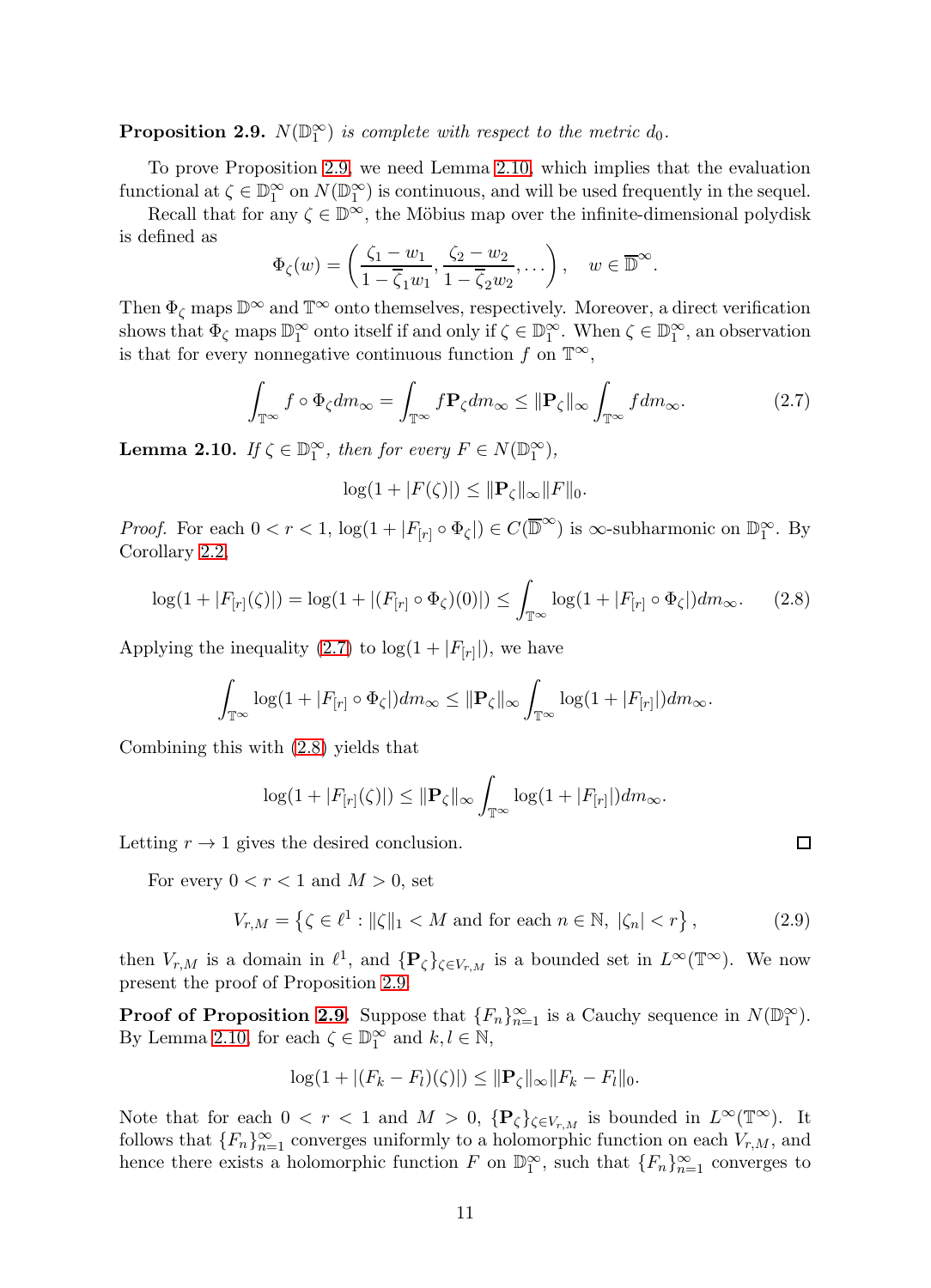F uniformly on each  $V_{r,M}$ . It remains to prove  $F \in N(\mathbb{D}_1^{\infty})$  and  $||F_k - F||_0 \to 0$  as  $k \to \infty$ . Given  $\varepsilon > 0$ , choose N large enough such that for  $k, l > N$ ,  $||F_k - F_l||_0 < \varepsilon$ . Then for each  $0 < r < 1$ ,

$$
\int_{\mathbb{T}^{\infty}} \log(1 + |(F_k - F_l)_{[r]}|) dm_{\infty} < \varepsilon.
$$

Note that  ${F_l}_{l=1}^{\infty}$  converges to F uniformly on  $r\overline{\mathbb{D}} \times \cdots \times r^n\overline{\mathbb{D}} \times \cdots$ . Letting  $l \to \infty$ yields that when  $k > N$ ,

<span id="page-11-0"></span>
$$
\int_{\mathbb{T}^{\infty}} \log(1 + |(F_k - F)_{[r]}|) dm_{\infty} \le \varepsilon,
$$
\n(2.10)

and hence for all  $0 < r < 1$ ,

$$
\int_{\mathbb{T}^{\infty}} \log(1+|F_{[r]}|) dm_{\infty} \leq \varepsilon + \int_{\mathbb{T}^{\infty}} \log(1+|(F_k)_{[r]}|) dm_{\infty} \leq \varepsilon + ||F_k||_0 < \infty.
$$

This shows  $F \in N(\mathbb{D}_1^{\infty})$ . Furthermore, by [\(2.10\)](#page-11-0), we have  $||F_k - F||_0 \leq \varepsilon$ , which means that  $N(\mathbb{D}_1^{\infty})$  is complete with respect to  $d_0$ .

An important subclass of  $N(\mathbb{D}_1^{\infty})$  is the Smirnov class  $N_*(\mathbb{D}_1^{\infty})$ , which consists of all functions  $F \in N(\mathbb{D}_1^{\infty})$  for which  $\{\log^+ |F_{[r]}|\}_{0 \leq r \leq 1}$  forms a uniformly integrable family. When  $F \in N(\mathbb{D}_1^{\infty})$ , [\(2.2\)](#page-5-1) implies that  $F \in N_*(\mathbb{D}_1^{\infty})$  if and only if  $\{\log(1+|F_{[r]}|)\}_{0 < r < 1}$ is uniformly integrable over  $\mathbb{T}^{\infty}$ .

By Fatou's lemma, for every function  $F \in N(\mathbb{D}_1^{\infty})$ , using the metric in  $L^0(\mathbb{T}^{\infty})$ ,

$$
||F^*||_0 \le \lim_{r \to 1} ||F_{[r]}||_0.
$$

This inequality inspires the following characterization of functions in  $N_*(\mathbb{D}_1^{\infty})$ . For finite-variable cases, see [\[Dav,](#page-34-15) [SS,](#page-35-9) [Yan\]](#page-35-10).

<span id="page-11-1"></span>**Proposition 2.11.** Let F be a function in  $N(\mathbb{D}_1^{\infty})$ . Then the following statements are equivalent:

(1)  $F \in N_*(\mathbb{D}_1^{\infty})$ . (2)  $||F^*||_0 = \lim_{r \to 1} ||F_{[r]}||_0.$ (3)  $\lim_{r\to 1} ||F_{[r]} - F^*||_0 = 0.$ (4)  $\lim_{r\to 1} \int_{\mathbb{T}^{\infty}} \log^+ |F_{[r]}| dm_{\infty} = \int_{\mathbb{T}^{\infty}} \log^+ |F^*| dm_{\infty}$ .

It is worth mentioning that when  $F$  only depends on single variable, the equality (2) in Proposition [2.11](#page-11-1) is another common definition for the Smirnov class  $N_*(\mathbb{D})$ .

To prove Proposition [2.11,](#page-11-1) the the general Lebesgue's dominated convergence theorem [\[Bog,](#page-34-16) Theorem 2.8.8] is needed.

<span id="page-11-2"></span>**Lemma 2.12** (General Lebesgue's dominated convergence theorem). Let  $(X, \mathcal{M}, \mu)$ be a measure space and  $\{f_n\}_{n=1}^{\infty}$ ,  $\{g_n\}_{n=1}^{\infty}$  two sequences of measurable functions on X that converge to  $f, g$  almost everywhere on  $X$ , respectively. Assume that for every  $n \in \mathbb{N}, g_n \ge 0, \text{ and } |f_n| \le g_n \text{ on } X.$  If  $g \in L^1(X, \mu)$  and

$$
\lim_{n \to \infty} \int_X g_n d\mu = \int_X g d\mu,
$$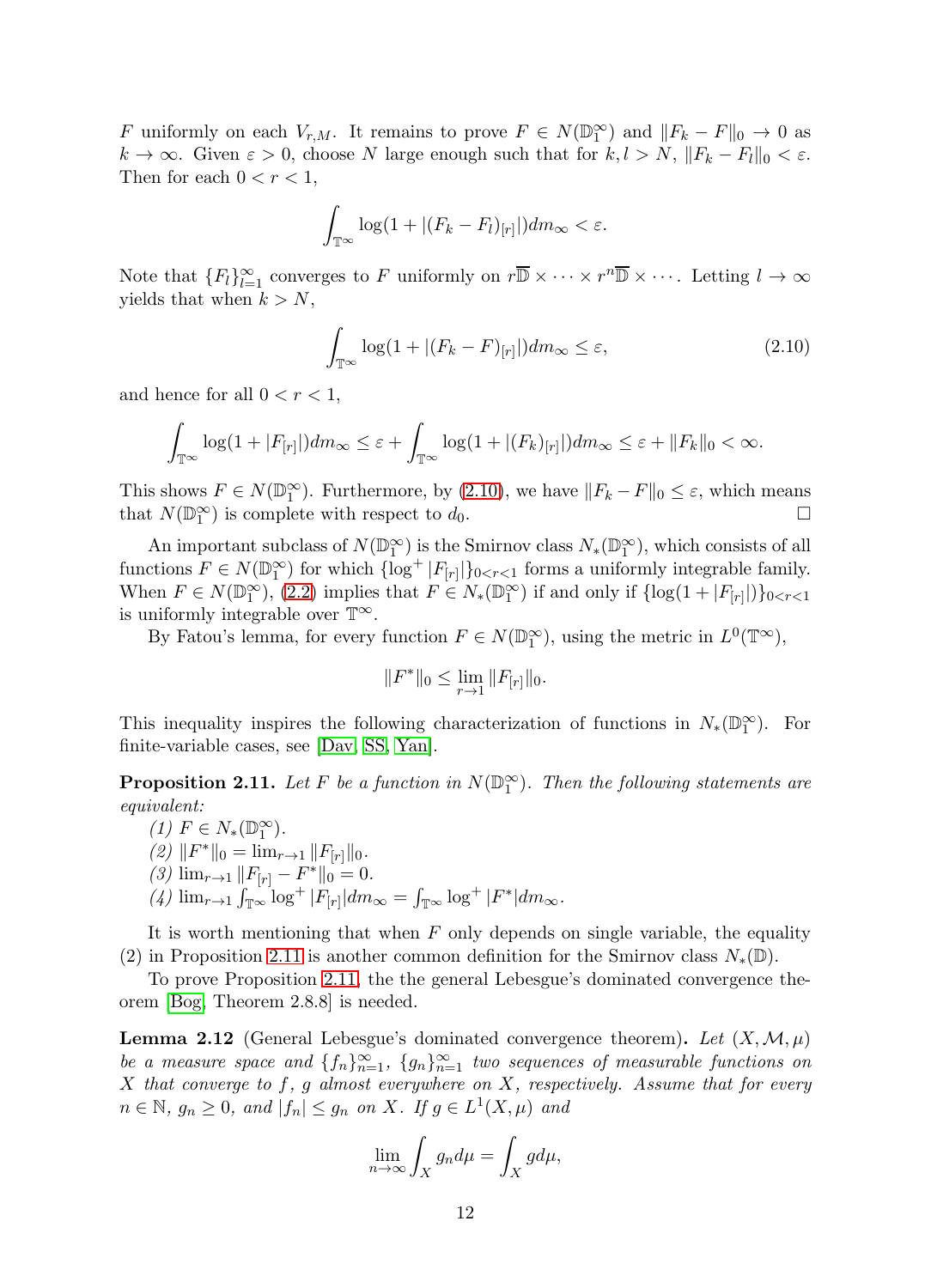then

$$
\lim_{n \to \infty} \int_X f_n d\mu = \int_X f d\mu.
$$

Furthermore, this conclusion remain valid if "convergence almost everywhere" is replaced by "convergence in measure".

The following lemma immediately follows.

<span id="page-12-0"></span>**Lemma 2.13.** Let  $0 \le p < \infty$  and  $\{h_n\}_{n=1}^{\infty}$  be a sequence in  $L^p(\mathbb{T}^{\infty})$  that converges to  $h \in L^p(\mathbb{T}^\infty)$  almost everywhere on  $\mathbb{T}^\infty$ . Then  $||h_n-h||_p \to 0$  if and only if  $||h_n||_p \to ||h||_p$ as  $n \to \infty$ .

Proof. We prove this lemma by using the general Lebesgue's dominated convergence theorem. It suffices to show that  $||h_n||_p \to ||h||_p$  implies  $||h_n - h||_p \to 0$ . Write

$$
f_n = \begin{cases} \log(1+|h_n - h|), & p = 0, \\ |h_n - h|^p, & p > 0, \end{cases} \qquad g_n = \begin{cases} \log(1+|h_n|) + \log(1+|h|), & p = 0, \\ 2^p(|h_n|^p + |h|^p), & p > 0. \end{cases}
$$

For every  $n \in \mathbb{N}$ , it is clear that  $0 \le f_n \le g_n$  on  $\mathbb{T}^{\infty}$ . Applying Lemma [2.12](#page-11-2) to sequences  $\{f_n\}_{n=1}^{\infty}$  and  $\{g_n\}_{n=1}^{\infty}$  shows that  $||h_n - h||_n \to 0$  as  $n \to \infty$ .  ${f_n}_{n=1}^{\infty}$  and  ${g_n}_{n=1}^{\infty}$  shows that  $||h_n - h||_p \to 0$  as  $n \to \infty$ .

It is worth mentioning that when  $0 < p < \infty$ , [\[Ru3,](#page-35-8) pp.73, Exercise 17] presents two proofs for Lemma [2.13](#page-12-0) using Egoroff's theorem and Fatou's lemma, respectively.

Recall that a subset  $\Lambda$  of  $L^1(\mathbb{T}^\infty)$  is uniformly integrable if and only if there is a non-decreasing convex function  $\varphi : \mathbb{R} \to [0, \infty)$  satisfying  $\frac{\varphi(t)}{t} \to \infty$  as  $t \to +\infty$ , called strongly convex function, such that  $\{\varphi \circ |f|\}_{f \in \Lambda}$  is bounded in  $L^1(\mathbb{T}^\infty)$ , see [\[Bog,](#page-34-16) Theorem 4.5.9].

We now present the proof of Proposition [2.11.](#page-11-1)

**Proof of Proposition [2.11.](#page-11-1)** (1)  $\Rightarrow$  (2): When  $F \in N_*(\mathbb{D}_1^{\infty})$ , the family of functions { $log(1 + |F_{[r]}|)$ }<sub>0<r<1</sub> is uniformly integrable over  $\mathbb{T}^{\infty}$ . Applying Lebesgue-Vitali's the-orem [\[Bog,](#page-34-16) Theorem 4.5.4], we conclude that  $||F_{[r]}||_0 \to ||F^*||_0$  as  $r \to 1$ .

 $(2) \Rightarrow (3)$ : It immediately follows from Lemma [2.13.](#page-12-0)

 $(3) \Rightarrow (4)$ : By the inequality

<span id="page-12-1"></span>
$$
|\log^+ x - \log^+ y| \le \log(1 + |x - y|), \quad x, y \ge 0,
$$
\n(2.11)

we have

$$
\left| \int_{\mathbb{T}^{\infty}} \log^{+} |F_{[r]}| dm_{\infty} - \int_{\mathbb{T}^{\infty}} \log^{+} |F^*| dm_{\infty} \right| \leq ||F_{[r]} - F^*||_0 \to 0 \quad (r \to 1),
$$

which implies  $(4)$ .

(4)  $\Rightarrow$  (1): Let  $\{r_n\}_{n=1}^{\infty}$  be an increasing sequence in  $(0,1)$  with  $r_n \to 1$  as  $n \to \infty$  $\infty$ . By (4) and Lemma [2.13,](#page-12-0) the sequence  $\{\log^+ |F_{[r_n]}|\}_{n=1}^{\infty}$  converges to  $\log^+ |F^*|$ in  $L^1(\mathbb{T}^\infty)$ . Then it follows from Lebesgue-Vitali's theorem that  $\{\log^+ |F_{[r_n]}|\}_{n=1}^\infty$  is uniformly integrable over  $\mathbb{T}^{\infty}$ . Therefore, there is a strongly convex function  $\varphi$  such that  $\{\varphi(\log^+|F_{[r_n]}|)\}_{n=1}^{\infty}$  is bounded in  $L^1(\mathbb{T}^{\infty})$ . By the  $\infty$ -subharmonicity of  $\varphi(\log^+|F|)$ , applying Proposition [2.1](#page-4-0) shows that  $\{\varphi(\log^+ |F_{[r]}|)\}_{0 \lt r \lt 1}$  is also bounded in  $L^1(\mathbb{T}^\infty)$ .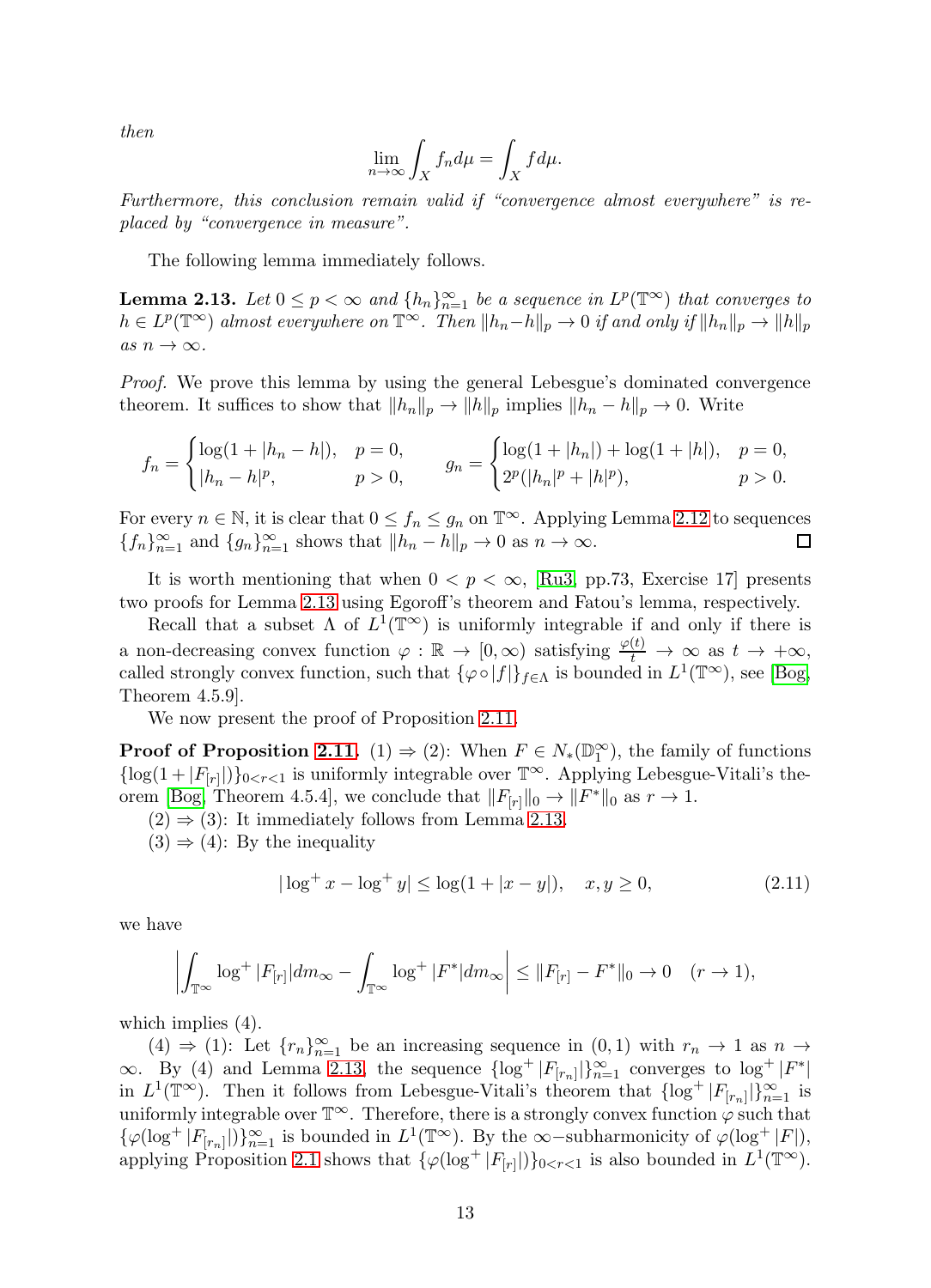Therefore, the family  $\{\log^+ |F_{[r]}|\}_{0 \le r \le 1}$  is uniformly integrable, which implies  $F \in$  $N_*(\mathbb{D}_1^\infty)$ ).  $\Box$ 

The following Proposition immediately follows from Proposition [2.11.](#page-11-1)

**Proposition 2.14.**  $N_*(\mathbb{D}_1^{\infty})$  is a closed subclass of  $N(\mathbb{D}_1^{\infty})$ .

*Proof.* Assume that  ${G_n}_{n=1}^{\infty}$  is a sequence in  $N_*(\mathbb{D}_1^{\infty})$ , and  $||G_n - G||_0 \to 0$  for some  $G \in N(\mathbb{D}_1^{\infty})$  as  $n \to \infty$ . To prove  $G \in N_*(\mathbb{D}_1^{\infty})$ , let  $0 < r < 1$  and  $n \in \mathbb{N}$ , then

$$
||G_{[r]} - G^*||_0 \le ||G_{[r]} - (G_n)_{[r]}||_0 + ||(G_n)_{[r]} - G^*_{n}||_0 + ||G^*_{n} - G^*||_0
$$
  

$$
\le 2||G_n - G||_0 + ||(G_n)_{[r]} - G^*_{n}||_0.
$$

Since  $G_n \in N_*(\mathbb{D}_1^{\infty})$ , combining the above inequality with Proposition [2.11](#page-11-1) shows that

$$
\limsup_{r\to 1}||G_{[r]}-G^*||_0\leq 2||G_n-G||_0.
$$

Letting  $n \to \infty$ , we see that  $||G_{[r]} - G^*||_0 \to 0$  as  $r \to 1$ . Again by Proposition [2.11,](#page-11-1)  $G \in N_*(\mathbb{D}_1^{\infty})$ . □  $G \in N_*(\mathbb{D}_1^{\infty}).$ 

Applying the inequality

$$
\log(1+xy) \le \log(1+x) + \log(1+y), \quad x, y \ge 0
$$

yields that the Nevanlinna class  $N(\mathbb{D}_1^{\infty})$  is an algebra, and the Smirnov class  $N_*(\mathbb{D}_1^{\infty})$  is its subalgebra. Unfortunately, as shown in [\[Dav,](#page-34-15) [SS\]](#page-35-9) for one-variable case, the Nevanlinna class  $N(\mathbb{D}_1^{\infty})$  is not a topological linear space since the scalar multiplication is not continuous. However, the following proposition shows that the Smirnov class  $N_*(\mathbb{D}_1^{\infty})$ is in fact a topological algebra.

<span id="page-13-0"></span>**Proposition 2.15.** If  ${F_n}_{n=1}^{\infty}$  and  ${G_n}_{n=1}^{\infty}$  are two sequences in  $N_*(D_1^{\infty})$  that converge to F, G in  $N_*(\mathbb{D}_1^{\infty})$ , respectively, then  $\{F_n G_n\}_{n=1}^{\infty}$  converges to FG in  $N_*(\mathbb{D}_1^{\infty})$ .

*Proof.* From Proposition [2.11,](#page-11-1) we have  $||F_n^* - F^*||_0 \to 0$ , and  $||G_n^* - G^*||_0 \to 0$  as  $n \to \infty$ . Passing to subsequences, assume that  ${F_n^*}_{n=1}^{\infty}$  and  ${G_n^*}_{n=1}^{\infty}$  converge almost everywhere to  $F^*$  and  $G^*$  on  $\mathbb{T}^\infty$ , respectively. Write

$$
f_n = \log(1 + |F_n^* G_n^* - F^* G^*|)
$$

and

$$
g_n = \log(1+|F_n^*|) + \log(1+|G_n^*-G^*|) + \log(1+|F_n^*-F^*|) + \log(1+|G^*|).
$$

It is easy to verify that for every  $n \in \mathbb{N}$ ,  $0 \le f_n \le g_n$  on  $\mathbb{T}^{\infty}$ . Applying Lemma [2.12](#page-11-2) to sequences  $\{f_n\}_{n=1}^{\infty}$  and  $\{g_n\}_{n=1}^{\infty}$  shows that  $||F_n^*G_n^* - F^*G^*||_0 \to 0$  as  $n \to \infty$ . Then by Proposition [2.11,](#page-11-1)  $||F_nG_n - FG||_0 \to 0$  as  $n \to \infty$ , which completes the proof.

By Proposition [2.8,](#page-9-0) for every  $F \in N(\mathbb{D}_1^{\infty})$ ,  $\log |F|$  has an  $\infty$ -harmonic majorant in  $h^1(\mathbb{D}_1^{\infty})$ . The following proposition shows that if, furthermore,  $F \in N_*(\mathbb{D}_1^{\infty})$ , the  $\infty$ -harmonic majorant can be taken as P[log | $F^*$ | $dm_{\infty}$ ]. The finite-variable version of this proposition is presented in [\[Ru1\]](#page-35-4).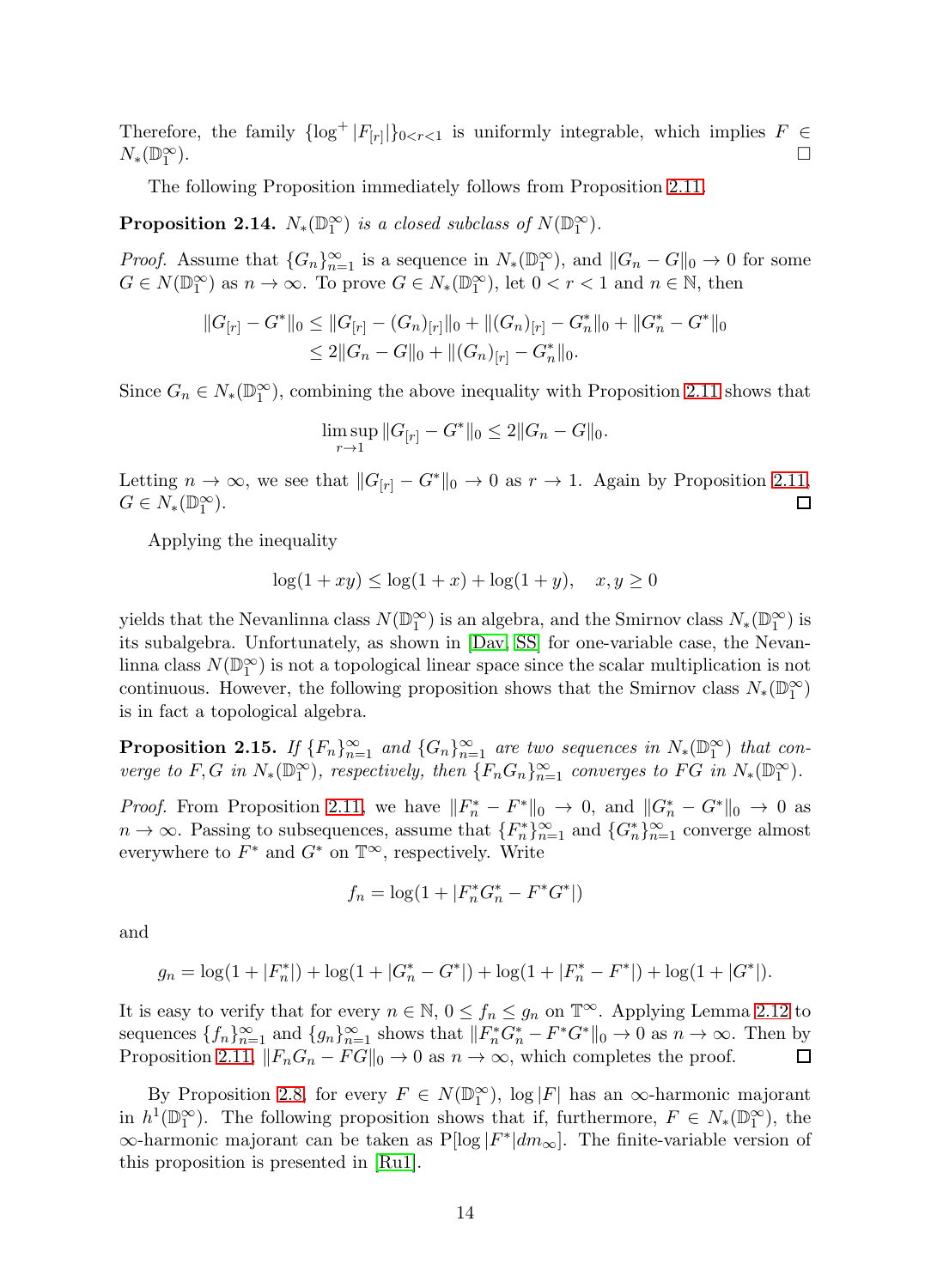<span id="page-14-5"></span>**Proposition 2.16.** Suppose that  $F \in N(\mathbb{D}_1^{\infty})$ . Then  $F \in N_*(\mathbb{D}_1^{\infty})$  if and only if for  $every \zeta \in \mathbb{D}_1^{\infty},$ 

<span id="page-14-3"></span>
$$
\log|F(\zeta)| \le \int_{\mathbb{T}^{\infty}} \mathbf{P}_{\zeta} \log|F^*| dm_{\infty}.
$$
 (2.12)

*Proof.* We first assume that  $F \in N_*(\mathbb{D}_1^{\infty})$ . Then for each  $0 < r < 1$ ,  $F_{[r]} \in A(\mathbb{D}^{\infty})$ , and [\(2.6\)](#page-8-1) implies that for  $\zeta \in \mathbb{D}_1^{\infty}$ ,

<span id="page-14-2"></span>
$$
\log|F_{[r]}(\zeta)| \le \int_{\mathbb{T}^{\infty}} \mathbf{P}_{\zeta} \log|F_{[r]}| dm_{\infty}.
$$
 (2.13)

Since  $F \in N_*(\mathbb{D}_1^{\infty})$  and  $\mathbf{P}_{\zeta} \in C(\mathbb{T}^{\infty})$ , the family  $\{\mathbf{P}_{\zeta} \log^+ |F_{[r]}|\}_{0 \le r \le 1}$  is uniformly integrable. By Lebesgue-Vitali's theorem [\[Bog,](#page-34-16) Theorem 4.5.4],

<span id="page-14-0"></span>
$$
\lim_{r \to 1} \int_{\mathbb{T}^{\infty}} \mathbf{P}_{\zeta} \log^{+} |F_{[r]}| dm_{\infty} = \int_{\mathbb{T}^{\infty}} \mathbf{P}_{\zeta} \log^{+} |F^*| dm_{\infty}.
$$
 (2.14)

On the other hand, it follows from Fatou's lemma that

<span id="page-14-1"></span>
$$
\liminf_{r \to 1} \int_{\mathbb{T}^{\infty}} \mathbf{P}_{\zeta} \log^{-} |F_{[r]}| dm_{\infty} \ge \int_{\mathbb{T}^{\infty}} \mathbf{P}_{\zeta} \log^{-} |F^*| dm_{\infty}, \tag{2.15}
$$

where  $\log^{-} x = -\min\{0, \log x\}$  for  $x > 0$ . By [\(2.14\)](#page-14-0) and [\(2.15\)](#page-14-1) we see that

$$
\limsup_{r\to 1}\int_{\mathbb{T}^{\infty}}\mathbf{P}_{\zeta}\log|F_{[r]}|dm_{\infty}\leq \int_{\mathbb{T}^{\infty}}\mathbf{P}_{\zeta}\log|F^*|dm_{\infty}.
$$

Letting  $r \to 1$  in [\(2.13\)](#page-14-2) shows that

$$
\log|F(\zeta)| \leq \limsup_{r \to 1} \int_{\mathbb{T}^{\infty}} \mathbf{P}_{\zeta} \log |F_{[r]}| dm_{\infty} \leq \int_{\mathbb{T}^{\infty}} \mathbf{P}_{\zeta} \log |F^*| dm_{\infty}.
$$

Conversely, suppose that  $F \neq 0$  and [\(2.12\)](#page-14-3) holds for every  $\zeta \in \mathbb{D}_1^{\infty}$ , then for each  $0 < r < 1$  and  $w \in \mathbb{T}^{\infty}$ ,

$$
\log |F_{[r]}(w)| \le \int_{\mathbb{T}^{\infty}} \mathbf{P}_{r \star w} \log |F^*| dm_{\infty},
$$

where  $r \star w \in \mathbb{D}_1^{\infty}$  by definition [\(2.3\)](#page-6-2). Since  $\log |F^*| \in L^1(\mathbb{T}^{\infty})$ , there is a strongly convex function  $\varphi$  such that  $\varphi(\log|F^*|) \in L^1(\mathbb{T}^\infty)$ . As done in finite-variable cases by Rudin [\[Ru1\]](#page-35-4), applying the convexity of  $\varphi$  and Fubini's theorem, we obtain that for  $0 < r < 1$ ,

<span id="page-14-4"></span>
$$
\int_{\mathbb{T}^{\infty}} \varphi(\log |F_{[r]}|) dm_{\infty} \leq \int_{\mathbb{T}^{\infty}} \varphi \left( \int_{\mathbb{T}^{\infty}} \mathbf{P}_{r \star w}(\xi) \log |F^*(\xi)| dm_{\infty}(\xi) \right) dm_{\infty}(w)
$$
\n
$$
\leq \int_{\mathbb{T}^{\infty}} \int_{\mathbb{T}^{\infty}} \mathbf{P}_{r \star w}(\xi) \varphi(\log |F^*(\xi)|) dm_{\infty}(\xi) dm_{\infty}(w)
$$
\n
$$
= \int_{\mathbb{T}^{\infty}} \left( \int_{\mathbb{T}^{\infty}} \mathbf{P}_{r \star w}(\xi) dm_{\infty}(w) \right) \varphi(\log |F^*(\xi)|) dm_{\infty}(\xi)
$$
\n
$$
= \int_{\mathbb{T}^{\infty}} \varphi(\log |F^*|) dm_{\infty}.
$$
\n(2.16)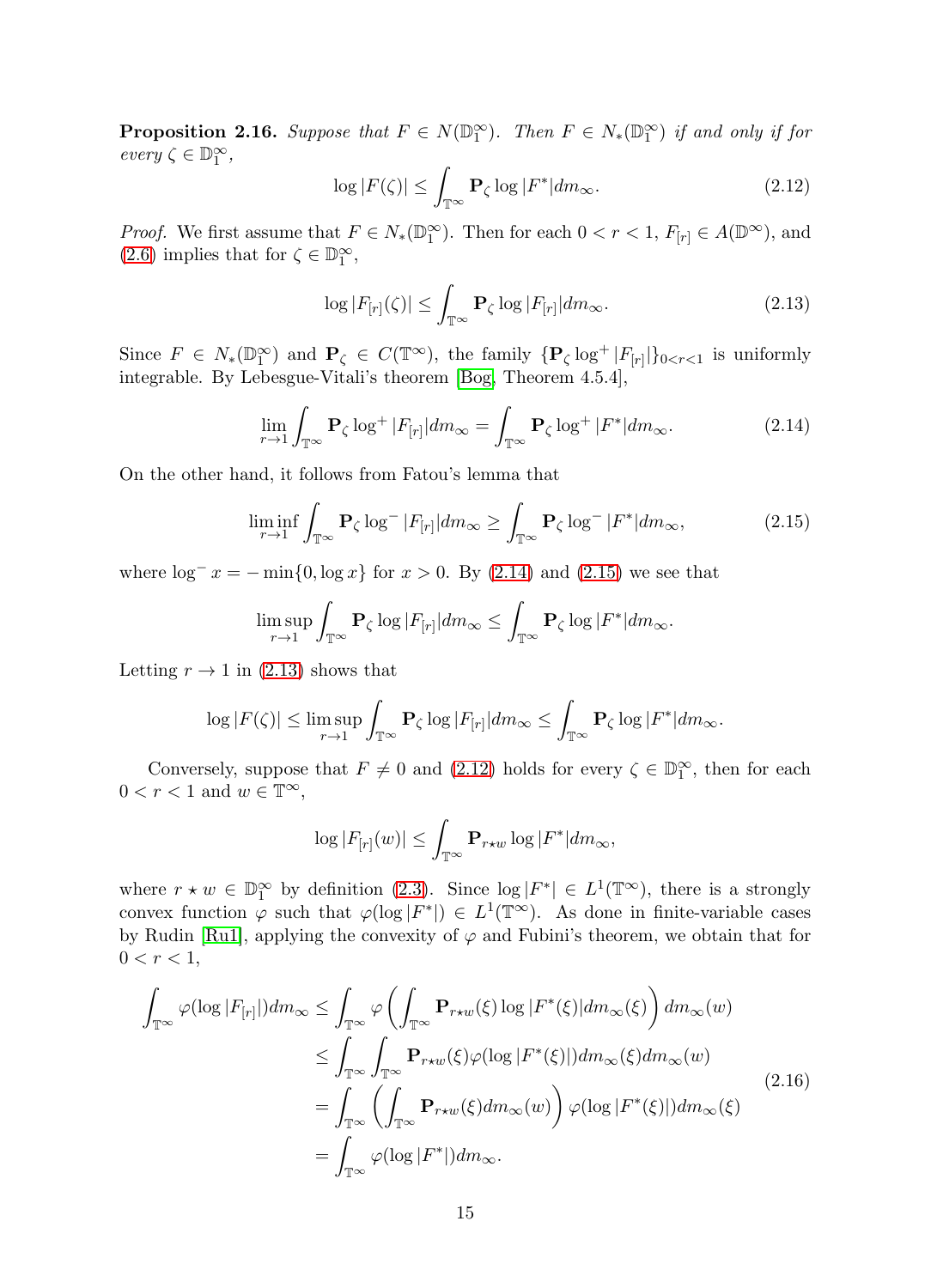Let  $E_r$  be the set of points  $w \in \mathbb{T}^\infty$  such that  $|F_{[r]}(w)| < 1$ , and  $E_r^c$  the complement of  $E_r$  with respect to  $\mathbb{T}^{\infty}$ . Then [\(2.16\)](#page-14-4) implies that

$$
\int_{\mathbb{T}^{\infty}} \varphi(\log^{+}|F_{[r]}|) dm_{\infty} = \int_{E_r} \varphi(0) dm_{\infty} + \int_{E_r^c} \varphi(\log|F_{[r]}|) dm_{\infty}
$$
\n
$$
\leq \varphi(0) + \int_{\mathbb{T}^{\infty}} \varphi(\log|F_{[r]}|) dm_{\infty} \tag{2.17}
$$
\n
$$
\leq \varphi(0) + \int_{\mathbb{T}^{\infty}} \varphi(\log|F^*|) dm_{\infty}.
$$

Therefore, the family  $\{\log^+ |F_{[r]}|\}_{0 \le r \le 1}$  is uniformly integrable over  $\mathbb{T}^{\infty}$ , which implies  $F \in N_*(\mathbb{D}_1^{\infty}).$ 

Motivated by Proposition [2.16,](#page-14-5) we ask when the inequality in this proposition attains an equality at some point, and such a nonzero function is called an outer function.

<span id="page-15-0"></span>**Proposition 2.17.** If F is a nonzero function in  $N_*(\mathbb{D}_1^{\infty})$ , then the following statements are equivalent:

- $(1)$  F is outer.
- (2) For every  $\zeta \in \mathbb{D}_1^{\infty}$ ,  $\log |F(\zeta)| = \int_{\mathbb{T}^{\infty}} \mathbf{P}_{\zeta} \log |F^*| dm_{\infty}$ .
- (3)  $\log |F(0)| = \int_{\mathbb{T}^{\infty}} \log |F^*| dm_{\infty}.$

To prove Proposition [2.17,](#page-15-0) the maximum principle of  $\infty$ -subharmonic functions is needed.

<span id="page-15-1"></span>**Lemma 2.18** (The maximum principle). Let u be an  $\infty$ -subharmonic function on  $\mathbb{D}_1^{\infty}$ , and  $a \in \mathbb{R}$ . If  $u \le a$  on  $\mathbb{D}_1^{\infty}$  and  $u(\eta) = a$  for some  $\eta \in \mathbb{D}_1^{\infty}$ , then  $u \equiv a$  on  $\mathbb{D}_1^{\infty}$ .

*Proof.* For every  $n \in \mathbb{N}$ , set

$$
u_n(z) = u(z_1, ..., z_n, \eta_{n+1}, \eta_{n+2}, ...), \quad z = (z_1, ..., z_n) \in \mathbb{D}^n.
$$

Then  $u_n \leq a$  is subharmonic in variables  $z_1, \ldots, z_n$  separately, and  $u_n(\eta_1 \ldots, \eta_n) = a$ . By using the subharmonicity successively in each variable, we see that  $u_n \equiv a$  on  $\mathbb{D}^n$ . Now it follows from the upper semicontinuity of u that for every  $\zeta \in \mathbb{D}_1^{\infty}$ ,

$$
u(\zeta) \geq \limsup_{n \to \infty} u(\zeta_1, \dots, \zeta_n, \eta_{n+1}, \eta_{n+2}, \dots) = \limsup_{n \to \infty} u_n(\zeta_1, \dots, \zeta_n) = a,
$$

 $\Box$ 

which leads to the desired conclusion.

Proof of Proposition [2.17.](#page-15-0) It suffices to show that (1) implies (2). Put

$$
\rho(\zeta) = \log |F(\zeta)| - \int_{\mathbb{T}^{\infty}} \mathbf{P}_{\zeta} \log |F^*| dm_{\infty}, \quad \zeta \in \mathbb{D}_1^{\infty}.
$$

Since  $\log |F^*| \in L^1(\mathbb{T}^\infty)$ ,  $\rho$  is  $\infty$ -subharmonic on  $\mathbb{D}_1^\infty$ . By Proposition [2.16,](#page-14-5)  $\rho \leq 0$  on  $\mathbb{D}_1^{\infty}$ . Noticing that  $\rho(\xi) = 0$  for some  $\xi \in \mathbb{D}_1^{\infty}$ , it follows from Lemma [2.18](#page-15-1) that  $\rho$  is identically zero on  $\mathbb{D}_1^{\infty}$ , as desired.

For every nonzero function  $F \in N_*(\mathbb{D}_1^{\infty})$  and  $\zeta \in \mathbb{D}_1^{\infty}$ ,  $\mathbf{P}_{\zeta} \log |F^*| \in L^1(\mathbb{T}^{\infty})$ . A combination of this fact and Proposition [2.17](#page-15-0) immediately gives the following result.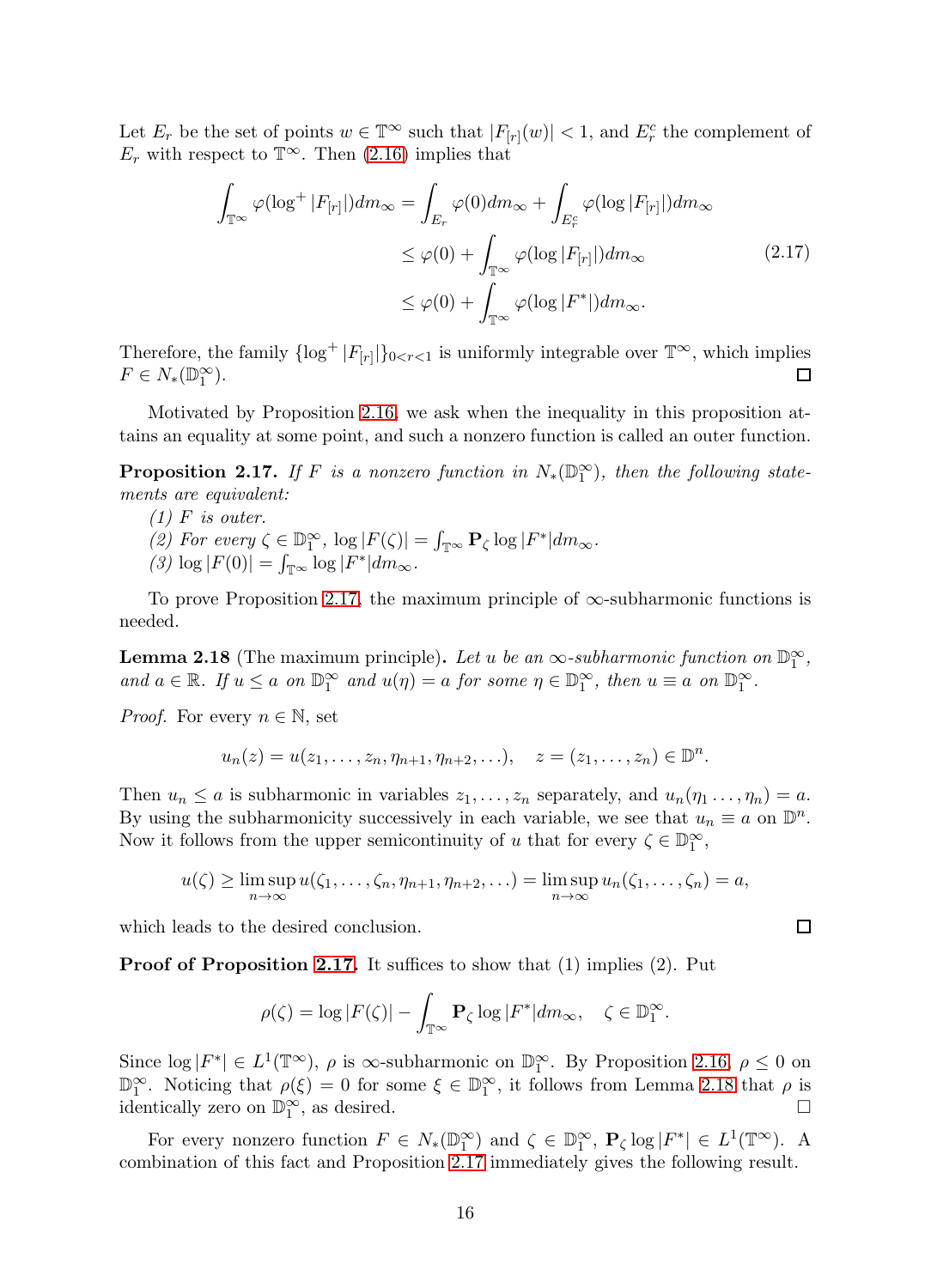<span id="page-16-0"></span>**Corollary 2.19.** If  $F \in N_*(\mathbb{D}_1^{\infty})$  is outer, then F is zero-free in  $\mathbb{D}_1^{\infty}$ .

For  $0 < p \leq \infty$ , the proof of Proposition [2.16](#page-14-5) implies that  $H^p(\mathbb{D}_2^{\infty}) \subset N_*(\mathbb{D}_1^{\infty})$ . Therefore, when  $F \in H^p(\mathbb{D}_2^{\infty})$  is outer, F is zero-free in  $\mathbb{D}_1^{\infty}$ . In fact, it is also zero-free in  $\mathbb{D}_2^{\infty}$ .

Corollary 2.20. Let  $0 < p \le \infty$ . If  $F \in H^p(\mathbb{D}_2^{\infty})$  is outer, then F is zero-free in  $\mathbb{D}_2^{\infty}$ .

*Proof.* Assume that there exists  $\zeta \in \mathbb{D}_2^{\infty}$  such that  $F(\zeta) = 0$ . Choose  $\eta \in \mathbb{D}$  and an integer N such that

$$
(\eta^{-1}\zeta_1,\ldots,\eta^{-1}\zeta_N,2\zeta_{N+1},2\zeta_{N+2},\ldots)\in\mathbb{D}_2^{\infty}.
$$

For each  $n \in \mathbb{N}$ , set

$$
\phi_n(z) = F(z_1 \eta^{-1} \zeta_1, \dots, z_1 \eta^{-1} \zeta_N, 2z_2 \zeta_{N+1}, \dots, 2z_2 \zeta_{N+n}, 0, \dots), \quad z = (z_1, z_2) \in \mathbb{D}^2,
$$

and

$$
\phi(z) = F(z_1 \eta^{-1} \zeta_1, \dots, z_1 \eta^{-1} \zeta_N, 2z_2 \zeta_{N+1}, 2z_2 \zeta_{N+2}, \dots), \quad z = (z_1, z_2) \in \mathbb{D}^2.
$$

Then  $\phi_n$  is holomorphic on  $\mathbb{D}^2$ , and  $\{\phi_n\}_{n=1}^{\infty}$  converges uniformly to  $\phi$  on each compact subset of  $\mathbb{D}^2$ . Therefore,  $\phi$  is holomorphic on  $\mathbb{D}^2$ . Since F is zero-free in  $\mathbb{D}_1^{\infty}$ ,  $\phi_n$  is zero-free in  $\mathbb{D}^2$ . Noticing that  $\phi(\eta, \frac{1}{2}) = 0$ , Hurwitz's theorem [\[Kra,](#page-34-17) pp.310, Exercise 3] implies that  $\phi$  is identically zero on  $\mathbb{D}^2$ , and hence

$$
F(\zeta_1, ..., \zeta_N, 0, ...) = \phi(\eta, 0) = 0,
$$

a contradiction to that F is zero-free in  $\mathbb{D}_1^{\infty}$ .

The following corollary will be used in Section 3.

<span id="page-16-1"></span>**Corollary 2.21.** If  $F \in N_*(\mathbb{D}_1^{\infty})$  is outer, then  $\frac{1}{F} \in N_*(\mathbb{D}_1^{\infty})$  is outer.

*Proof.* Since F is outer, it follows from Corollary [2.19](#page-16-0) that F is zero-free in  $\mathbb{D}_1^{\infty}$ . Hence by Proposition [2.3,](#page-5-0)  $\frac{1}{F} \in N(\mathbb{D}_1^{\infty})$ . On the other hand, for every  $\zeta \in \mathbb{D}_1^{\infty}$ ,

$$
\log|F(\zeta)| = \int_{\mathbb{T}^{\infty}} \mathbf{P}_{\zeta} \log |F^*| dm_{\infty},
$$

and hence

$$
\log \left| \frac{1}{F(\zeta)} \right| = \int_{\mathbb{T}^{\infty}} \mathbf{P}_{\zeta} \log \left| \frac{1}{F^*} \right| dm_{\infty}.
$$

Combining this equality and Proposition [2.16](#page-14-5) gives  $\frac{1}{F} \in N_*(\mathbb{D}_1^{\infty})$  is outer.

In what follows we consider cyclic vectors. A closed subspace  $S \subset N_*(\mathbb{D}_1^{\infty})$  is said to be invariant, if for every  $F \in S$  and  $q \in \mathcal{P}_{\infty}$ ,  $qF \in S$ . We say that a function  $F \in N_*(\mathbb{D}_1^{\infty})$  is cyclic, if the invariant subspace generated by F is exactly  $N_*(\mathbb{D}_1^{\infty})$ . For  $0 < p < \infty$ , cyclic vectors in the Hardy space  $H^p(\mathbb{D}_2^{\infty})$  can be defined similarly.

The following theorem gives a quantitative description of cyclic vectors in  $N_*(\mathbb{D}_1^{\infty})$ . Although its proof is similar as in [\[Ru1,](#page-35-4) Theorem 4.4.6], we present it here for completeness.

 $\Box$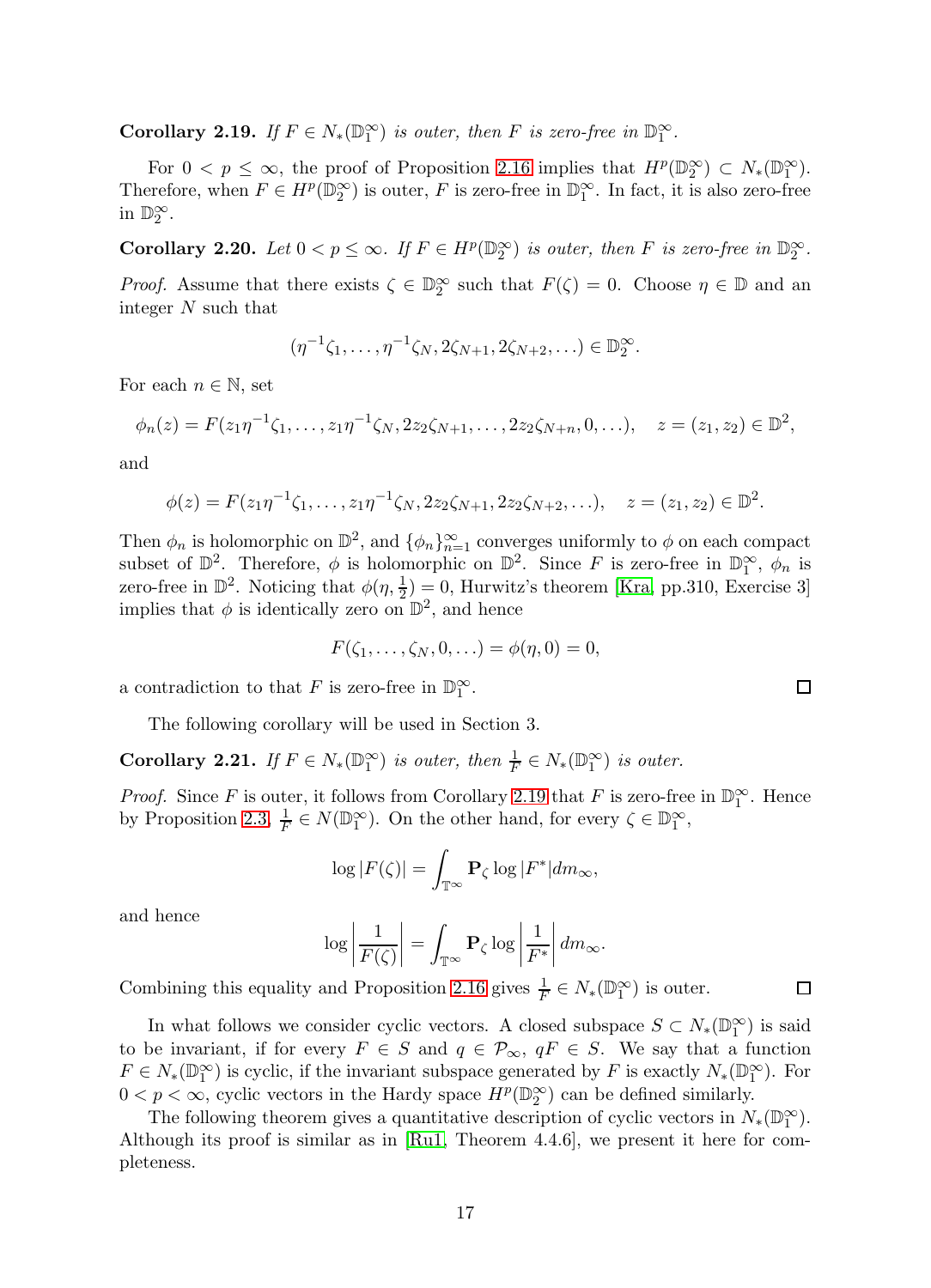<span id="page-17-2"></span>**Theorem 2.22.** Each cyclic vector in  $N_*(\mathbb{D}_1^{\infty})$  is outer.

*Proof.* For a nonzero function  $F \in N_*(\mathbb{D}_1^{\infty})$ , set

$$
\Gamma F = \int_{\mathbb{T}^{\infty}} \log |F^*| dm_{\infty} - \log |F(0)|.
$$

Then Proposition [2.17](#page-15-0) yields that F is outer if and only if  $\Gamma F = 0$ . We claim that  $\Gamma$  is upper semicontinuous on  $N_*(\mathbb{D}_1^{\infty})\setminus\{0\}$ . Indeed, let  $\{G_n\}_{n=1}^{\infty}$  be a sequence in  $N_*(\mathbb{D}_1^{\infty})\setminus\{0\}$  and  $G \in N_*(\mathbb{D}_1^{\infty})\setminus\{0\}$  such that for all  $n \in \mathbb{N}$ ,  $\Gamma G_n \geq c \geq 0$ , and  $||G_n - G||_0 \to 0$  as  $n \to \infty$ . Hence by [\(2.11\)](#page-12-1) and Proposition [2.11,](#page-11-1)

$$
\left| \int_{\mathbb{T}^{\infty}} \log^{+} |G_n^*| dm_{\infty} - \int_{\mathbb{T}^{\infty}} \log^{+} |G^*| dm_{\infty} \right| \leq ||G_n^* - G^*||_0 = ||G_n - G||_0,
$$

and thus

<span id="page-17-0"></span>
$$
\lim_{n \to \infty} \int_{\mathbb{T}^{\infty}} \log^{+} |G_n^*| dm_{\infty} = \int_{\mathbb{T}^{\infty}} \log^{+} |G^*| dm_{\infty}.
$$
 (2.18)

On the other hand, by the convergence of  $\{G_n^*\}_{n=1}^\infty$  in  $L^0(\mathbb{T}^\infty)$ , there exists a subsequence  ${G_{n_k}^*}_{k=1}^{\infty}$  converging to  $G^*$  almost everywhere on  $\mathbb{T}^\infty$ . Then it follows from Fatou's lemma that

<span id="page-17-1"></span>
$$
\int_{\mathbb{T}^{\infty}} \log^{-} |G^*| dm_{\infty} \leq \liminf_{k \to \infty} \int_{\mathbb{T}^{\infty}} \log^{-} |G_{n_k}^*| dm_{\infty}.
$$
 (2.19)

A combination of [\(2.18\)](#page-17-0) and [\(2.19\)](#page-17-1) shows that

$$
\int_{\mathbb{T}^{\infty}} \log |G^*| dm_{\infty} \ge \limsup_{k \to \infty} \int_{\mathbb{T}^{\infty}} \log |G_{n_k}^*| dm_{\infty}.
$$

Noticing that  $||G_n - G||_0 \to 0$  as  $n \to \infty$ , Lemma [2.10](#page-10-1) gives  $G_n(0) \to G(0)$  as  $n \to \infty$ . Therefore,  $\Gamma G \geq \limsup_{k \to \infty} \Gamma G_{n_k} \geq c$ , and hence the claim holds.

Now we assume that F is cyclic in  $N_*(\mathbb{D}_1^{\infty})$ , then there is a sequence of polynomials  ${q_n}_{n=1}^{\infty}$  in  $\mathcal{P}_{\infty}$  such that  $||q_nF - 1||_0 \to 0$   $(n \to \infty)$ . Hence

$$
0 = \Gamma 1 \ge \limsup_{n \to \infty} \Gamma(q_n F) \ge \limsup_{n \to \infty} \Gamma q_n + \Gamma F \ge \Gamma F,
$$

forcing  $\Gamma F = 0$ , and thus F is outer.

We mention that for every  $0 < p < \infty$ , there is a constant  $C_p > 0$  such that

<span id="page-17-3"></span>
$$
||f||_0 \le C_p ||f||_p^{\min\{p,1\}}, \quad f \in L^p(\mathbb{T}^\infty). \tag{2.20}
$$

Hence for every  $F \in H^p(\mathbb{D}_2^{\infty}) \subset N_*(\mathbb{D}_1^{\infty}),$ 

$$
||F||_0 = \sup_{0 < r < 1} ||F_{[r]}||_0 \le C_p \sup_{0 < r < 1} ||F_{[r]}||_p = C_p ||F||_p.
$$

A combination of this fact and Theorem [2.22](#page-17-2) gives the following corollary.

**Corollary 2.23.** If  $0 < p < \infty$ , then each cyclic vector in  $H^p(\mathbb{D}_2^{\infty})$  is outer.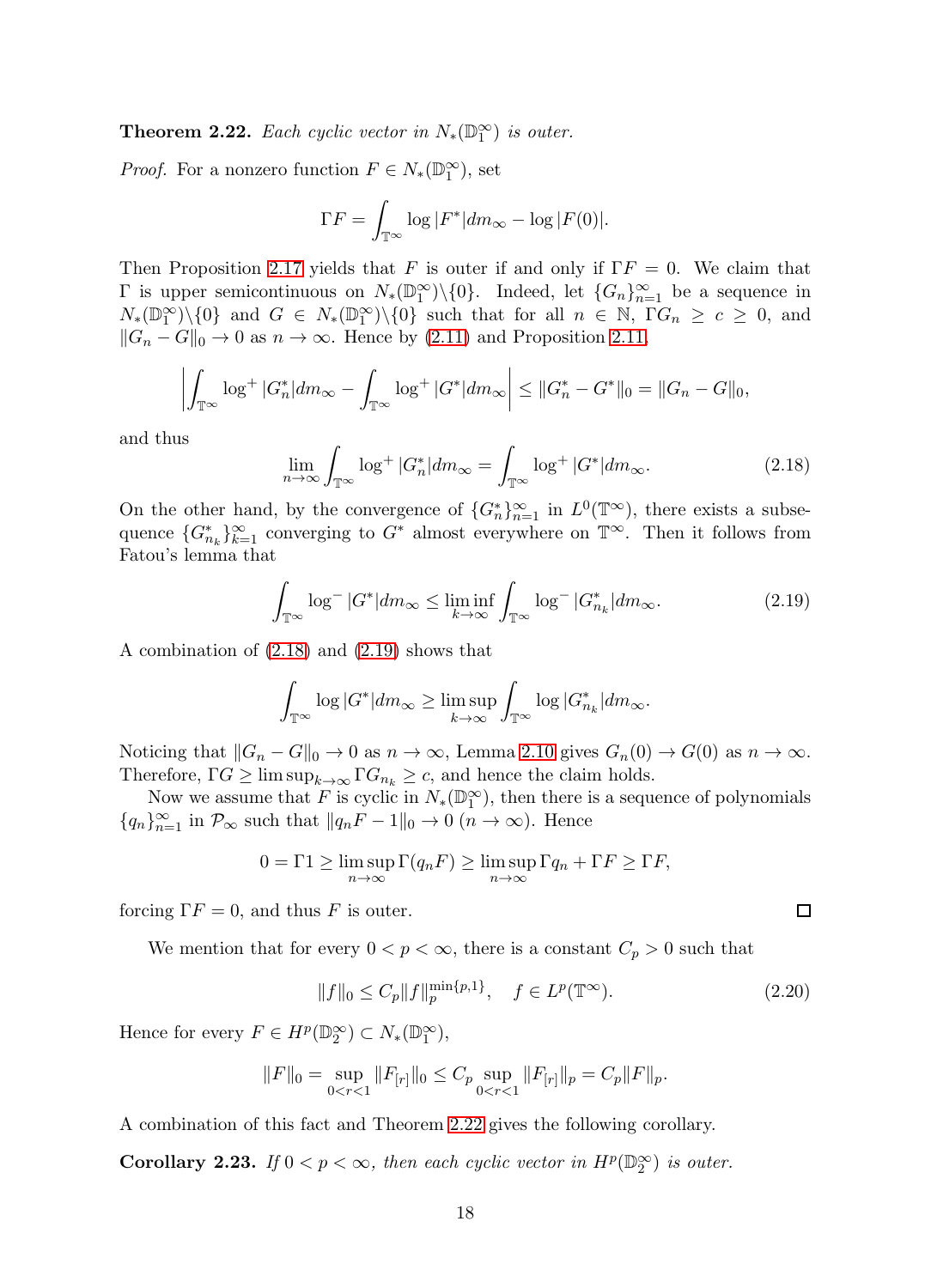# 2.2 Correspondence between  $N_*(\mathbb{T}^\infty)$  and  $N_*(\mathbb{D}_1^\infty)$

The purpose of this subsection is to show that there is a canonical isometric isomorphism between  $N_*(\mathbb{T}^\infty)$  and  $N_*(\mathbb{D}_1^\infty)$ . We refer readers to [\[AOS2,](#page-33-0) [DG\]](#page-34-1) for cases of the Hardy spaces in infinitely many variables.

Recall that the Smirnov class  $N_*(\mathbb{T}^\infty)$  over the infinite torus is defined to be the closure of  $\mathcal{P}_{\infty}$  in  $L^0(\mathbb{T}^{\infty})$ . A similar argument as in Proposition [2.15](#page-13-0) shows that  $N_*(\mathbb{T}^{\infty})$ is a topological algebra. By  $(2.20)$ , for every  $0 < p < \infty$ , the space  $H^p(\mathbb{T}^\infty)$  is contained in  $N_*(\mathbb{T}^\infty)$ . For each point  $\zeta \in \mathbb{D}_1^\infty$  and  $q \in \mathcal{P}_\infty$ , it follows from Lemma [2.10](#page-10-1) that

$$
\log(1+|q(\zeta)|) \leq \|\mathbf{P}_{\zeta}\|_{\infty} \int_{\mathbb{T}^{\infty}} \log(1+|q|) dm_{\infty}.
$$

This means that the evaluation functional  $E_{\zeta}: q \mapsto q(\zeta)$  is continuous on the dense subspace  $\mathcal{P}_{\infty}$  of  $N_*(\mathbb{T}^{\infty})$ , and hence  $E_{\zeta}$  can be continuously extended to the whole space  $N_*(\mathbb{T}^\infty)$ , still denoted by  $E_\zeta$ . For every  $f \in N_*(\mathbb{T}^\infty)$  and  $\zeta \in \mathbb{D}_1^\infty$ , set  $\tilde{f}(\zeta) = E_\zeta f$ . Then  $\tilde{f}$  defines a function on  $\mathbb{D}_1^{\infty}$ , and

<span id="page-18-0"></span>
$$
\log(1+|\tilde{f}(\zeta)|) \le \|\mathbf{P}_{\zeta}\|_{\infty} \int_{\mathbb{T}^{\infty}} \log(1+|f|) dm_{\infty}.
$$
 (2.21)

When  $q \in \mathcal{P}_{\infty}$ ,  $\tilde{q} = q$  on  $\mathbb{D}_1^{\infty}$ , so we will no longer distinguish between q and  $\tilde{q}$ .

For  $0 < r < 1$  and  $M > 0$ , the domain  $V_{r,M}$  in  $\ell^1$  is defined by [\(2.9\)](#page-10-4). The following lemma is obvious by using [\(2.21\)](#page-18-0). It will be used not only in the proof of Propostion [2.25,](#page-18-1) but also in Section 3.

<span id="page-18-2"></span>**Lemma 2.24.** Suppose that  $\{f_n\}_{n=1}^{\infty}$  is a sequence in  $N_*(\mathbb{T}^{\infty})$ . If  $||f_n - f||_0 \to 0$  for some  $f \in N_*(\mathbb{T}^\infty)$  as  $n \to \infty$ , then  $\{\tilde{f}_n\}_{n=1}^\infty$  converges to  $\tilde{f}$  uniformly on each  $V_{r,M}$ .

We now establish the correspondence between  $N_*(\mathbb{T}^\infty)$  and  $N_*(\mathbb{D}_1^\infty)$ .

<span id="page-18-1"></span>**Proposition 2.25.** If  $f \in N_*(\mathbb{T}^\infty)$ , then  $\tilde{f} \in N_*(\mathbb{D}_1^\infty)$ .

*Proof.* We first show that  $\tilde{f}$  is holomorphic on  $\mathbb{D}_1^{\infty}$ . Choose a sequence of polynomials  ${q_n}_{n=1}^{\infty}$  such that  $||q_n - f||_0 \to 0$  as  $n \to \infty$ . By Lemma [2.24,](#page-18-2)  ${q_n}_{n=1}^{\infty}$  converges uniformly to  $\tilde{f}$  on each  $V_{r,M}$ , and thus  $\tilde{f}$  is holomorphic on  $\mathbb{D}_1^{\infty}$ . It remains to show  $\{\log(1+|\tilde{f}_{[r]}|)\}_{0\leq r\leq 1}$  forms a uniformly integrable family. Since  $\|q_n-f\|_0 \to 0$  as  $n\to\infty$ , applying Lebesgue-Vitali's theorem [\[Bog,](#page-34-16) Theorem 4.5.4] shows that  $\{\log(1+|q_n|)\}_{n=1}^{\infty}$ is uniformly integrable. Therefore, there exists a strongly convex function  $\varphi$  such that

$$
\sup_{n\in\mathbb{N}}\int_{\mathbb{T}^{\infty}}\varphi(\log(1+|q_n|))dm_{\infty}<\infty.
$$

By Fatou's lemma, we have

<span id="page-18-3"></span>
$$
\int_{\mathbb{T}^{\infty}} \varphi(\log(1+|\tilde{f}_{[r]}|)) dm_{\infty} \le \liminf_{n \to \infty} \int_{\mathbb{T}^{\infty}} \varphi(\log(1+|(q_n)_{[r]}|)) dm_{\infty}.
$$
 (2.22)

For every  $n \in \mathbb{N}$ , since  $\varphi(\log(1+|q_n|))$  is continuous on  $\overline{\mathbb{D}}^{\infty}$ , and  $\infty$ -subharmonic on  $\mathbb{D}_1^{\infty}$ , applying Corollary [2.2](#page-4-2) gives that for every  $0 < r < 1$ ,

$$
\int_{\mathbb{T}^{\infty}} \varphi(\log(1+|(q_n)_{[r]}|)) dm_{\infty} \leq \int_{\mathbb{T}^{\infty}} \varphi(\log(1+|q_n|)) dm_{\infty}.
$$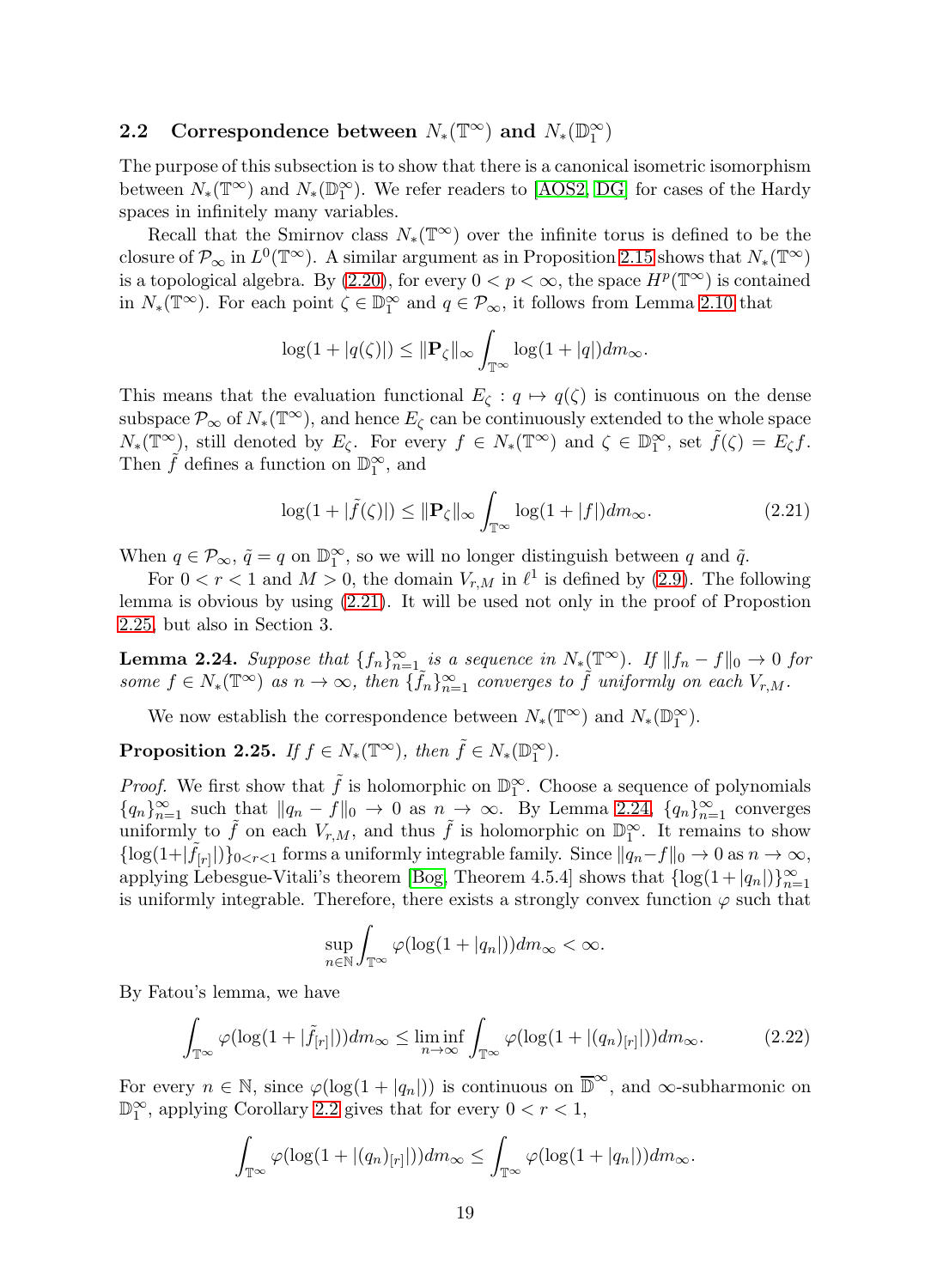Taking this inequality back into [\(2.22\)](#page-18-3) yields

$$
\sup_{0 < r < 1} \int_{\mathbb{T}^{\infty}} \varphi(\log(1 + |\tilde{f}_{[r]}|)) dm_{\infty} \le \sup_{n \in \mathbb{N}} \int_{\mathbb{T}^{\infty}} \varphi(\log(1 + |q_n|)) dm_{\infty} < \infty,
$$

which ensures the uniform integrability of  $\{\log(1+|\tilde{f}_{[r]}|)\}_{0 \le r \le 1}$ , as desired.

Recall that for every  $F \in N_*(\mathbb{D}_1^{\infty})$ , F's "boundary-valued function"

$$
F^*(w) = \lim_{r \to 1} F_{[r]}(w)
$$

exists for almost every  $w \in \mathbb{T}^{\infty}$ . In fact, this "boundary-valued function" belongs to the Smirnov class  $N_*(\mathbb{T}^\infty)$  over the infinite torus.

<span id="page-19-0"></span>**Proposition 2.26.** If  $F \in N_*(\mathbb{D}_1^{\infty})$ , then  $F^* \in N_*(\mathbb{T}^{\infty})$  and  $||F||_0 = ||F^*||_0$ .

*Proof.* The equality  $||F||_0 = ||F^*||_0$  immediately follows from Proposition [2.11.](#page-11-1) Given  $\varepsilon > 0$ , again by Proposition [2.11,](#page-11-1) there exists  $0 < r < 1$  such that  $||F_{[r]} - F^*||_0 < \varepsilon$ . Since  $F_{[r]} \in A(\mathbb{T}^{\infty})$ , we can find a polynomial  $q \in \mathcal{P}_{\infty}$  satisfying  $||q - F_{[r]}||_{\infty} < e^{\varepsilon} - 1$ , and hence  $||q - F_{[r]}||_0 < \varepsilon$ . Therefore,

$$
||q - F^*||_0 \le ||q - F_{[r]}||_0 + ||F_{[r]} - F^*||_0 < 2\varepsilon,
$$

which implies  $F^* \in N_*(\mathbb{T}^\infty)$ .

By Proposition [2.26,](#page-19-0) the algebra homomorphism defined by

$$
\Lambda: N_*(\mathbb{D}_1^{\infty}) \to N_*(\mathbb{T}^{\infty}), \quad F \mapsto F^*,
$$

is a linear isometry. The main theorem of this subsection is stated as follows.

<span id="page-19-2"></span>**Theorem 2.27** (Generalized Fatou's theorem). The map  $\Lambda : N_*(\mathbb{D}_1^{\infty}) \to N_*(\mathbb{D}_2^{\infty})$  is an isometric algebra isomorphism, and its inverse map  $\Lambda^{-1}: N_*(\mathbb{T}^\infty) \to N_*(\mathbb{D}_1^\infty)$  is given by  $f \mapsto \tilde{f}$ .

*Proof.* It suffices to show that for every  $f \in N_*(\mathbb{T}^\infty)$ ,  $\Lambda \tilde{f} = f$ . Choosing a sequence of polynomials  ${q_n}_{n=1}^{\infty}$  satisfying

<span id="page-19-1"></span>
$$
||q_n - f||_0 \to 0 \quad (n \to \infty)
$$
\n(2.23)

and applying Lemma [2.24](#page-18-2) lead that  $\{q_n\}_{n=1}^{\infty}$  converges to  $\tilde{f}$  pointwise on  $\mathbb{D}_1^{\infty}$ . On the other hand, [\(2.23\)](#page-19-1) also implies that  $\{q_n\}_{n=1}^{\infty}$  is a Cauchy sequence in  $N_*(\mathbb{D}_1^{\infty})$ , and hence  $||q_n - G||_0 \to 0$  for some  $G \in N_*(\mathbb{D}_1^{\infty})$  as  $n \to \infty$ . By using Lemma [2.10,](#page-10-1)  $\{q_n\}_{n=1}^{\infty}$ converges to G pointwise on  $\mathbb{D}_1^{\infty}$ , therefore  $G = \tilde{f}$ . We conclude from Proposition [2.26](#page-19-0) that

$$
||q_n - \Lambda \tilde{f}||_0 = ||q_n - \Lambda G||_0 = ||q_n - G||_0 \to 0 \quad (n \to \infty).
$$

From this and [\(2.23\)](#page-19-1),  $\Lambda \tilde{f} = f$ , which yields the desired conclusion.

For  $0 < p < \infty$ , every function in  $H^p(\mathbb{T}^\infty)$ , by evaluation functional, can be extended to a holomorphic function on  $\mathbb{D}_2^{\infty}$ . Comparison of this fact and Theorem [2.27](#page-19-2) leads us to ask the following question.

 $\Box$ 

 $\Box$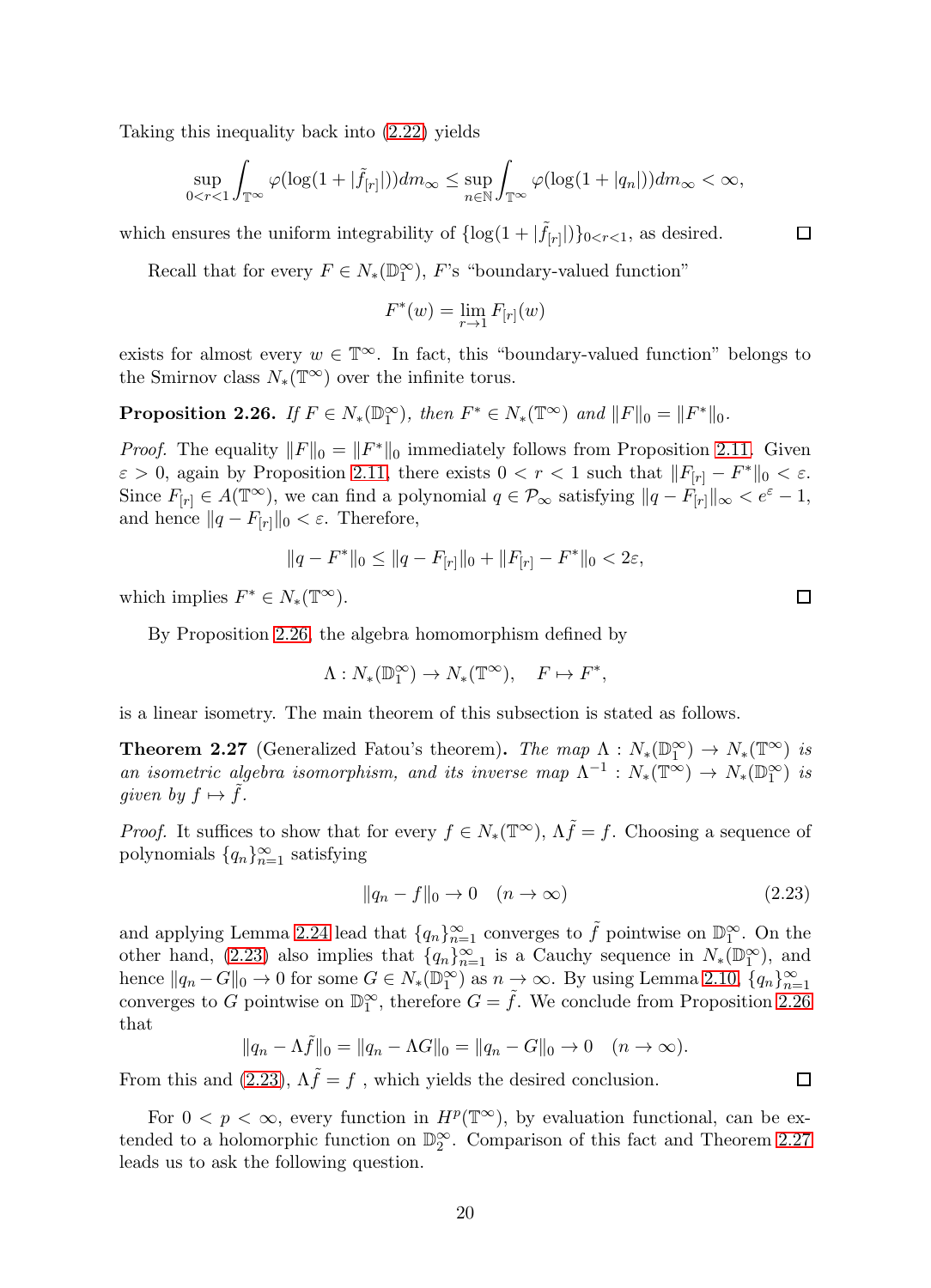Question 2.28. Does there exist a function in  $N_*(\mathbb{T}^\infty)$  which can not be extended to a function holomorphic on  $\mathbb{D}_2^{\infty}$ ?

As an application of the generalized Fatou's theorem, we obtain Corollary [2.29,](#page-20-0) which will be used in Section 3.

<span id="page-20-0"></span>Corollary 2.29. If  $0 < p \le \infty$ , then  $N_*(\mathbb{T}^\infty) \cap L^p(\mathbb{T}^\infty) = H^p(\mathbb{T}^\infty)$ .

Proof. Clearly,  $H^p(\mathbb{T}^\infty) \subset N_*(\mathbb{T}^\infty) \cap L^p(\mathbb{T}^\infty)$ . Conversely, for every  $f \in N_*(\mathbb{T}^\infty) \cap L^p(\mathbb{T}^\infty)$  $L^p(\mathbb{T}^\infty)$ , we will show that  $f \in H^p(\mathbb{T}^\infty)$ . Write  $F = \Lambda^{-1}f$ , then  $F \in N_*(\mathbb{D}_1^\infty)$ , and  $F^* = f$ . By Proposition [2.16,](#page-14-5) for each  $\zeta \in \mathbb{D}_1^{\infty}$ ,

<span id="page-20-1"></span>
$$
\log|F(\zeta)| \le \int_{\mathbb{T}^{\infty}} \mathbf{P}_{\zeta} \log|F^*| dm_{\infty}.
$$
 (2.24)

When  $0 < p < \infty$ , by [\(2.24\)](#page-20-1), taking  $\varphi(t) = \exp(pt)$  and applying the reasoning as in [\(2.16\)](#page-14-4) show that

$$
\lim_{r \to 1} \int_{\mathbb{T}^{\infty}} |F_{[r]}|^{p} dm_{\infty} \leq \int_{\mathbb{T}^{\infty}} |F^{*}|^{p} dm_{\infty}.
$$

On the other hand, we infer from Fatou's lemma that

$$
\int_{\mathbb{T}^{\infty}}|F^*|^{p}dm_{\infty}\leq \lim_{r\to 1}\int_{\mathbb{T}^{\infty}}|F_{[r]}|^{p}dm_{\infty},
$$

and hence  $||F^*||_p = \lim_{r \to 1} ||F_{[r]}||_p$ . Then by Lemma [2.13,](#page-12-0)  $||F_{[r]} - F^*||_p \to 0$  as  $r \to 1$ . Noticing that for  $0 < r < 1$ ,  $F_{[r]} \in A(\mathbb{T}^{\infty})$ , we see  $f = F^* \in \dot{H}^p(\mathbb{T}^{\infty})$ .

When  $p = \infty$ , by [\(2.24\)](#page-20-1) and Jensen's inequality, for every  $\zeta \in \mathbb{D}_1^{\infty}$ ,

$$
|F(\zeta)| \le \exp\left(\int_{\mathbb{T}^\infty} \mathbf{P}_\zeta \log |F^*| dm_\infty\right) \le \int_{\mathbb{T}^\infty} \mathbf{P}_\zeta |F^*| dm_\infty \le ||F^*||_\infty < \infty,
$$

which implies that F is a bounded holomorphic function on  $\mathbb{D}_1^{\infty}$ . By the argument in [\[HLS,](#page-34-5) pp.7-8],  $F$  can be extended to a bounded holomorphic function on  $\mathbb{D}_2^{\infty}$ , still denoted by F. Then  $F \in H^{\infty}(\mathbb{D}_2^{\infty})$ , and thus  $f = F^* \in H^{\infty}(\mathbb{T}^{\infty})$ .  $\Box$ 

### 3 Szegö's problem in infinitely many variables

In this section, we will apply function theory of the Smirnov class to discuss Szegö's problem in infinitely many variables. Write  $P_0$  for the set of polynomials  $q \in P_{\infty}$  for which  $q(0) = 0$ . In what follows we assume that  $1 < p < \infty$ , and  $K \in L^1(\mathbb{T}^\infty)$  is a nonnegative function with  $\log K \in L^1(\mathbb{T}^\infty)$ . Without loss of generality, suppose that  $||K||_1 = 1$ . Motivated by Szegö's theorem mentioned in Introduction, one is naturally concerned with the following quantity:

$$
S(K) = \inf_{q \in \mathcal{P}_0} \int_{\mathbb{T}^{\infty}} |1 - q|^p K dm_{\infty}.
$$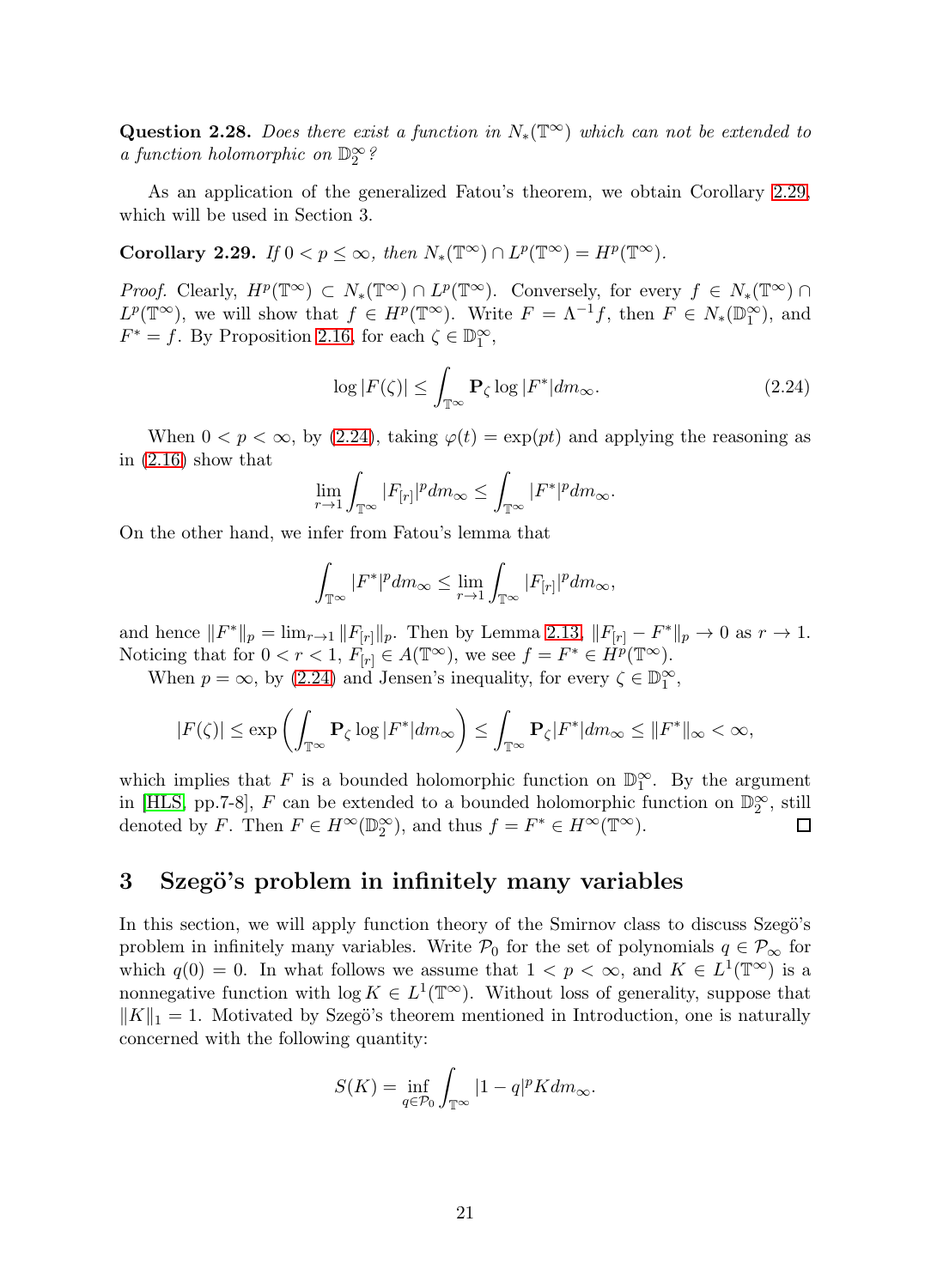Obviously,  $S(K) \leq 1$ . On the other hand, it follows from Jensen's inequality and [\(2.6\)](#page-8-1) that for every  $q \in \mathcal{P}_0$ ,

$$
\int_{\mathbb{T}^{\infty}} |1 - q|^p K dm_{\infty} \ge \exp\left(\int_{\mathbb{T}^{\infty}} \log |1 - q|^p dm_{\infty} + \int_{\mathbb{T}^{\infty}} \log K dm_{\infty}\right)
$$

$$
\ge \exp\left(\log |1 - q(0)|^p + \int_{\mathbb{T}^{\infty}} \log K dm_{\infty}\right)
$$

$$
= \exp\left(\int_{\mathbb{T}^{\infty}} \log K dm_{\infty}\right).
$$

Therefore,  $S(K)$  falls into the closed interval  $[\exp(\int_{\mathbb{T}^{\infty}} \log K dm_{\infty})$ , 1. Then it is natural to ask for which K,  $S(K)$  attains the lower bound  $\exp\left(\int_{\mathbb{T}^{\infty}} \log K dm_{\infty}\right)$  or the upper bound 1, and this is called Szegö's problem.

We first study when  $S(K)$  attains the lower bound  $\exp\left(\int_{\mathbb{T}^{\infty}} \log K dm_{\infty}\right)$ . The next theorem gives the answer.

#### <span id="page-21-0"></span>Theorem 3.1. The equality

<span id="page-21-3"></span>
$$
S(K) = \exp\left(\int_{\mathbb{T}^{\infty}} \log K dm_{\infty}\right)
$$
 (3.1)

holds if and only if  $K = |h|^p$  for some cyclic vector  $h \in H^p(\mathbb{T}^\infty)$ .

To prove Theorem [3.1,](#page-21-0) we need the following proposition which states that the weighted Hardy space  $H^p(Kdm_\infty)$ , the closure of  $\mathcal{P}_\infty$  in  $L^p(Kdm_\infty)$ , is a subset of the Smirnov class  $N_*(\mathbb{T}^\infty)$ .

<span id="page-21-4"></span>**Proposition 3.2.**  $H^p(Kdm_\infty) \subset N_*(\mathbb{T}^\infty)$ .

*Proof.* For every  $h \in H^p(Kdm_\infty)$ , there is a sequence of polynomials  $\{q_n\}_{n=1}^\infty$  for which

<span id="page-21-1"></span>
$$
\int_{\mathbb{T}^{\infty}} |q_n - h|^p K dm_{\infty} \to 0 \quad (n \to \infty).
$$
 (3.2)

Then there is a subsequence  $\{q_{n_k}\}_{k=1}^{\infty}$  that converges to h almost everywhere on  $\mathbb{T}^{\infty}$ . Moreover, by the inequality  $log(1 + x) \leq x$  ( $x \geq 0$ ) and [\(3.2\)](#page-21-1), we have

$$
\int_{\mathbb{T}^{\infty}} \log(1 + |q_{n_k} - h|^p K) dm_{\infty} \to 0 \quad (k \to \infty).
$$

Write

$$
f_{n_k} = \log(1 + |q_{n_k} - h|^p), \quad g_{n_k} = \log(1 + |q_{n_k} - h|^p K) + \log(1 + K) - \log K.
$$

For every  $k \in \mathbb{N}$ , it is easy to verify that  $0 \le f_{n_k} \le g_{n_k}$  on  $\mathbb{T}^\infty$ . Applying Lemma [2.12](#page-11-2) to sequences  $\{f_{n_k}\}_{k=1}^{\infty}$  and  $\{g_{n_k}\}_{k=1}^{\infty}$ , we obtain

<span id="page-21-2"></span>
$$
\int_{\mathbb{T}^{\infty}} \log(1 + |q_{n_k} - h|^p) dm_{\infty} \to 0 \quad (k \to \infty).
$$
 (3.3)

Let  $E_k$  be the set of points  $w \in \mathbb{T}^\infty$  such that  $|q_{n_k}(w) - h(w)| \leq 1$ , and  $E_k^c$  the complement of  $E_k$  with respect to  $\mathbb{T}^\infty$ . Write  $\chi_{E_k}$  for the characteristic function of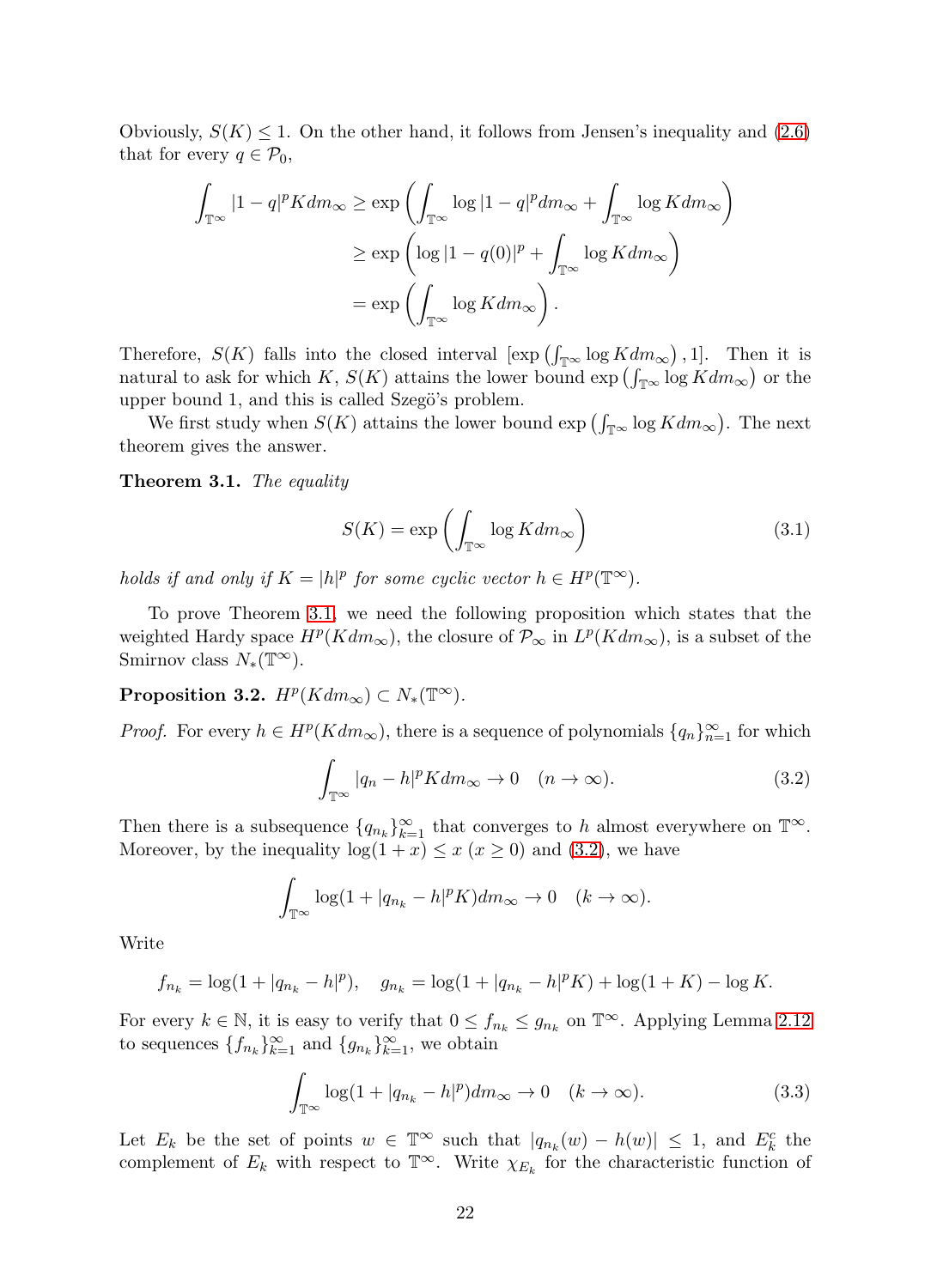$E_k$ . Then for every  $k \in \mathbb{N}$ ,  $0 \leq \chi_{E_k} |q_{n_k} - h| \leq 1$  on  $\mathbb{T}^{\infty}$ . It follows from Lebesgue's dominated convergence theorem that

<span id="page-22-0"></span>
$$
\int_{E_k} \log(1 + |q_{n_k} - h|) dm_{\infty} = \int_{\mathbb{T}^{\infty}} \log(1 + \chi_{E_k} |q_{n_k} - h|) dm_{\infty} \to 0 \quad (k \to \infty).
$$
 (3.4)

On the other hand, by inequalities

$$
\int_{E_k^c} \log(1+|q_{n_k}-h|) dm_{\infty} \le \int_{E_k^c} \log(1+|q_{n_k}-h|^p) dm_{\infty} \le \int_{\mathbb{T}^{\infty}} \log(1+|q_{n_k}-h|^p) dm_{\infty},
$$

we conclude from [\(3.3\)](#page-21-2) that

$$
\int_{E_k^c} \log(1+|q_{n_k}-h|) dm_\infty \to 0 \quad (k \to \infty).
$$

Combining this with [\(3.4\)](#page-22-0) gives  $||q_{n_k} - h||_0 \to 0$  as  $k \to \infty$ , and thus  $h \in N_*(\mathbb{T}^\infty)$ , as desired.

Recall that to every  $f \in N_*(\mathbb{T}^\infty)$  corresponds a holomorphic function  $\tilde{f} \in N_*(\mathbb{D}_1^\infty)$ whose radial limit is  $f$ . We are now ready to prove Theorem [3.1.](#page-21-0)

**Proof of Theorem [3.1.](#page-21-0)** We first assume  $K = |h|^p$  for some cyclic vector  $h \in H^p(\mathbb{T}^\infty)$ . To prove [\(3.1\)](#page-21-3), it suffices to show that

<span id="page-22-2"></span>
$$
S(K) \le \exp\left(\int_{\mathbb{T}^{\infty}} \log K dm_{\infty}\right). \tag{3.5}
$$

By the cyclicity of h, it is not difficult to verify that  $h - \tilde{h}(0)$  belongs to the closure of  $\{qh \in H^p(\mathbb{T}^\infty) : q \in \mathcal{P}_0\}$  in  $H^p(\mathbb{T}^\infty)$ . Therefore,

<span id="page-22-1"></span>
$$
S(K) = \inf_{q \in \mathcal{P}_0} \int_{\mathbb{T}^\infty} |h - qh|^p dm_\infty \le \int_{\mathbb{T}^\infty} |h - (h - \tilde{h}(0))|^p dm_\infty = |\tilde{h}(0)|^p. \tag{3.6}
$$

Since  $h \in H^p(\mathbb{T}^\infty)$  is outer, that is,

$$
|\tilde{h}(0)|^p = \exp\left(\int_{\mathbb{T}^{\infty}} \log |h|^p dm_{\infty}\right) = \exp\left(\int_{\mathbb{T}^{\infty}} \log K dm_{\infty}\right),\,
$$

we deduce from this and  $(3.6)$  that K satisfies  $(3.5)$ .

Conversely, we assume that [\(3.1\)](#page-21-3) holds. Since  $H^p(Kdm_{\infty})$  is reflexive, there exists a function  $\varphi$  belonging to the closure of  $\mathcal{P}_0$  in  $H^p(Kdm_\infty)$  such that

<span id="page-22-3"></span>
$$
S(K) = \int_{\mathbb{T}^{\infty}} |1 - \varphi|^p K dm_{\infty}.
$$
 (3.7)

Choose a sequence of polynomials  $\{q_n\}_{n=1}^{\infty}$  in  $\mathcal{P}_0$  satisfying

<span id="page-22-4"></span>
$$
\int_{\mathbb{T}^{\infty}} |q_n - \varphi|^p K dm_{\infty} \to 0 \quad (n \to \infty).
$$
 (3.8)

It follows from Proposition [3.2](#page-21-4) that  $\varphi \in N_*(\mathbb{T}^\infty)$ , and the proof of this proposition also implies that there is a subsequence  $\{q_{n_k}\}_{k=1}^{\infty}$  for which  $||q_{n_k} - \varphi||_0 \to 0$  as  $k \to \infty$ .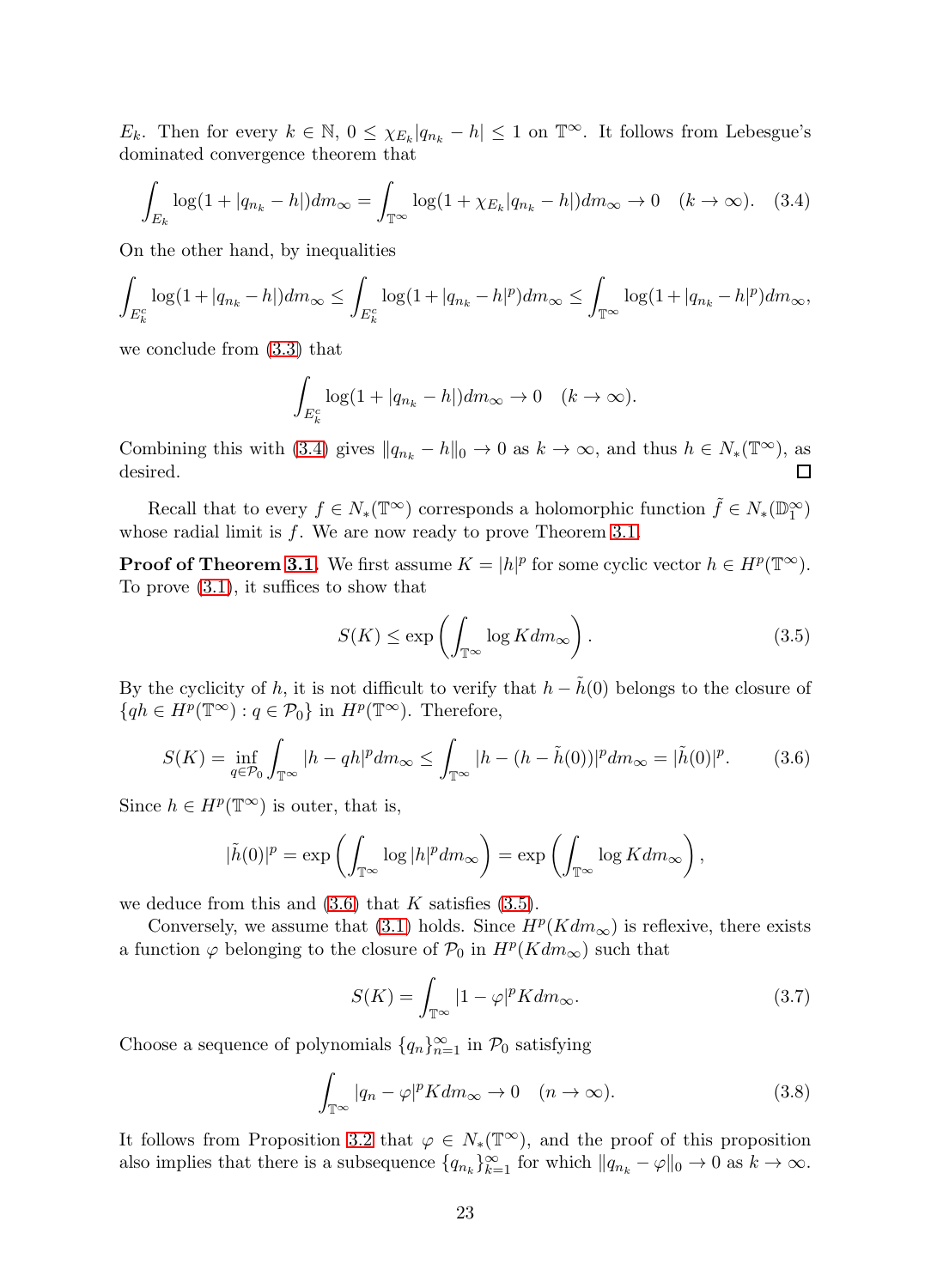Hence by Lemma [2.24,](#page-18-2)  $\{q_{n_k}\}_{k=1}^{\infty}$  converges to  $\tilde{\varphi}$  pointwise on  $\mathbb{D}_1^{\infty}$ , and thus  $\tilde{\varphi}(0) = 0$ . We see from Proposition [2.16](#page-14-5) that

<span id="page-23-1"></span>
$$
\int_{\mathbb{T}^{\infty}} \log |1 - \varphi|^p dm_{\infty} \ge \log |1 - \tilde{\varphi}(0)|^p = 0.
$$
 (3.9)

By Jensen's inequality,

<span id="page-23-2"></span>
$$
\int_{\mathbb{T}^{\infty}} |1 - \varphi|^p K dm_{\infty} \ge \exp\left(\int_{\mathbb{T}^{\infty}} \log |1 - \varphi|^p + \log K dm_{\infty}\right),\tag{3.10}
$$

and the equality holds if and only if  $|1 - \varphi|^p K$  is a constant. Combining [\(3.9\)](#page-23-1) with [\(3.10\)](#page-23-2) shows that

$$
\int_{\mathbb{T}^{\infty}} |1 - \varphi|^p K dm_{\infty} \ge \exp\left(\int_{\mathbb{T}^{\infty}} \log K dm_{\infty}\right).
$$

By  $(3.1)$  and  $(3.7)$ , this inequality is actually an equality, forcing  $(3.9)$  and  $(3.10)$  to be equalities. This means that  $1 - \varphi \in N_*(\mathbb{T}^\infty)$  is outer, and there is a constant  $C > 0$ such that  $|1-\varphi|^p K = C^p$ .

We claim that  $\frac{1}{1-\varphi} \in H^p(\mathbb{T}^\infty)$ . Indeed, since  $1-\varphi \in N_*(\mathbb{T}^\infty)$  is outer, by Corollary [2.21](#page-16-1) and the generalized Fatou's theorem,  $\frac{1}{1-\varphi} \in N_*(\mathbb{T}^\infty)$ , and it is outer. On the other hand, since  $\frac{1}{|1-\varphi|^p} = \frac{K}{C^p}$ , we have  $\frac{1}{1-\varphi} \in L^p(\mathbb{T}^\infty)$ . Then by Corollary [2.29,](#page-20-0)  $\frac{1}{1-\varphi} \in H^p(\mathbb{T}^\infty)$ , and the claim holds.

Write  $h=\frac{C}{1-\frac{C}{C}}$  $\frac{C}{1-\varphi} \in H^p(\mathbb{T}^\infty)$ , then  $K = |h|^p$ . We proceed to prove that h is cyclic by [\(3.8\)](#page-22-4). Noticing that

$$
|q_n - \varphi|^p K = |(1 - q_n) - (1 - \varphi)|^p |h|^p = |(1 - q_n)h - C|^p,
$$

hence by  $(3.8)$ ,

$$
\int_{\mathbb{T}^{\infty}} |(1-q_n)h - C|^p dm_{\infty} = \int_{\mathbb{T}^{\infty}} |q_n - \varphi|^p K dm_{\infty} \to 0 \quad (n \to \infty).
$$

The above reasoning shows that the constant function  $C$  is in the invariant subspace of  $H^p(\mathbb{T}^\infty)$  generated by h. Therefore, h is cyclic, and the proof is complete.  $\Box$ 

We continue to discuss when  $S(K)$  attains the upper bound 1. Let  $\mathbb{Z}_0^{\infty}$  be the set of all finitely supported sequences of integers. Recall that for every  $\alpha \in \mathbb{Z}_0^{\infty}$ , the Fourier coefficient  $K(\alpha)$  of K is defined to be

$$
\hat{K}(\alpha) = \int_{\mathbb{T}^{\infty}} K \bar{e}_{\alpha} dm_{\infty},
$$

where

$$
e_{\alpha}(w) = w_1^{\alpha_1} w_2^{\alpha_2} \cdots, \quad w \in \mathbb{T}^{\infty}.
$$

<span id="page-23-0"></span>**Theorem 3.3.**  $S(K) = 1$  if and only if

<span id="page-23-3"></span>
$$
\hat{K}(\alpha) = \hat{K}(-\alpha) = 0, \quad 0 \neq \alpha \in \mathbb{N}_0^{\infty}, \tag{3.11}
$$

where  $\mathbb{N}_0^{\infty}$  denotes the set of all finitely supported sequences of nonnegative integers.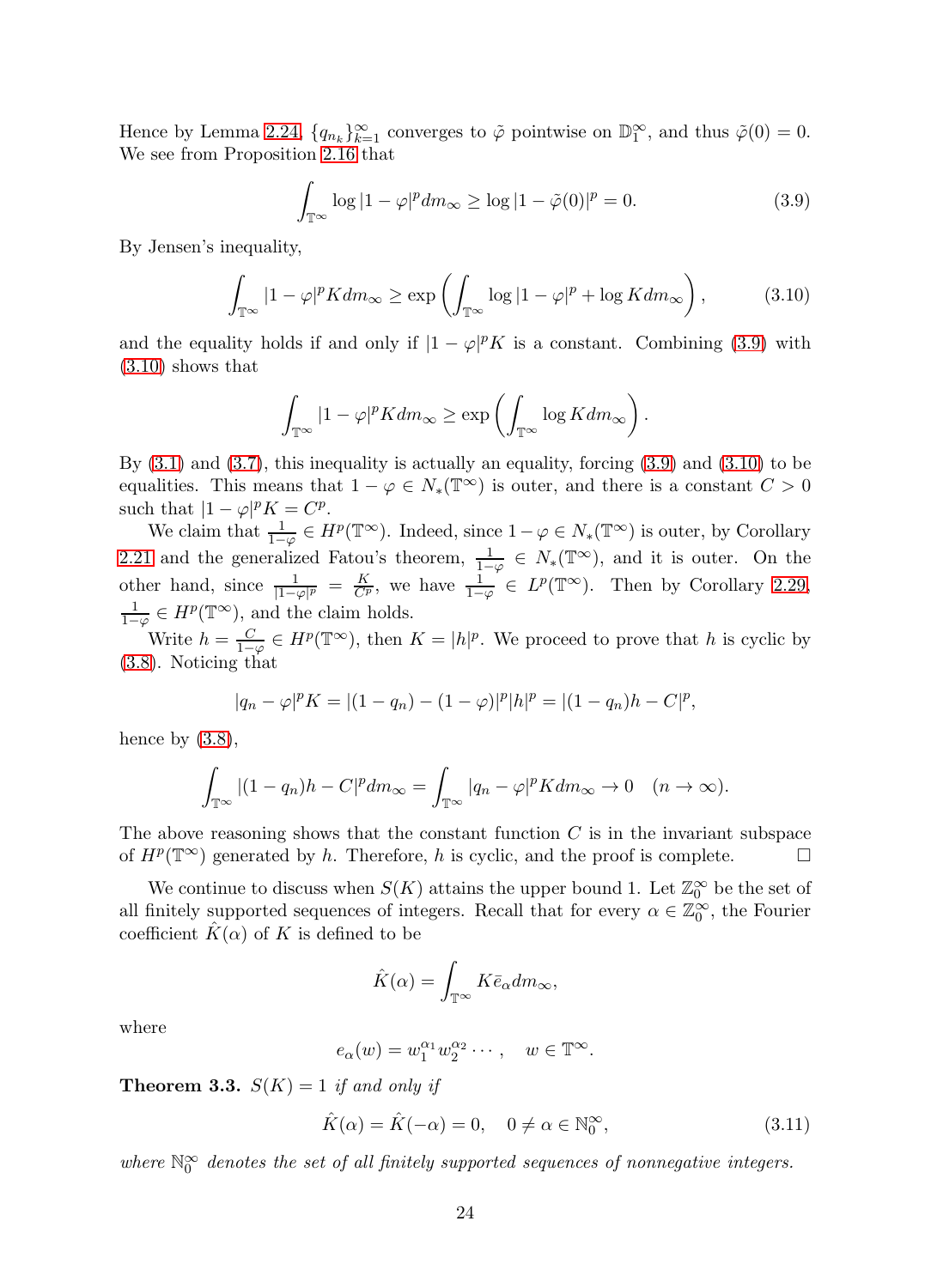*Proof.* Let  $H_0^p$  $\mathcal{P}_0(Kdm_{\infty})$  denote the closure of  $\mathcal{P}_0$  in  $L^p(Kdm_{\infty})$ . Applying Hahn-Banach theorem shows that the quotient space  $Q = L^p(K dm_\infty)/H_0^p(K dm_\infty)$  is of the dual space  $\mathcal{Q}^*$  as follows:

$$
\mathcal{Q}^* = \left\{ g \in L^q(Kdm_\infty): \int_{\mathbb{T}^\infty} fgK dm_\infty = 0 \text{ for } f \in H_0^p(Kdm_\infty) \right\},\,
$$

where  $\frac{1}{p} + \frac{1}{q} = 1$ . Therefore,

<span id="page-24-0"></span>
$$
S(K) = \inf_{f \in H_0^p(Kdm_\infty)} \int_{\mathbb{T}^\infty} |1 - f|^p K dm_\infty = ||\pi(1)||_{\mathcal{Q}}^p = \sup_{g \in \mathbf{B} \cap \mathcal{Q}^*} \left| \int_{\mathbb{T}^\infty} gK dm_\infty \right|^p, (3.12)
$$

where  $\pi$  is the quotient map of  $L^p(Kdm_\infty)$  onto  $\mathcal Q$ , and **B** is the closed unit ball of  $L^q(Kdm_\infty)$ .

When [\(3.11\)](#page-23-3) holds, it is easy to verify that  $1 \in \mathbf{B} \cap \mathcal{Q}^*$ . Then by [\(3.12\)](#page-24-0),

$$
S(K) = \sup_{g \in \mathbf{B} \cap \mathcal{Q}^*} \left| \int_{\mathbb{T}^{\infty}} gK dm_{\infty} \right|^{p} \ge \left| \int_{\mathbb{T}^{\infty}} K dm_{\infty} \right|^{p} = 1,
$$

forcing  $S(K) = 1$ .

Conversely, we assume that  $S(K) = 1$ . Since  $L^q(K dm_\infty)$  is reflexive,  $\mathbf{B} \cap \mathcal{Q}^*$  is weakly compact. Hence by [\(3.12\)](#page-24-0) there exists a  $\psi \in \mathbf{B} \cap \mathcal{Q}^*$  such that

$$
1 = S(K) = \left| \int_{\mathbb{T}^{\infty}} \psi K dm_{\infty} \right|^{p}.
$$

Noticing that  $\|\psi\|_{L^q(Kdm_\infty)} \leq 1$ , Hölder's inequality gives that  $\psi = 1$ , and hence  $1 \in \mathcal{Q}^*$ . For each  $0 \neq \alpha \in \mathbb{N}_0^{\infty}$ , it follows from  $e_{\alpha} \in H_0^p$  $0<sup>p</sup>(Kdm_{\infty})$  that

<span id="page-24-1"></span>
$$
\hat{K}(-\alpha) = \int_{\mathbb{T}^{\infty}} K e_{\alpha} dm_{\infty} = \int_{\mathbb{T}^{\infty}} 1 \cdot e_{\alpha} K dm_{\infty} = 0.
$$
\n(3.13)

Since  $K$  is nonnegative, the conjugate of  $(3.13)$  gives that

$$
\hat{K}(\alpha) = \int_{\mathbb{T}^{\infty}} K \bar{e}_{\alpha} dm_{\infty} = 0,
$$

and the proof is complete.

## 4 Nevanlinna functions and Dirichlet series

It is well known that there exists a fascinating connection between functions in infinitely many variables and Dirichlet series via Bohr correspondence. As in cases of the Nevanlinna class and the Smirnov class in the infinite-variable setting, there exist analogies for Dirichlet series. In this section, we will develop the Nevanlinna-Dirichlet class  $\mathcal N$ and the Smirnov-Dirichlet class  $\mathcal{N}_*$  for Dirichlet series. Moreover, the relationships between  $\mathcal N$  and  $N(\mathbb{D}_1^{\infty})$ ,  $\mathcal N_*$  and  $N_*(\mathbb{D}_1^{\infty})$  will be established, respectively.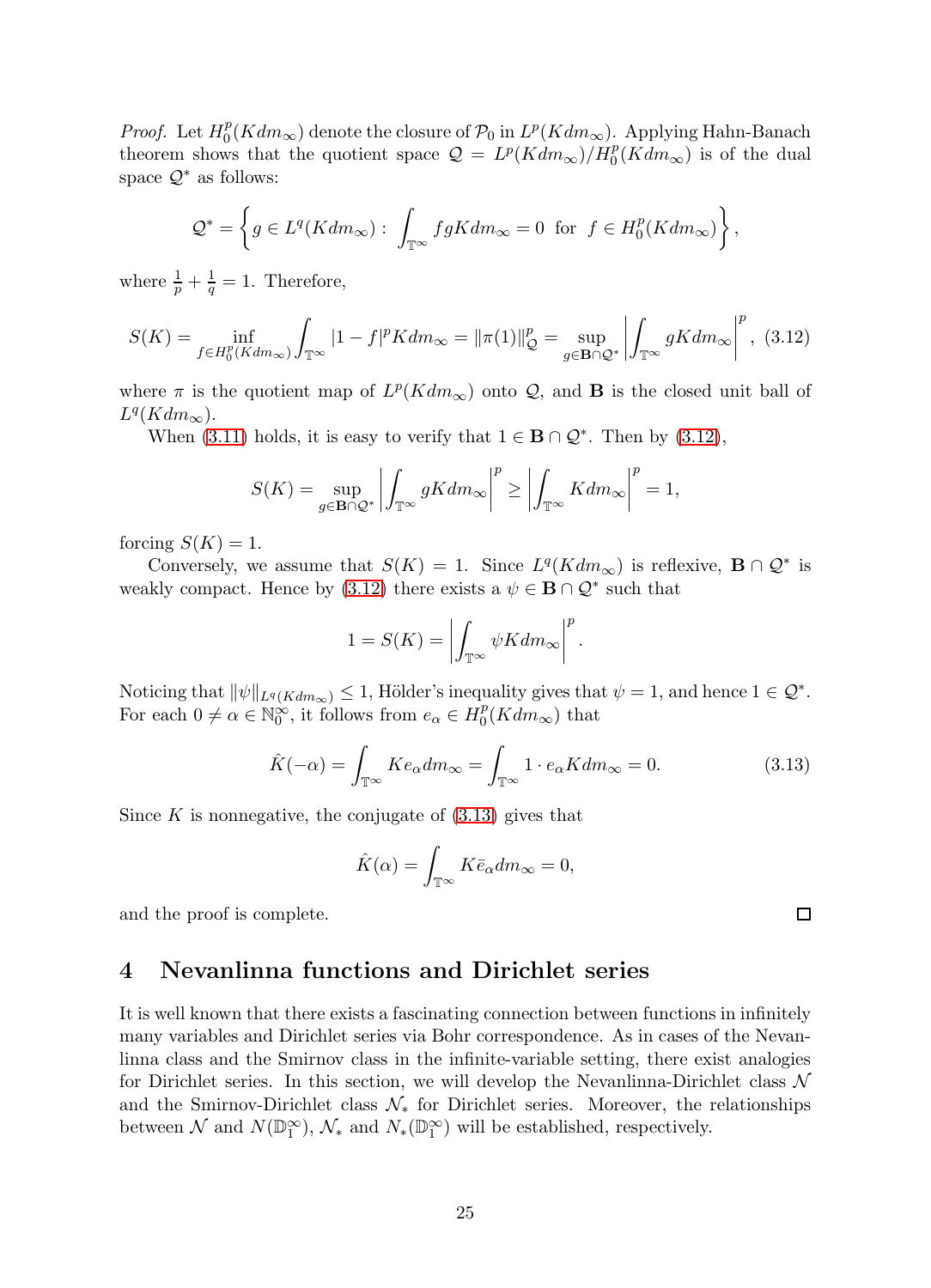First, we briefly recall some elements from the theory of Dirichlet series. A Dirichlet series is a series of the following form:

$$
f(s) = \sum_{n=1}^{\infty} a_n n^{-s},
$$

where s is the complex variable. Let R be the real line and  $\overline{\mathbb{R}} = \mathbb{R} \cup {\pm \infty}$  the extended real line. When  $\sigma \in \mathbb{R}$ , set  $\mathbb{C}_{\sigma} = \{z \in \mathbb{C} : \text{Re } z > \sigma\}$ . For each Dirichlet series  $f(s) = \sum_{n=1}^{\infty} a_n n^{-s}$ , its abscissa of uniform convergence  $\sigma_u(f)$  is defined as

$$
\sigma_u(f) = \inf \left\{ \sigma \in \mathbb{R} : \sum_{n=1}^{\infty} a_n n^{-s} \text{ converges uniformly on } \mathbb{C}_\sigma \right\} \in \overline{\mathbb{R}},
$$

see [\[DGMS,](#page-34-18) pp.10]. When  $\sigma \in \mathbb{R}$ , write

$$
f_{\sigma}(s) = \sum_{n=1}^{\infty} a_n n^{-(s+\sigma)},
$$

then  $\sigma_u(f_\sigma) = \sigma_u(f) - \sigma$ .

Recall that a subset S of  $\mathbb R$  is relatively dense in  $\mathbb R$ , if there exists a constant  $L > 0$ such that each closed interval of length L intersects S. A function  $f : \mathbb{R} \to \mathbb{C}$  is called almost periodic, if for each  $\varepsilon > 0$ , there is a relatively dense set  $E_{\varepsilon} \subset \mathbb{R}$  satisfying

$$
\sup_{t\in\mathbb{R}}|f(t+\tau)-f(t)|<\varepsilon,\quad\forall\tau\in E_{\varepsilon}.
$$

We mention that when f is almost periodic, the limit  $\lim_{T\to\infty}\frac{1}{2T}\int_{-T}^{T}f(t)dt$  exists. Let f be a Dirichlet series with  $\sigma_u(f) < 0$ , then  $t \mapsto f(it)$  is almost periodic. Furthermore, if h is a non-decreasing continuous function on the half real line  $\mathbb{R}^+ = [0, \infty)$ , then  $h(|f(it)|$  is almost periodic, see [\[Bes,](#page-33-2) [QQ\]](#page-35-2).

Let  $p_j$  be the j-th prime number. For every  $n \in \mathbb{N}$ , there exists a unique prime factorization  $n = p_1^{\alpha_1} \cdots p_k^{\alpha_k}$  and set  $\alpha(n) = (\alpha_1, \ldots, \alpha_k, 0, \ldots)$ . When  $\zeta = (\zeta_1, \zeta_2, \ldots)$ is a sequence of complex numbers, we write  $\zeta^{\alpha(n)} = \zeta_1^{\alpha_1} \cdots \zeta_k^{\alpha_k}$ . From Bohr's point of view [\[Boh\]](#page-34-3), each Dirichlet series  $f(s) = \sum_{n=1}^{\infty} a_n n^{-s}$  can be associated with a formal power series in infinitely many variables as follows:

$$
(\mathcal{B}f)(\zeta) = \sum_{n=1}^{\infty} a_n \zeta^{\alpha(n)}.
$$

It is easy to verify that if  $\sigma_u(f) < 0$ , then the partial sums of  $\mathcal{B}f$  converge uniformly on  $\mathbb{T}^{\infty}$ , and  $\mathcal{B}f \in A(\mathbb{T}^{\infty})$ , see [\[HLS,](#page-34-5) [QQ\]](#page-35-2).

This section contains two parts. In the first part, we define the Nevanlinna-Dirichlet class  $\mathcal{N}$ , and discuss the relationship between this class and the Nevanlinna class  $N(\mathbb{D}_1^{\infty})$ . The main result is Theorem [4.1.](#page-27-0) The second part is devoted to proving this theorem.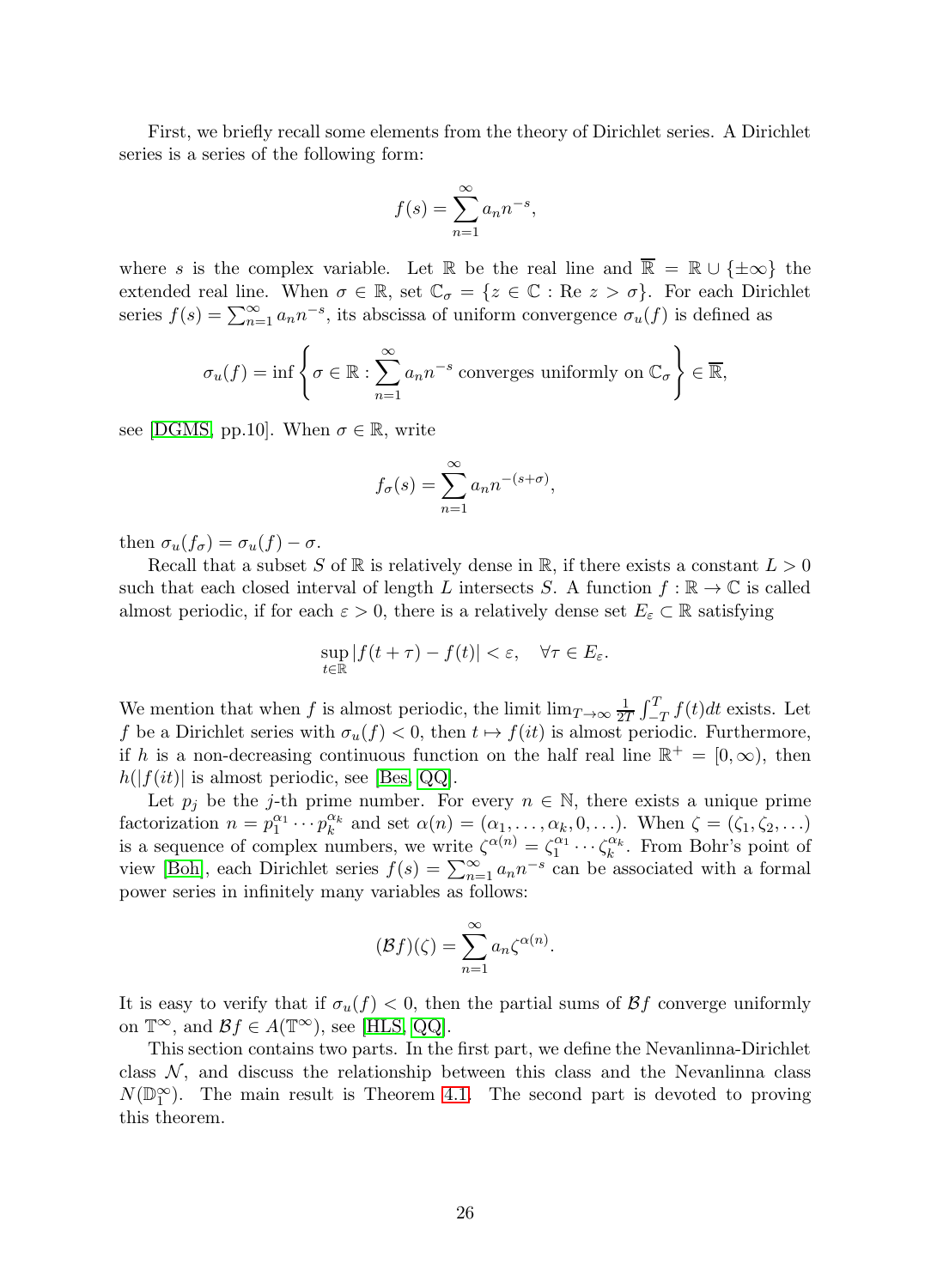#### 4.1 The Nevanlinna-Dirichlet class  $\mathcal N$

Before defining the Nevanlinna-Dirichlet class  $N$ , let us start with a smaller class, the Smirnov-Dirichlet class  $\mathcal{N}_{*}$ .

Let f be a Dirichlet series with  $\sigma_u(f) < 0$ , then  $t \mapsto \log(1 + |f(it)|)$  is almost periodic, and hence the limit

$$
||f||_0 = \lim_{T \to \infty} \frac{1}{2T} \int_{-T}^{T} \log(1 + |f(it)|) dt
$$

exists. Note that  $\mathcal{B}f \in A(\mathbb{T}^{\infty})$ . Applying Birkhoff-Oxtoby theorem [\[QQ,](#page-35-2) Theorem 6.5.1] yields

<span id="page-26-0"></span>
$$
||f||_0 = \int_{\mathbb{T}^{\infty}} \log(1 + |\mathcal{B}f|) dm_{\infty} = ||\mathcal{B}f||_0.
$$
 (4.1)

Let  $\mathcal{P}_D$  denote the set of all Dirichlet polynimials, then for every  $Q \in \mathcal{P}_D$ ,  $\sigma_u(Q) = -\infty$ . Hence  $||Q||_0$  is well defined and  $||Q||_0 = ||\mathcal{B}Q||_0$ . We define the Smirnov-Dirichlet class  $\mathcal{N}_*$  to be the completion of  $\mathcal{P}_D$  in the metric  $\|\cdot\|_0$ . Then there exists a natural algebraic structure on  $\mathcal{N}_*$ . When  $0 < p < \infty$ , there is a constant  $C_p > 0$  such that

$$
||Q||_0 \leq C_p ||Q||_p^{\min\{p,1\}}, \quad Q \in \mathcal{P}_D.
$$

Hence all Hardy-Dirichlet spaces  $\mathcal{H}^p$   $(0 < p \leq \infty)$  are contained in  $\mathcal{N}_*$ . Since  $\mathcal{P}_{\infty}$  is dense in  $N_*(\mathbb{T}^\infty)$ , the Bohr transform  $\mathcal{B}: \mathcal{P}_D \to \mathcal{P}_\infty$  can be extended to an isometric isomorphism from  $\mathcal{N}_*$  onto  $N_*(\mathbb{T}^\infty)$ , still denoted by  $\mathcal{B}$ . Furthermore,  $\mathcal{B}$  is also an algebra isomorphism.

For a fixed  $k \in \mathbb{N}$ , let  $\Xi_k$  be the multiplicative subsemigroup of N generated by the first k prime numbers  $p_1, \ldots, p_k$ . When f is a Dirichlet series of the form  $f(s) =$  $\sum_{n\in\Xi_k} a_n n^{-s}$ , then  $(\mathcal{B}f)(\zeta) = \sum_{n\in\Xi_k} a_n \zeta^{\alpha(n)}$  only depends on the first k variables  $\zeta_1,\ldots,\zeta_k$ . If Bf is holomorphic on  $\mathbb{D}^k$ , then  $f(s) = (\mathcal{B}f)(p_1^{-s},\ldots,p_k^{-s})$  converges uniformly on each  $\mathbb{C}_{\sigma}$  ( $\sigma > 0$ ), and thus  $\sigma_u(f) \leq 0$ . This inspires us to consider the class  $\mathcal{N}_u$  of Dirichlet series f with  $\sigma_u(f) \leq 0$  and  $\limsup_{\sigma \to 0^+} ||f_{\sigma}||_0 < \infty$ . By  $(2.2)$ , this coincides with Brevig and Perfekt's definition [\[BP\]](#page-34-2) mentioned in Introduction. A similar argument as in the proof of Proposition [2.1](#page-4-0) gives that if  $f$  is a Dirichlet series with  $\sigma_u(f) \leq 0$ , then  $||f_{\sigma}||_0$  defines a non-increasing function of  $\sigma$ , which is also mentioned in [\[BP\]](#page-34-2). Thus we have

$$
\limsup_{\sigma \to 0^+} \|f_\sigma\|_0 = \sup_{\sigma > 0} \|f_\sigma\|_0.
$$

It is clear that  $\mathcal{N}_u$  is a linear space. We define

$$
||f||_0 = \sup_{\sigma > 0} ||f_\sigma||_0, \quad f \in \mathcal{N}_u.
$$

Then

$$
d_0(f,g) = ||f - g||_0, \quad f, g \in \mathcal{N}_u
$$

defines a metric on  $\mathcal{N}_u$ . Unfortunately, the class  $\mathcal{N}_u$  does not contain the familiar Hardy-Dirichlet space  $\mathcal{H}^2$ . For example, put  $a_n = (\sqrt{n} \log n)^{-1}$ , then the Dirichlet series  $f_{\boldsymbol{a}}(s) = \sum_{n=2}^{\infty} a_n n^{-s}$  belongs to  $\mathcal{H}^2$ , and  $\sigma_u(f_{\boldsymbol{a}}) = \frac{1}{2}$ . Hence  $f_{\boldsymbol{a}} \notin \mathcal{N}_u$ . So we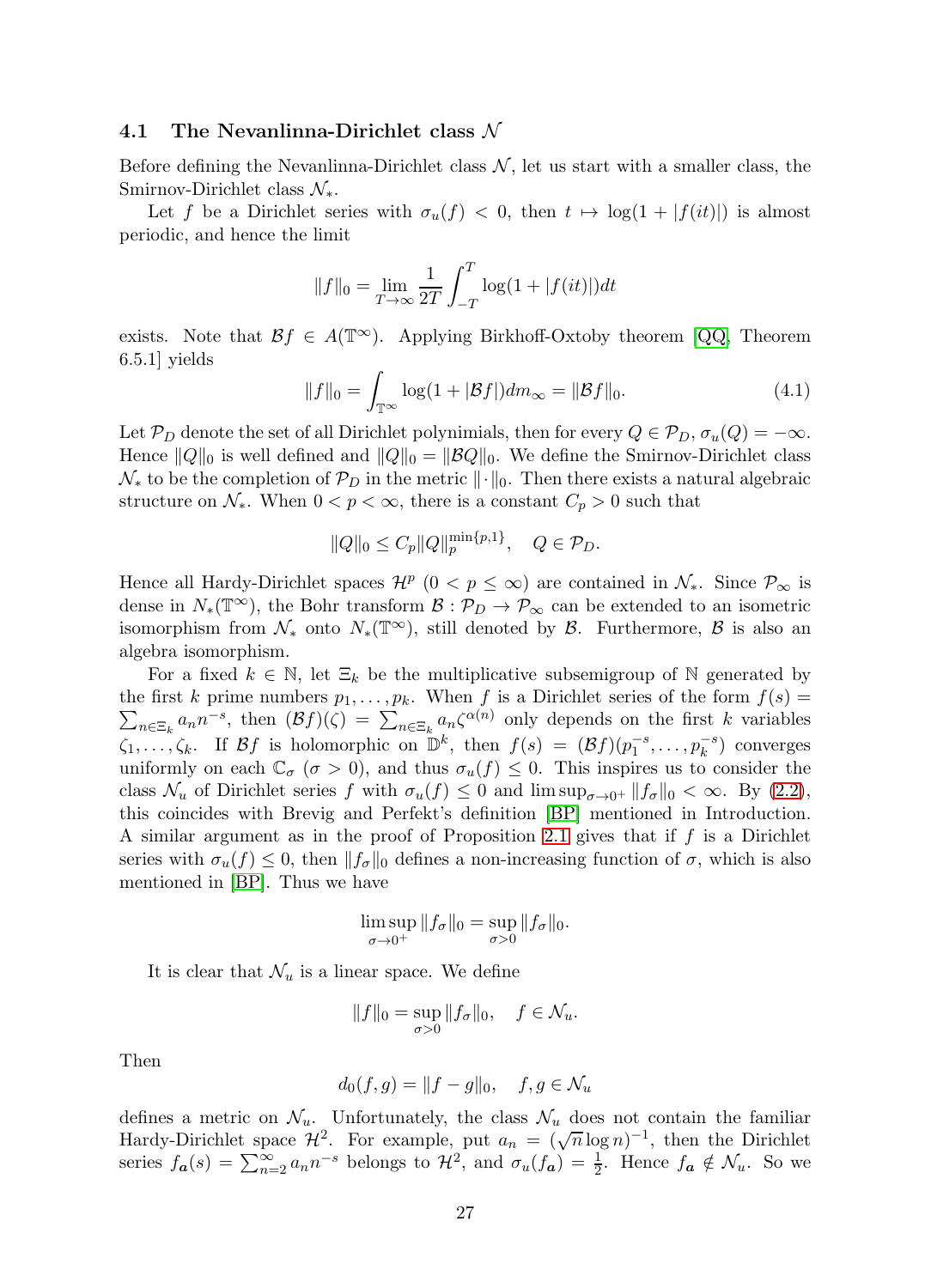define the Nevanlinna-Dirichlet class  $\mathcal N$  to be the completion of  $\mathcal N_u$  in the metric  $\|\cdot\|_0$ . Since  $\mathcal{P}_D$  is contained in  $\mathcal{N}_u$ , we see that  $\mathcal{N}_*$  is contained in  $\mathcal{N}_s$ . In conclusion, we have

$$
\mathcal{H}^{\infty} \subset \mathcal{H}^{q} \subset \mathcal{H}^{p} \subset \mathcal{N}_{*} \subset \mathcal{N} \quad (0 < p < q < \infty).
$$

The following is the main result of this section, which will be proved in Subsection 5.2.

<span id="page-27-0"></span>**Theorem 4.1.** Let  $f(s) = \sum_{n=1}^{\infty} a_n n^{-s}$  be a Dirichlet series in  $\mathcal{N}_u$ . Then the formal power series  $(\mathcal{B}f)(\zeta) = \sum_{n=1}^{\infty} a_n \zeta^{\alpha(n)}$  converges in  $\mathbb{D}_1^{\infty}$ . Moreover, we have  $\mathcal{B}f \in$  $N(\mathbb{D}_1^{\infty})$ , and  $\|\mathcal{B}f\|_0 = \|f\|_0$ . Therefore, the Bohr transform  $\mathcal B$  can be extended to an isometry from  $\mathcal N$  to  $N(\mathbb{D}_1^{\infty})$ , still denoted by  $\mathcal B$ .

For a general Dirichlet series f with  $\sigma_u(f) \leq 0$ , the conclusion of Theorem [4.1](#page-27-0) fails. Here is an example.

<span id="page-27-1"></span>**Example 4.2.** Let  $p_k$  be the k-th prime number and  $\{p_{k_j}\}_{j=1}^{\infty}$  a subsequence of  $\{p_k\}_{k=1}^{\infty}$ satisfying  $p_{k_{j+1}} > 2p_{k_j}$  for all  $j \in \mathbb{N}$ . Write

$$
f(s) = \sum_{j=1}^{\infty} \frac{\log p_{k_j}}{p_{k_j}^s}.
$$

Let  $\sigma > 0$ , then there is a constant  $M_{\sigma} > 0$  such that for each  $j \in \mathbb{N}$ ,  $\log p_{k_j} \leq M_{\sigma} p_{k_j}^{\sigma}$ . Therefore,

$$
\sum_{j=1}^{\infty} \frac{\log p_{k_j}}{p_{k_j}^{2\sigma}} \le M_{\sigma} \sum_{j=1}^{\infty} p_{k_j}^{-\sigma} \le M_{\sigma} p_{k_1}^{-\sigma} \sum_{j=1}^{\infty} 2^{-(j-1)\sigma} < \infty.
$$

Since  $\sigma$  is arbitrary, we see that  $\sigma_u(f) \leq 0$ . However, the sequence  $\{\log p_{k_j}\}_{j=1}^\infty$  is unbounded, which implies that  $(\mathcal{B}f)(\zeta) = \sum_{j=1}^{\infty} (\log p_{k_j}) \zeta_{k_j}$  diverges for some  $\zeta \in \mathbb{D}_1^{\infty}$ .

The following example implies that  $\mathcal{N}_*$  is a proper subclass of  $\mathcal{N}$ .

**Example 4.3.** Write  $\varphi(z) = \exp\left(\frac{1+z}{1-z}\right)$  $\frac{1+z}{1-z}$ ,  $z \in \mathbb{D}$ . It is easy to see that  $\varphi \in N(\mathbb{D})$ ,  $\sum_{n=0}^{\infty} a_n 2^{-ns}$ . Then for every  $\zeta \in \mathbb{D}_1^{\infty}$ , we have  $(\mathcal{B}f)(\zeta) = \varphi(\zeta_1)$ , and hence  $\mathcal{B}f \notin$ but  $\varphi \notin N_*(\mathbb{D})$ . Let  $a_n$  denote the n-th Taylor's coefficient of  $\varphi$ , and put  $f(s)$  =  $N_*(\mathbb{D}_1^{\infty})$ . Note that Bf is a holomorphic function on  $\mathbb{D}$ . As we mentioned before,  $\sigma_u(f) \leq 0$ . On the other hand, it follows from [\(4.1\)](#page-26-0) that

$$
\sup_{\sigma>0}||f_{\sigma}||_0 = \sup_{\sigma>0}||\mathcal{B}f_{\sigma}||_0 = \sup_{\sigma>0} \int_{\mathbb{T}} \log(1 + |\varphi(2^{-\sigma}\lambda)|) dm_1(\lambda) < \infty,
$$

which implies  $f \in \mathcal{N}_u$ . Now we claim that  $f \notin \mathcal{N}_*$ . Indeed, if  $f \in \mathcal{N}_*$ , then there exists a sequence of Dirichlet polynomials  $\{Q_n\}_{n=1}^{\infty}$  such that  $||Q_n - f||_0 \to 0$  as  $n \to \infty$ . By Theorem [4.1,](#page-27-0)  $||BQ_n - \mathcal{B}f||_0 \to 0$  as  $n \to \infty$ , which gives that  $\mathcal{B}f \in N_*(\mathbb{D}_1^{\infty})$ , a contradiction.

Let  $0 < p < q < \infty$ . We draw up the following figure to show relations between all spaces, where "≃" denotes that the corresponding spaces are canonically isometrically isomorphic, and " $\hookrightarrow$ " denotes that the former space can be isometrically embedded into the latter. It remains to be clarified whether  $\mathcal{B}: \mathcal{N} \to N(\mathbb{D}_1^{\infty})$  is surjective.

$$
\mathcal{H}^{\infty} \subset \mathcal{H}^{q} \subset \mathcal{H}^{p} \subset \mathcal{N}_{*} \subset \mathcal{N}
$$
  

$$
\mathcal{R} \subset \mathcal{R}^{q} \subset \mathcal{H}^{q} \subset \mathcal{H}^{p} \subset \mathcal{N}_{*} \subset \mathcal{N}
$$
  

$$
\mathcal{H}^{\infty}(\mathbb{D}_{2}^{\infty}) \subset H^{q}(\mathbb{D}_{2}^{\infty}) \subset H^{p}(\mathbb{D}_{2}^{\infty}) \subset N_{*}(\mathbb{D}_{1}^{\infty}) \subset N(\mathbb{D}_{1}^{\infty})
$$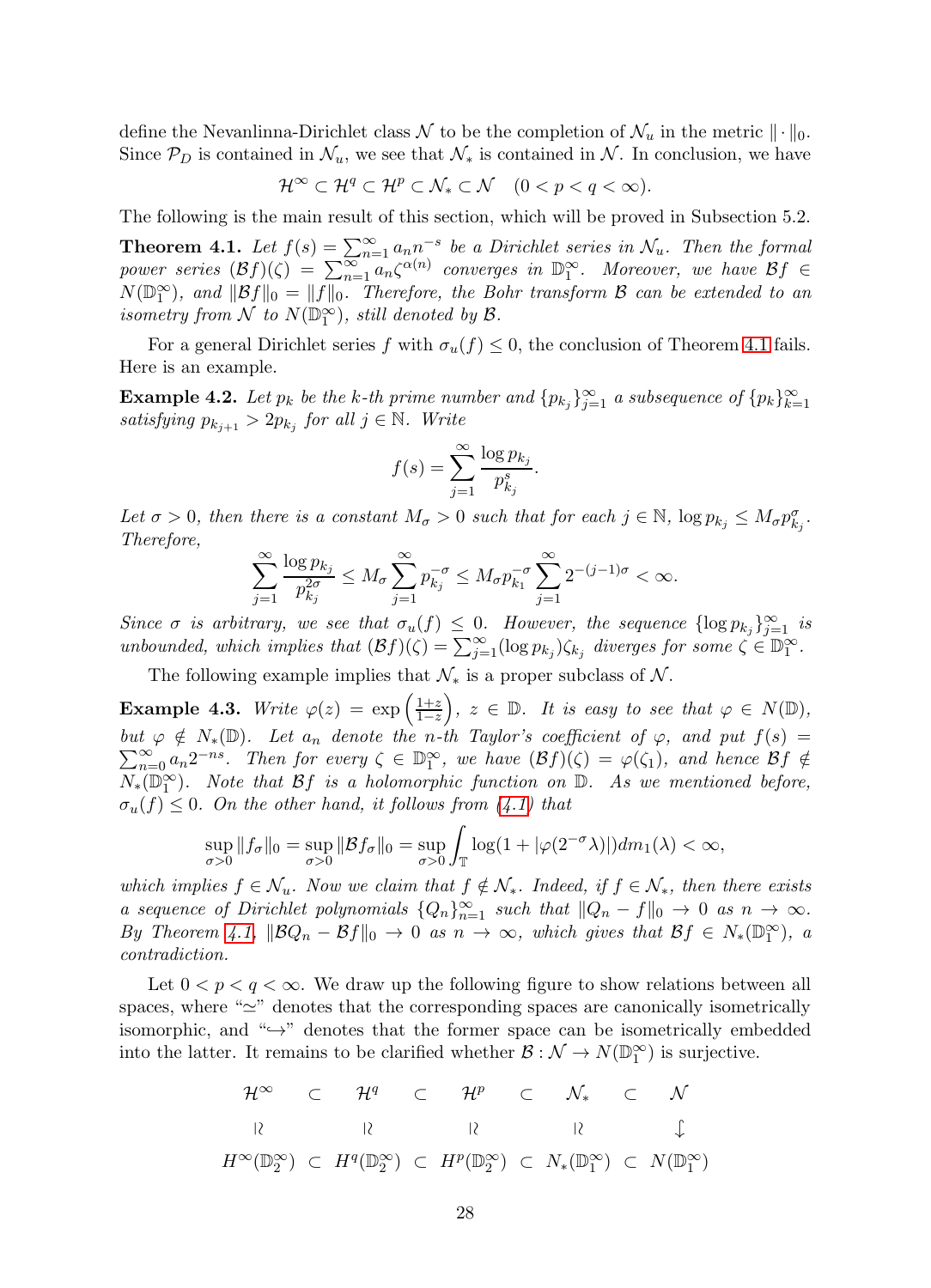### 4.2 Proof of Theorem [4.1](#page-27-0)

This subsection is mainly dedicated to proving Theorem [4.1.](#page-27-0) To prove this theorem, a series of preparations is needed.

Let F be a holomorphic function on the polydisk  $\mathbb{D}^k$ . For each  $\sigma > 0$ , write

$$
F_{\{\sigma\}}(w) = F(p_1^{-\sigma}w_1, \dots, p_k^{-\sigma}w_k), \quad w \in \mathbb{T}^k,
$$

where  $p_j$  denotes the j-th prime number. Then by the subharmonicity of  $log(1+|F|)$ in each variable separately,

<span id="page-28-1"></span>
$$
\sup_{\sigma>0} \int_{\mathbb{T}^k} \log(1+|F_{\{\sigma\}}|) dm_k = \sup_{0 < r < 1} \int_{\mathbb{T}^k} \log(1+|F_{[r]}|) dm_k,\tag{4.2}
$$

where  $m_k$  denotes the normalized Lebesgue measure on  $\mathbb{T}^k$ . Moreover, integrals in the left side of this equality decrease with  $\sigma$ .

Suppose that  $f(s) = \sum_{n=1}^{\infty} a_n n^{-s}$  is a Dirichlet series in  $\mathcal{N}_u$ . We first consider Bohr's kte Abschnitt

$$
(\mathcal{B}_k f)(\zeta) = \sum_{n \in \Xi_k} a_n \zeta^{\alpha(n)}
$$

of  $\mathcal{B}f$ . It is a formal power series only depending on the first k variables  $\zeta_1, \ldots, \zeta_k$ . We have the following proposition.

<span id="page-28-3"></span>**Proposition 4.4.** If  $f \in \mathcal{N}_u$ , then for every  $k \in \mathbb{N}$ , the formal power series  $\mathcal{B}_k f$ converges in  $\mathbb{D}^k$ , and it defines a function in the Nevanlinna class  $N(\mathbb{D}^k)$  over  $\mathbb{D}^k$ .

*Proof.* Let  $f(s) = \sum_{n=1}^{\infty} a_n n^{-s}$  be a Dirichlet series in  $\mathcal{N}_u$ , then for every  $\sigma > 0$ ,  $\sigma_u(f_\sigma) < 0$ , and thus  $\mathcal{B}f_\sigma \in A(\mathbb{T}^\infty)$ . Applying Lebesgue's dominated convergence theorem gives

<span id="page-28-0"></span>
$$
\lim_{k \to \infty} \int_{\mathbb{T}^{\infty}} \log(1 + |\mathcal{B}_k f_{\sigma}|) dm_{\infty} = \int_{\mathbb{T}^{\infty}} \log(1 + |\mathcal{B} f_{\sigma}|) dm_{\infty} = ||\mathcal{B} f_{\sigma}||_0.
$$
 (4.3)

It follows from Corollary [2.2](#page-4-2) that the integrals in the left side of  $(4.3)$  increase with k. Therefore we have

$$
\sup_{k \in \mathbb{N}} \sup_{\sigma > 0} \int_{\mathbb{T}^{\infty}} \log(1 + |\mathcal{B}_k f_{\sigma}|) dm_{\infty} = \sup_{\sigma > 0} \sup_{k \in \mathbb{N}} \int_{\mathbb{T}^{\infty}} \log(1 + |\mathcal{B}_k f_{\sigma}|) dm_{\infty} = \sup_{\sigma > 0} ||\mathcal{B} f_{\sigma}||_0.
$$

By [\(4.1\)](#page-26-0), for every  $\sigma > 0$ ,  $\|\mathcal{B}f_{\sigma}\|_{0} = \|f_{\sigma}\|_{0}$ , and hence

<span id="page-28-2"></span>
$$
\sup_{k \in \mathbb{N}} \sup_{\sigma > 0} \int_{\mathbb{T}^{\infty}} \log(1 + |\mathcal{B}_k f_{\sigma}|) dm_{\infty} = \sup_{\sigma > 0} \|\mathcal{B} f_{\sigma}\|_0 = \sup_{\sigma > 0} \|f_{\sigma}\|_0 = \|f\|_0 < \infty. \tag{4.4}
$$

For a fixed  $k \in \mathbb{N}$ , the family  $\{\mathcal{B}_k f_\sigma\}_{\sigma>0}$  is contained in the polydisk algebra  $A(\mathbb{D}^k)$ . It follows from Lemma [2.10](#page-10-1) that for each  $\zeta \in \mathbb{D}^k$ ,

$$
\log(1+|(\mathcal{B}_k f_{\sigma})(\zeta)|) \leq \|\mathbf{P}_{\zeta}\|_{\infty} \int_{\mathbb{T}^{\infty}} \log(1+|\mathcal{B}_k f_{\sigma}|) dm_{\infty} \leq \|\mathbf{P}_{\zeta}\|_{\infty} \|f\|_{0}.
$$

This implies that  $\{\mathcal{B}_k f_\sigma\}_{\sigma>0}$  is uniformly bounded on each compact subset of  $\mathbb{D}^k$ . By Montel's theorem [\[Ohs,](#page-35-11) Theorem 1.5], there is a sequence  $\sigma_m \to 0^+$   $(m \to \infty)$  and a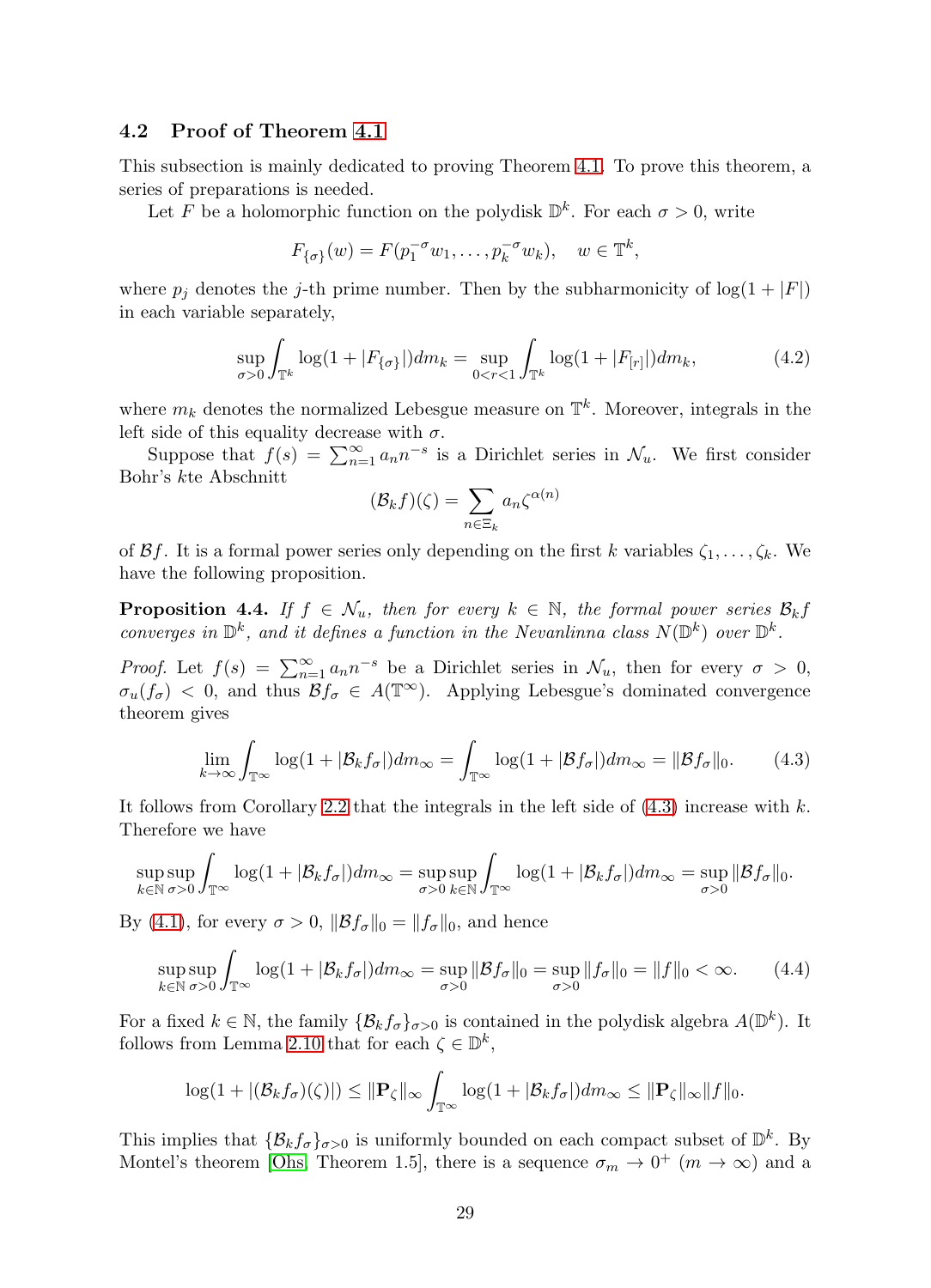function  $G_k$  holomorphic on  $\mathbb{D}^k$  such that  $\{\mathcal{B}_k f_{\sigma_m}\}_{m=1}^{\infty}$  converges to  $G_k$  uniformly on each compact subset of  $\mathbb{D}^k$ . Let

$$
G_k(\zeta) = \sum_{n \in \Xi_k} b_n \zeta^{\alpha(n)}, \quad \zeta \in \mathbb{D}^k
$$

be the Taylor expansion of  $G_k$ . Since for every  $m \in \mathbb{N}$ ,

$$
(\mathcal{B}_k f_{\sigma_m})(\zeta) = \sum_{n \in \Xi_k} a_n n^{-\sigma_m} \zeta^{\alpha(n)}, \quad \zeta \in \mathbb{D}^k,
$$

the uniform convergence implies that

$$
b_n = \lim_{m \to \infty} a_n n^{-\sigma_m} = a_n, \quad n \in \Xi_k,
$$

and hence  $(\mathcal{B}_k f)(\zeta) = \sum_{n \in \Xi_k} a_n \zeta^{\alpha(n)}$  converges in  $\mathbb{D}^k$ . Noticing that for every  $\sigma > 0$ ,  $\mathcal{B}_k f_{\sigma} = (\mathcal{B}_k f)_{\{\sigma\}}$ , and combining [\(4.2\)](#page-28-1) with [\(4.4\)](#page-28-2) show that

<span id="page-29-0"></span>
$$
\sup_{0 < r < 1} \int_{\mathbb{T}^{\infty}} \log(1 + |(\mathcal{B}_k f)_{[r]}|) dm_{\infty} = \sup_{\sigma > 0} \int_{\mathbb{T}^{\infty}} \log(1 + |\mathcal{B}_k f_{\sigma}|) dm_{\infty} \le \|f\|_0 < \infty, \tag{4.5}
$$

which implies  $\mathcal{B}_k f \in N(\mathbb{D}^k)$ .

For every  $k \in \mathbb{N}$ ,  $N(\mathbb{D}^k)$  can be regarded as a subset of  $N(\mathbb{D}_1^{\infty})$ . Hence by Proposi-tion [4.4,](#page-28-3) when  $f \in \mathcal{N}_u$ ,  $\{B_k f\}_{k=1}^{\infty}$  is a sequence in  $N(\mathbb{D}_1^{\infty})$ . Then it follows from Lemma [2.10](#page-10-1) and [\(4.5\)](#page-29-0) that for each  $\zeta \in \mathbb{D}_1^{\infty}$ ,

$$
\log(1+|(\mathcal{B}_k f)(\zeta)|) \leq \|\mathbf{P}_{\zeta}\|_{\infty} \|\mathcal{B}_k f\|_0 \leq \|\mathbf{P}_{\zeta}\|_{\infty} \|f\|_0.
$$

Therefore we have

<span id="page-29-3"></span>**Corollary 4.5.** If  $f \in \mathcal{N}_u$ , then the sequence  $\{\mathcal{B}_k f\}_{k=1}^{\infty}$  is uniformly bounded on each domain  $V_{r,M}$   $(0 < r < 1, M > 0)$  defined by  $(2.9)$ .

We need the following result.

<span id="page-29-1"></span>**Proposition 4.6.** If  $f \in \mathcal{N}_u$ , then the sequence  $\{\mathcal{B}_k f\}_{k=1}^{\infty}$  converges pointwise on  $\mathbb{D}_1^{\infty}$ , and

$$
(\hat{\mathcal{B}}f)(\zeta) = \lim_{k \to \infty} (\mathcal{B}_k f)(\zeta), \quad \zeta \in \mathbb{D}_1^{\infty}
$$

defines a holomorphic function on  $\mathbb{D}_1^{\infty}$ .

The following lemma is used in the proof of Proposition [4.6.](#page-29-1)

<span id="page-29-2"></span>**Lemma 4.7.** If  $\{a_n\}_{n=1}^{\infty} \in \ell^1$ , then there exist  $\{b_n\}_{n=1}^{\infty} \in \ell^1$  and  $\{c_n\}_{n=1}^{\infty} \in c_0$  such that  $a_n = b_n c_n$ ,  $n = 1, 2, \ldots$ , where  $c_0$  denotes the Banach space of null sequences.

*Proof.* Without loss of generality, we may assume that  $\{a_n\}_{n=1}^{\infty}$  has infinitely many nonzero entries. It suffices to show that there is a sequence  $\{\lambda_n\}_{n=1}^{\infty}$  such that  $\lambda_n \to \infty$ as  $n \to \infty$ , and  $\sum_{n=1}^{\infty} |a_n \lambda_n| < \infty$ . Write  $A = \sum_{n=1}^{\infty} |a_n|$  and

$$
k_j = \min \left\{ k \in \mathbb{N} : \sum_{n=1}^k |a_n| \ge \frac{6A}{\pi^2} \sum_{n=1}^j \frac{1}{n^2} \right\}, \quad j \in \mathbb{N}.
$$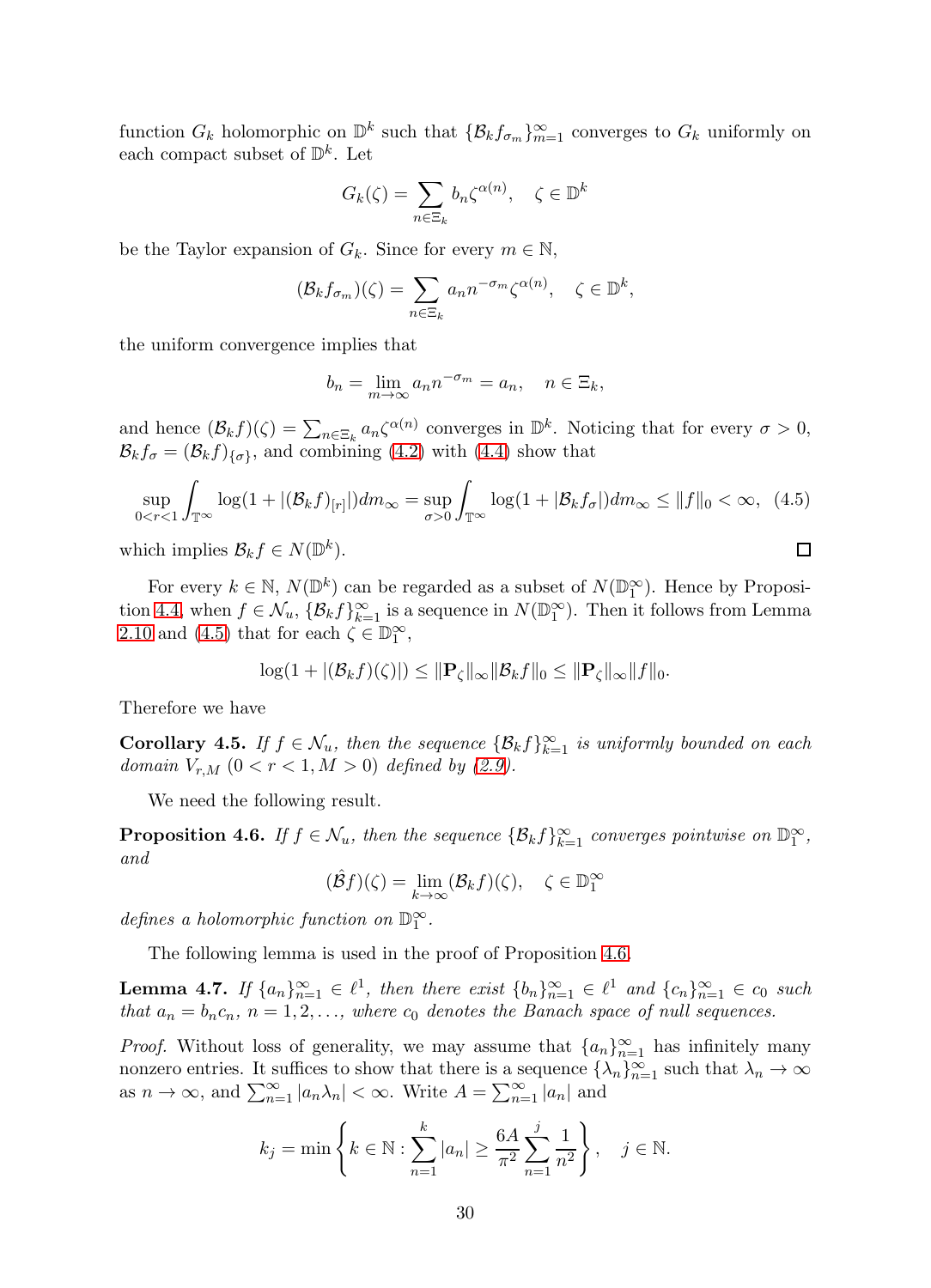Then there is a subsequence  $\{k_{s_j}\}_{j=1}^{\infty}$  of  $\{k_j\}_{j=1}^{\infty}$  such that  $k_{s_1} < k_{s_2} < \cdots$ , and for each  $j \in \mathbb{N}$ , we have

$$
\sum_{n=1}^{k_{s_j}} |a_n| \ge \frac{6A}{\pi^2} \sum_{n=1}^{s_j} \frac{1}{n^2}, \quad \sum_{n=1}^{k_{s_{j+1}}} |a_n| \le \sum_{n=1}^{k_{s_{j+2}}-1} |a_n| \le \frac{6A}{\pi^2} \sum_{n=1}^{s_{j+2}} \frac{1}{n^2},
$$

and hence

<span id="page-30-0"></span>
$$
\sum_{n=k_{s_j}+1}^{k_{s_{j+1}}} |a_n| \le \frac{6A}{\pi^2} \sum_{n=s_j+1}^{s_{j+2}} \frac{1}{n^2}.
$$
\n(4.6)

If  $k_{s_j} + 1 \le n \le k_{s_{j+1}}$ , set  $\lambda_n = \sqrt{s_j + 1}$ . Then  $\lambda_n \to \infty$  as  $n \to \infty$ , and by [\(4.6\)](#page-30-0),

$$
\sum_{n=k_{s_1}+1}^{\infty} |a_n \lambda_n| = \sum_{j=1}^{\infty} \sum_{n=k_{s_j}+1}^{k_{s_{j+1}}} |a_n \lambda_n|
$$
  
= 
$$
\sum_{j=1}^{\infty} \sqrt{s_j+1} \sum_{n=k_{s_j}+1}^{k_{s_{j+1}}} |a_n|
$$
  

$$
\leq \frac{6A}{\pi^2} \sum_{j=1}^{\infty} \sqrt{s_j+1} \sum_{n=s_j+1}^{s_{j+2}} \frac{1}{n^2}
$$
  

$$
\leq \frac{6A}{\pi^2} \sum_{j=1}^{\infty} \sum_{n=s_j+1}^{s_{j+2}} \frac{1}{n\sqrt{n}}
$$
  

$$
\leq \frac{12A}{\pi^2} \sum_{n=1}^{\infty} \frac{1}{n\sqrt{n}}
$$
  

$$
< \infty,
$$

which completes the proof.

We now present the proof of Proposition [4.6.](#page-29-1)

**Proof of Proposition [4.6.](#page-29-1)** We first show that  $\{\mathcal{B}_k f\}_{k=1}^\infty$  converges pointwise on  $\mathbb{D}_1^\infty$ . For a fixed  $\zeta \in \mathbb{D}_1^{\infty}$ , it follows from Lemma [4.7](#page-29-2) that there exist  $\alpha \in \mathbb{D}_1^{\infty}$  and  $\beta \in \mathbb{B}_0$  such that  $\zeta_n = \alpha_n \beta_n$ ,  $n = 1, 2, \ldots$ , where  $\mathbb{B}_0$  denotes the open unit ball of  $c_0$ . By Corollary [4.5,](#page-29-3)  $\{\mathcal{B}_k f\}_{k=1}^{\infty}$  is uniformly bounded on  $\Delta_{\alpha} = \alpha_1 \overline{\mathbb{D}} \times \cdots \times \alpha_n \overline{\mathbb{D}} \times \cdots$ . Set

$$
C_{\alpha} = \sup_{k \in \mathbb{N}, v \in \Delta_{\alpha}} |(\mathcal{B}_k f)(v)| + 1.
$$

For any  $\varepsilon > 0$ , there exists an index K for which if  $k > K$ , then  $|\beta_k| < \frac{\varepsilon}{2C}$  $\frac{\varepsilon}{2C_{\alpha}}$ . By a similar argument as in [\[Hil,](#page-34-4) [HLS\]](#page-34-5), we conclude that  $\{(\mathcal{B}_k f)(\zeta)\}_{k=1}^{\infty}$  is Cauchy. Indeed, for  $k > l > K$ , set

$$
F(z) = (\mathcal{B}_k f)(\alpha_1 \beta_1, \ldots, \alpha_l \beta_l, \alpha_{l+1} z_1, \ldots, \alpha_k z_{k-l}), \quad z = (z_1, \ldots, z_{k-l}) \in \mathbb{D}^{k-l}.
$$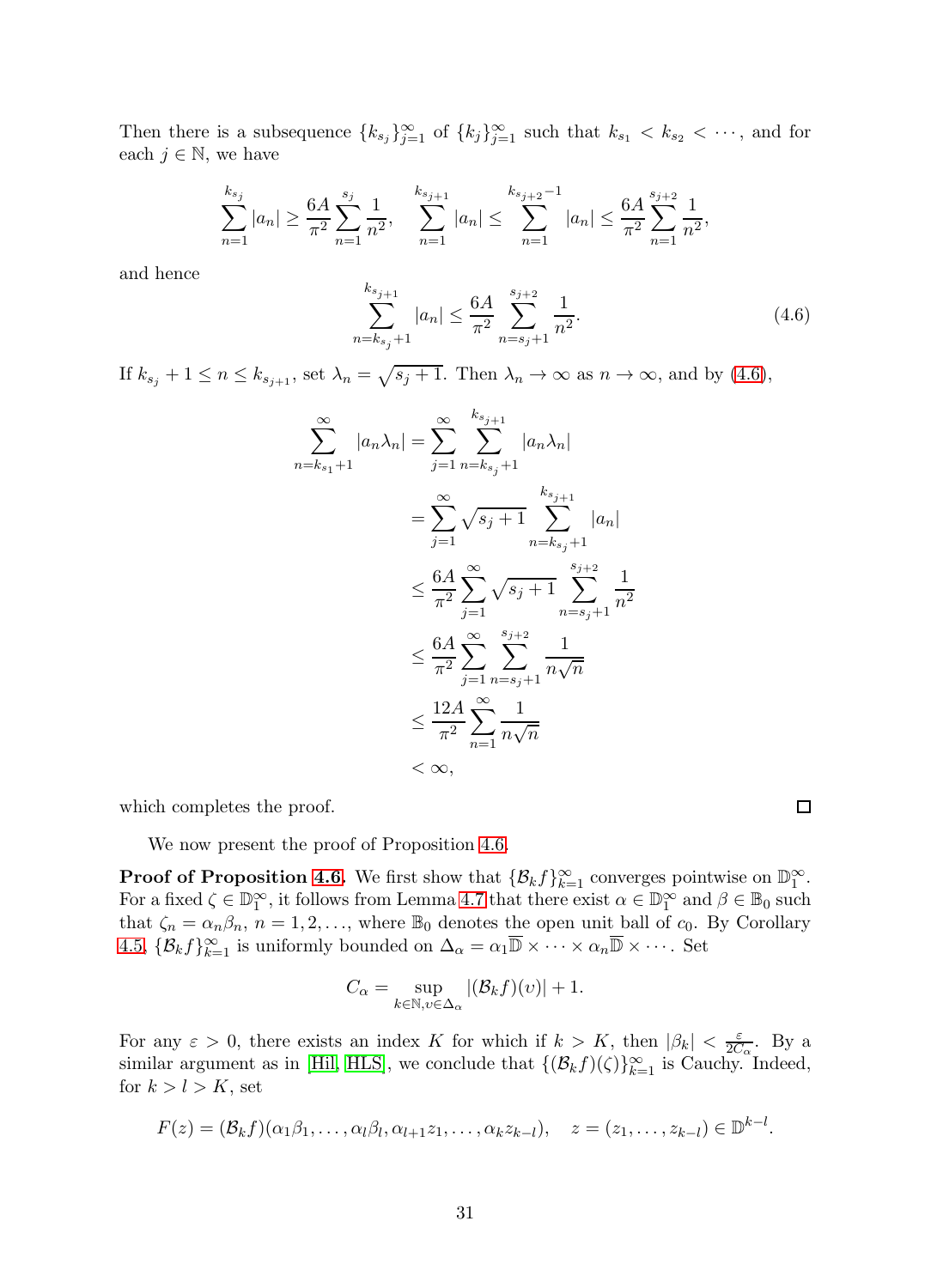We see that F is holomorphic on  $\mathbb{D}^{k-l}$ , and  $\sup_{z\in\mathbb{D}^{k-l}} |F(z)| \leq C_{\alpha}$ . By Schwarz's lemma [\[Ohs,](#page-35-11) Theorem 1.9], we have

$$
|(\mathcal{B}_k f)(\zeta) - (\mathcal{B}_l f)(\zeta)| = |F(\beta_{l+1}, \dots, \beta_k) - F(0)| \le 2C_\alpha \max_{l+1 \le j \le k} |\beta_j| < \varepsilon,
$$

which implies that  $\{(\mathcal{B}_k f)(\zeta)\}_{k=1}^{\infty}$  is Cauchy, and hence  $\{\mathcal{B}_k f\}_{k=1}^{\infty}$  converges pointwise on  $\mathbb{D}_1^{\infty}$ . Write

<span id="page-31-0"></span>
$$
(\hat{\mathcal{B}}f)(\zeta) = \lim_{k \to \infty} (\mathcal{B}_k f)(\zeta), \quad \zeta \in \mathbb{D}_1^{\infty}.
$$
 (4.7)

Then Corollary [4.5](#page-29-3) implies that  $\hat{\beta}f$  is locally bounded. In what follows we show that  $\hat{\mathcal{B}}f$  is holomorphic on  $\mathbb{D}_1^{\infty}$ . For fixed  $\zeta \in \mathbb{D}_1^{\infty}$  and  $\xi \in \ell^1$ , there exists an open domain  $\Omega \subset \mathbb{C}$  such that  $0 \in \Omega$  and  $\{\zeta + \lambda \xi : \lambda \in \Omega\} \subset V_{r,M}$  for some  $0 < r < 1, M > 0$ . For each  $k \in \mathbb{N}$ , let

$$
G_k(\lambda) = (\mathcal{B}_k f)(\zeta + \lambda \xi), \quad \lambda \in \Omega.
$$

Then  ${G_k}_{k=1}^{\infty}$  is sequence of holomorphic functions on  $\Omega$ , and by Corollary [4.5,](#page-29-3) it is uniformly bounded on  $\Omega$ . Applying Montel's theorem, there is a subsequence that converges uniformly on each compact subset of  $\Omega$ . By combining this with [\(4.7\)](#page-31-0),  $(\hat{\mathcal{B}}f)(\zeta + \lambda \xi)$  is holomorphic in parameter  $\lambda \in \Omega$ , and hence  $\hat{\mathcal{B}}f$  is holomorphic on  $\Box$  $\mathbb{D}_1^\infty$ . In the contract of the contract of the contract of the contract of the contract of the contract of the contract of

We mention that every function  $F$  holomorphic on  $\mathbb{D}_1^{\infty}$  has a unique monomial expansion

$$
F(\zeta) = \sum_{n=1}^{\infty} c_n \zeta^{\alpha(n)},
$$
\n(4.8)

and the series converges uniformly and absolutely on compact subsets of  $\mathbb{D}_1^\infty$  for which we refer readers to [\[DMP\]](#page-34-19). Now we present the proof of Theorem [4.1.](#page-27-0)

**Proof of Theorem [4.1.](#page-27-0)** We first prove that  $(\mathcal{B}f)(\zeta) = \sum_{n=1}^{\infty} a_n \zeta^{\alpha(n)}$  converges to a holomorphic function on  $\mathbb{D}_1^{\infty}$ . By Proposition [4.6,](#page-29-1) the sequence  $\{\mathcal{B}_k f\}_{k=1}^{\infty}$  converges to a holomorphic function  $\mathcal{B}f$ . Let

<span id="page-31-1"></span>
$$
(\hat{\mathcal{B}}f)(\zeta) = \sum_{n=1}^{\infty} c_n \zeta^{\alpha(n)}, \quad \zeta \in \mathbb{D}_1^{\infty}
$$
 (4.9)

be the monomial expansion of  $\hat{\mathcal{B}}f$ . For a fixed  $k \in \mathbb{N}$ , Bohr's kte Abschnitt  $A_k(\hat{\mathcal{B}}f)$  is holomorphic on  $\mathbb{D}^k$ , and

$$
A_k(\hat{\mathcal{B}}f)(\zeta) = \sum_{n \in \Xi_k} c_n \zeta^{\alpha(n)}, \quad \zeta \in \mathbb{D}^k.
$$

On the other hand, by the definition [\(4.7\)](#page-31-0) of  $\hat{\mathcal{B}}f$ , we have

$$
A_k(\hat{\mathcal{B}}f)(\zeta) = (\mathcal{B}_k f)(\zeta) = \sum_{n \in \Xi_k} a_n \zeta^{\alpha(n)}, \quad \zeta \in \mathbb{D}^k.
$$

It follows from the uniqueness of Taylor expansion that for all  $n \in \Xi_k$ ,  $a_n = c_n$ , and hence  $a_n = c_n$  for all  $n \in \mathbb{N}$  by the arbitrariness of k. Comparison of this and [\(4.9\)](#page-31-1) shows that

$$
(\mathcal{B}f)(\zeta) = \sum_{n=1}^{\infty} a_n \zeta^{\alpha(n)} = \sum_{n=1}^{\infty} c_n \zeta^{\alpha(n)}
$$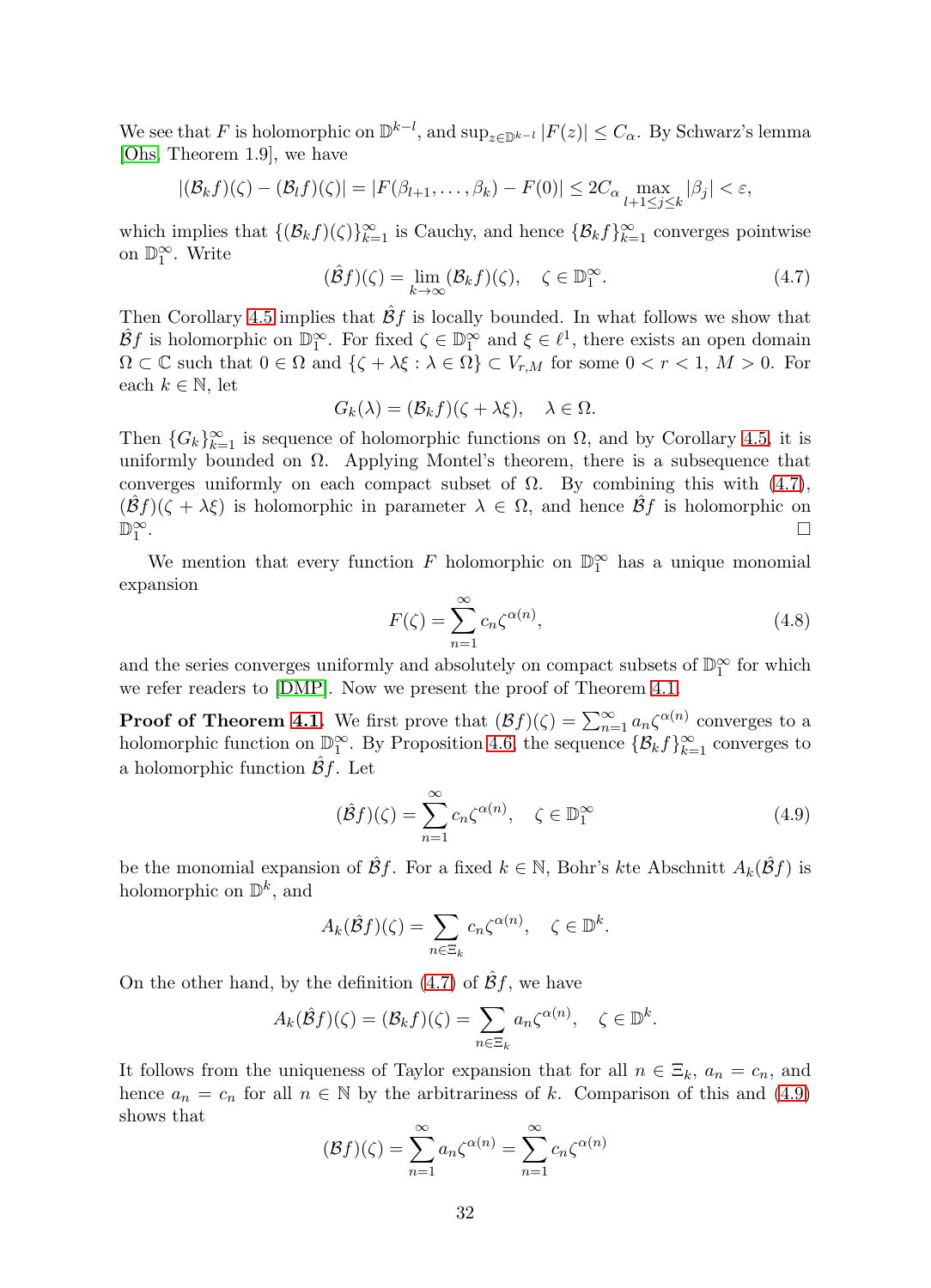converges in  $\mathbb{D}_1^{\infty}$ , and  $\mathcal{B}_f = \hat{\mathcal{B}}_f$ .

We next show that  $\mathcal{B}f \in N(\mathbb{D}_1^{\infty})$  and  $||\mathcal{B}f||_0 = ||f||_0$ . Since  $\mathcal{B}f$  is holomorphic on  $\mathbb{D}_1^{\infty}$ ,  $(\mathcal{B}f)_{[r]} \in A(\mathbb{T}^{\infty})$  for all  $0 < r < 1$ , and thus

$$
\|\mathcal{B}f\|_0 = \sup_{0 < r < 1} \int_{\mathbb{T}^\infty} \log(1 + |(\mathcal{B}f)_{[r]}|) dm_\infty = \sup_{0 < r < 1} \sup_{k \in \mathbb{N}} \int_{\mathbb{T}^\infty} \log(1 + |(\mathcal{B}_k f)_{[r]}|) dm_\infty.
$$

By interchanging the order of taking supremum for  $r$  and  $k$ , we have

<span id="page-32-0"></span>
$$
\|\mathcal{B}f\|_{0} = \sup_{k \in \mathbb{N}} \sup_{0 < r < 1} \int_{\mathbb{T}^{\infty}} \log(1 + |(\mathcal{B}_{k}f)_{[r]}|) dm_{\infty}.\tag{4.10}
$$

Since for  $k \in \mathbb{N}$ ,  $\mathcal{B}_k f$  is holomorphic on  $\mathbb{D}^k$ , it follows from [\(4.2\)](#page-28-1) that

$$
\sup_{0 < r < 1} \int_{\mathbb{T}^{\infty}} \log(1 + |(\mathcal{B}_k f)_{[r]}|) dm_{\infty} = \sup_{\sigma > 0} \int_{\mathbb{T}^{\infty}} \log(1 + |\mathcal{B}_k f_{\sigma}|) dm_{\infty}.
$$

Substituting this into [\(4.10\)](#page-32-0) yields

<span id="page-32-1"></span>
$$
\|\mathcal{B}f\|_{0} = \sup_{k \in \mathbb{N}} \sup_{\sigma > 0} \int_{\mathbb{T}^{\infty}} \log(1 + |\mathcal{B}_{k}f_{\sigma}|) dm_{\infty} = \sup_{\sigma > 0} \sup_{k \in \mathbb{N}} \int_{\mathbb{T}^{\infty}} \log(1 + |\mathcal{B}_{k}f_{\sigma}|) dm_{\infty}.\tag{4.11}
$$

Note that for every  $\sigma > 0$ ,  $\mathcal{B}f_{\sigma} \in A(\mathbb{T}^{\infty})$ . Then

$$
\sup_{k \in \mathbb{N}} \int_{\mathbb{T}^{\infty}} \log(1 + |\mathcal{B}_k f_{\sigma}|) dm_{\infty} = \int_{\mathbb{T}^{\infty}} \log(1 + |\mathcal{B} f_{\sigma}|) dm_{\infty} = ||\mathcal{B} f_{\sigma}||_0.
$$

We conclude from this equality, [\(4.1\)](#page-26-0) and [\(4.11\)](#page-32-1) that

$$
\|\mathcal{B}f\|_{0} = \sup_{\sigma > 0} \|\mathcal{B}f_{\sigma}\|_{0} = \sup_{\sigma > 0} \|f_{\sigma}\|_{0} = \|f\|_{0} < \infty.
$$

The proof is complete.  $\Box$ 

Let  $f(s) = \sum_{n=1}^{\infty} a_n n^{-s}$  be a Dirichlet series with  $\sigma_u(f) \leq 0$ . Example [4.2](#page-27-1) shows that  $(\mathcal{B}f)(\zeta) = \sum_{n=1}^{\infty} a_n \zeta^{\alpha(n)}$  does not need to converge at all points in  $\mathbb{D}_1^{\infty}$ . However, for every  $0 < r < 1$ , the power series

$$
(\mathcal{B}_r f)(\zeta) = \sum_{n=1}^{\infty} a_n (r\zeta_1, \dots, r^k \zeta_k, \dots)^{\alpha(n)}
$$

converges in  $\overline{\mathbb{D}}^{\infty}$ , and  $\mathcal{B}_r f \in A(\mathbb{D}^{\infty})$ . Indeed, let  $p_n$  be the *n*-th prime number, then the prime number theorem implies that  $\frac{p_n}{n \log n} \to 1$  as  $n \to \infty$  [\[Apo,](#page-33-10) Theorem 4.5]. Therefore, for a fixed  $0 < r < 1$ , there exists  $\sigma > 0$  such that for all  $n \in \mathbb{N}$ ,  $r^n \leq p_n^{-\sigma}$ , and hence

<span id="page-32-2"></span>
$$
r\overline{\mathbb{D}} \times \cdots \times r^n \overline{\mathbb{D}} \times \cdots \subset p_1^{-\sigma} \overline{\mathbb{D}} \times \cdots \times p_n^{-\sigma} \overline{\mathbb{D}} \times \cdots
$$
 (4.12)

As mentioned in [\[HLS\]](#page-34-5), the partial sums of  $\mathcal{B}f_{\sigma}$  converge uniformly on  $\overline{\mathbb{D}}^{\infty}$ . That is, for any  $\varepsilon > 0$ , there is an index N for which if  $M_2 > M_1 > N$ , then

$$
\left\|\sum_{n=M_1}^{M_2} a_n (p_1^{-\sigma}\zeta_1,\ldots,p_k^{-\sigma}\zeta_k,\ldots)^{\alpha(n)}\right\|_{\infty} < \varepsilon,
$$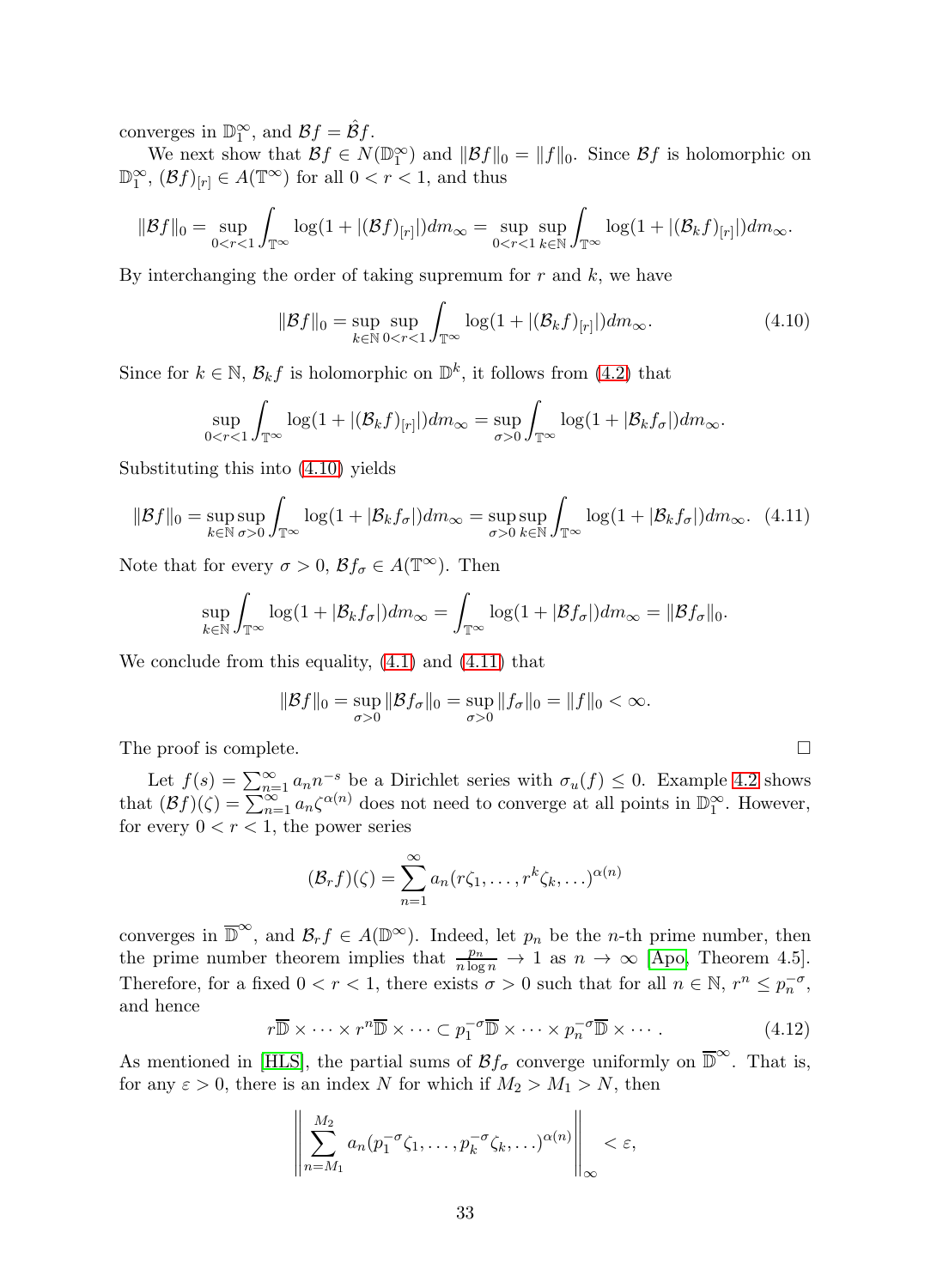where  $\|\cdot\|_{\infty}$  denotes the uniform norm in Banach algebra  $C(\overline{\mathbb{D}}^{\infty})$ . From [\(4.12\)](#page-32-2), we have

$$
\left\|\sum_{n=M_1}^{M_2} a_n(r\zeta_1,\ldots,r^k\zeta_k,\ldots)^{\alpha(n)}\right\|_{\infty} \leq \left\|\sum_{n=M_1}^{M_2} a_n(p_1^{-\sigma}\zeta_1,\ldots,p_k^{-\sigma}\zeta_k,\ldots)^{\alpha(n)}\right\|_{\infty} < \varepsilon,
$$

and thus the partial sums of  $\mathcal{B}_r f$  converge uniformly on  $\overline{\mathbb{D}}^{\infty}$ . This gives  $\mathcal{B}_r f \in A(\mathbb{D}^{\infty})$ as desired. By this fact and a similar argument as in the proof of Theorem [4.1,](#page-27-0) we have the following conclusion.

**Proposition 4.8.** Let f be a Dirichlet series with  $\sigma_u(f) \leq 0$ . Then

$$
\sup_{\sigma>0}||f_{\sigma}||_0 = \sup_{\sigma>0} \int_{\mathbb{T}^{\infty}} \log(1 + |\mathcal{B}f_{\sigma}|) dm_{\infty} = \sup_{0 < r < 1} \int_{\mathbb{T}^{\infty}} \log(1 + |\mathcal{B}_r f|) dm_{\infty}.
$$

Acknowledgements: This work was partially supported by NNSF of China, and NSF of Shanghai (21ZR1404200).

### References

<span id="page-33-10"></span><span id="page-33-9"></span><span id="page-33-8"></span><span id="page-33-7"></span><span id="page-33-6"></span><span id="page-33-5"></span><span id="page-33-4"></span><span id="page-33-3"></span><span id="page-33-2"></span><span id="page-33-1"></span><span id="page-33-0"></span>[AOS1] A. Aleman, J. Olsen, and E. Saksman, Fourier multipliers for Hardy spaces of Dirichlet series, Int. Math. Res. Not. IMRN, 16(2014), 4368-4378. [AOS2] A. Aleman, J. Olsen, and E. Saksman, Fatou and brothers Riesz theorems in the infinitedimensional polydisc, J. Anal. Math. **137**(2019), 429-447. [Apo] T. Apostol, Introduction to analytic number theory, Springer-Verlag, New York-Heidelberg, 1976. [Aro] R. Aron, Compact polynomials and compact differentiable mappings between Banach spaces, Séminaire Pierre Lelong (Analyse), Année 1974/75, Lecture Notes in Math. Vol. 524, Springer, Berlin, 1976, pp. 213-222. [AS] P. Ahern and D. Sarason, *The H<sup>p</sup> spaces of a class of function algebras*, Acta Math. 117(1967), 123-163. [Bay] F. Bayart, Hardy spaces of Dirichlet series and their composition operators, Monatsh. Math. **136**(2002), 203-236. [BBSS] A. Bondarenko, O. Brevig, E. Saksman, K. Seip, Linear space properties of  $H^p$  spaces of Dirichlet series, Trans. Amer. Math. Soc. 372(2019), 6677-6702. [BDFMS] F. Bayart, A. Defant, L. Frerick, M. Maestre and P. Sevilla-Peris, Multipliers of Dirichlet series and monomial series expansions of holomorphic functions in infinitely many variables, Math. Ann. 368(2017), 837-876. [Bes] A. Besicovitch, Almost periodic functions, Dover Publications, Inc. New York, 1954. [Bin] N. Bingham, Szegö's theorem and its probabilistic descendants, Probab. Surv. 9(2012), 287-324. [BMW] S. Balasubramanian, S. McCullough and U. Wijesooriya, Szegö and Widom theorems for the Neil algebra, Oper. Theory Adv. Appl. 272, Birkhäuser/Springer, Cham, 2019.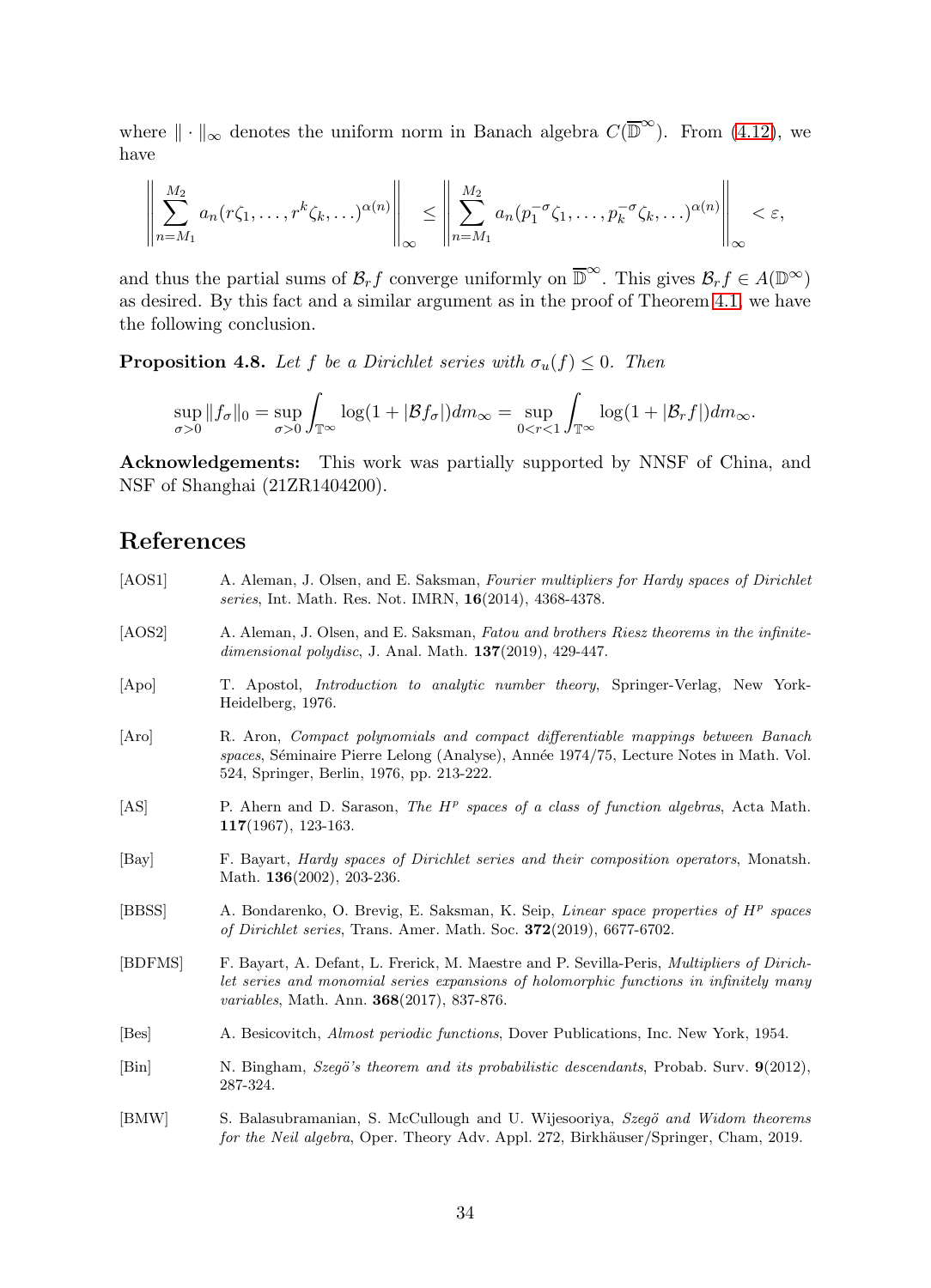- <span id="page-34-16"></span><span id="page-34-15"></span><span id="page-34-7"></span><span id="page-34-6"></span><span id="page-34-3"></span><span id="page-34-2"></span><span id="page-34-1"></span><span id="page-34-0"></span>[Boh] H. Bohr, U¨ber die Bedeutung der Potenzreihen unendlich vieler Variabeln in der Theorie der Dirichletschen Reien  $\sum a_n/n^s$ , Nachr. Ges. Wiss. Göttingen. Math.-Phys. Kl. A9(1913), 441-488. [Bog] V. Bogachev, Measure theory, Vol. I, Springer-Verlag, Berlin, 2007. [BP] O. Brevig and K. Perfekt, A mean counting function for Dirichlet series and compact composition operators, Adv. Math. 385(2021), Paper No. 107775. [BPSSV] O. Brevig, K. Perfekt, K. Seip, A. Siskakis and D. Vukotić, The multiplicative Hilbert matrix, Adv. Math. **302**(2016), 410-432. [BQS] F. Bayart, H. Queffélec and K. Seip, Approximation numbers of composition operators on  $H^p$  spaces of Dirichlet series, Ann. Inst. Fourier (Grenoble),  $66(2016)$ , 551-588. [CG] B. Cole and T. Gamelin, Representing measures and Hardy spaces for the infinite polydisk algebra, Proc. London Math. Soc. (3). 53(1986), 112-142. [Dav] C. Davis, *Iterated limits in*  $N^*(U^n)$ , Trans. Amer. Math. Soc. 178(1973), 139-146. [DG] H. Dan and K. Guo, The periodic dilation completeness problem: cyclic vectors in the Hardy space over the infinite-dimensional polydisk, J. Lond. Math. Soc.  $(2)$ . 103 $(2021)$ , 1-34. [DGMS] A. Defant, D. Garcia, M. Maestre and P. Sevilla-Peris, Dirichlet series and holomorphic functions in high dimensions, New Mathematical Monographs, 37, Cambridge University Press, Cambridge, 2019. [Din] S. Dineen, Complex analysis in locally convex spaces, North-Holland Mathematics Studies, 57, Amsterdam-New York, 1981. [DMP] A. Defant, M. Maestre and C. Prengel, Domains of convergence for monomial expansions of holomorphic functions in infinitely many variables, J. Reine Angew. Math. 634(2009), 13-49. [Gam] T. Gamelin, Uniform algebras, Prentice-Hall, Inc., Englewood Cliffs, N. J., 1969. [GZ1] K. Guo and Q. Zhou, Cyclic vectors, outer functions and Mahler measure in two variables, Integr. Equ. Oper. Theory, 93 (2021), Paper No. 56. [GZ2] K. Guo and Q. Zhou, Szegö's theorem on Hardy spaces induced by rotation-invariant
- <span id="page-34-19"></span><span id="page-34-18"></span><span id="page-34-14"></span><span id="page-34-11"></span><span id="page-34-10"></span><span id="page-34-8"></span>Borel measures, Complex Anal. Oper. Theory, 16(2022), Paper No. 45.
- <span id="page-34-4"></span>[Hil] D. Hilbert, Wesen und ziele einer analysis der unendlichvielen unabhängigen variabeln, Rend. Circ. Mat. Palermo, 27(1909), 59-74.
- <span id="page-34-5"></span>[HLS] H. Hedenmalm, P. Lindqvist and K. Seip, A Hilbert space of Dirichlet series and systems of dilated functions in  $L^2(0,1)$ , Duke Math. J. 86(1997), 1-37.
- <span id="page-34-9"></span>[Hof] K. Hoffman, Banach Spaces of Analytic Functions, Prentice-Hall, Inc., Englewood Cliffs, N. J., 1962.
- <span id="page-34-17"></span>[Kra] S. Krantz, Function theory of several complex variables, AMS Chelsea Publishing, Providence, RI, 2001. Reprint of the 1992 edition.
- <span id="page-34-12"></span>[Lab] L. Labuschagne, A noncommutative Szegö theorem for subdiagonal subalgebras of von Neumann algebras, Proc. Amer. Math. Soc. 133(2005), 3643-3646.
- <span id="page-34-13"></span>[Nak] T. Nakazi, Szegö's theorem on a bidisc, Trans. Amer. Math. Soc. 328(1991), 421-432.